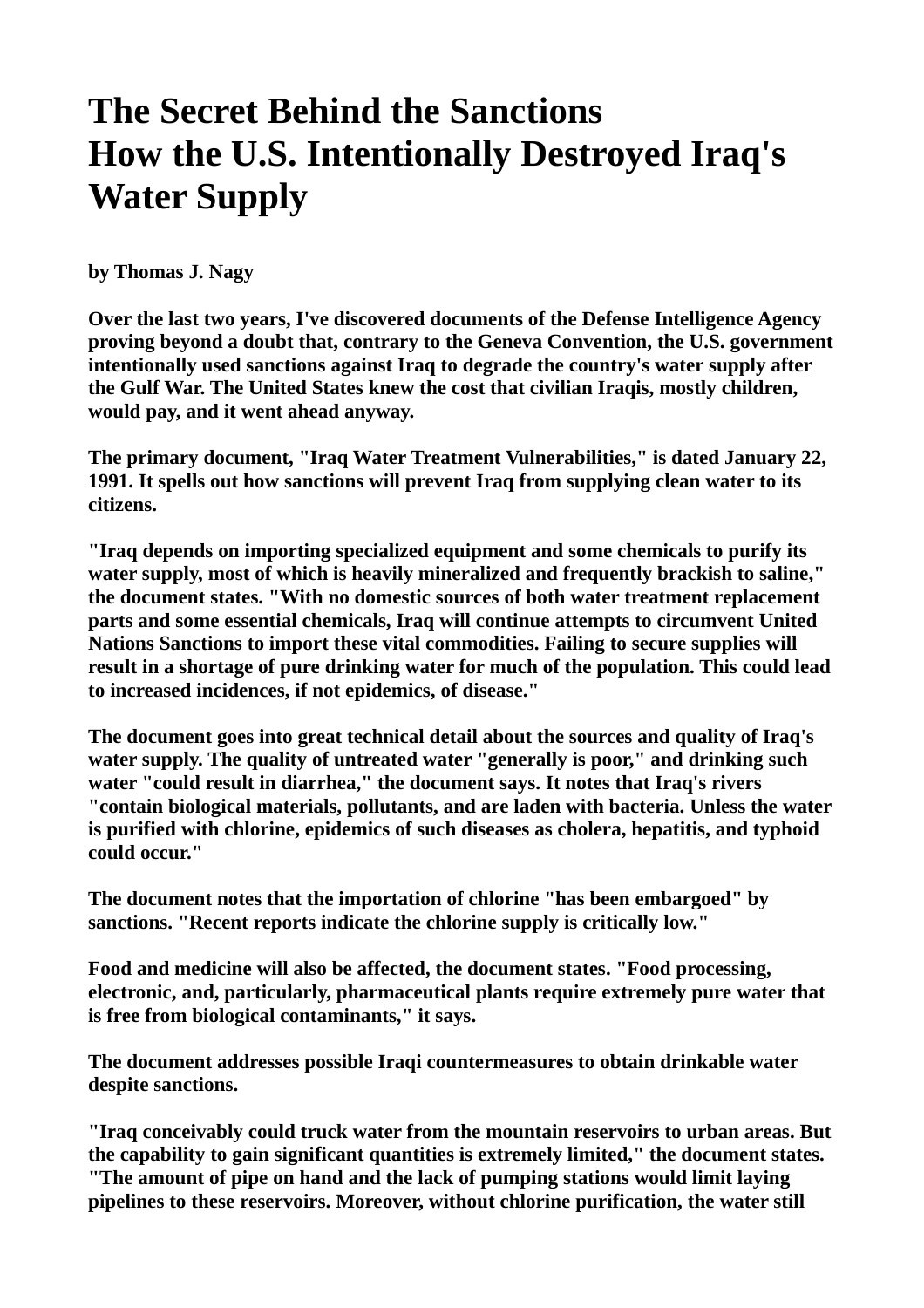**would contain biological pollutants. Some affluent Iraqis could obtain their own minimally adequate supply of good quality water from Northern Iraqi sources. If boiled, the water could be safely consumed. Poorer Iraqis and industries requiring large quantities of pure water would not be able to meet their needs."** 

**The document also discounted the possibility of Iraqis using rainwater. "Precipitation occurs in Iraq during the winter and spring, but it falls primarily in the northern mountains," it says. "Sporadic rains, sometimes heavy, fall over the lower plains. But Iraq could not rely on rain to provide adequate pure water."** 

**As an alternative, "Iraq could try convincing the United Nations or individual countries to exempt water treatment supplies from sanctions for humanitarian reasons," the document says. "It probably also is attempting to purchase supplies by using some sympathetic countries as fronts. If such attempts fail, Iraqi alternatives are not adequate for their national requirements."** 

**In cold language, the document spells out what is in store: "Iraq will suffer increasing shortages of purified water because of the lack of required chemicals and desalination membranes. Incidences of disease, including possible epidemics, will become probable unless the population were careful to boil water."** 

**The document gives a timetable for the destruction of Iraq's water supplies. "Iraq's overall water treatment capability will suffer a slow decline, rather than a precipitous halt," it says. "Although Iraq is already experiencing a loss of water treatment capability, it probably will take at least six months (to June 1991) before the system is fully degraded."** 

**This document, which was partially declassified but unpublicized in 1995, can be found on the Pentagon's web site at www.gulflink.osd.mil. (I disclosed this document last fall. But the news media showed little interest in it. The only reporters I know of who wrote lengthy stories on it were Felicity Arbuthnot in the Sunday Herald of Scotland, who broke the story, and Charlie Reese of the Orlando Sentinel, who did a follow-up.)** 

**Recently, I have come across other DIA documents that confirm the Pentagon's monitoring of the degradation of Iraq's water supply. These documents have not been publicized until now.** 

**The first one in this batch is called "Disease Information", and is also dated January 22, 1991. At the top, it says, "Subject: Effects of Bombing on Disease Occurrence in Baghdad." The analysis is blunt: "Increased incidence of diseases will be attributable to degradation of normal preventive medicine, waste disposal, water purification/distribution, electricity, and decreased ability to control disease outbreaks. Any urban area in Iraq that has received infrastructure damage will have similar problems."** 

**The document proceeds to itemize the likely outbreaks. It mentions "acute diarrhea" brought on by bacteria such as E. coli, shigella, and salmonella, or by protozoa such as**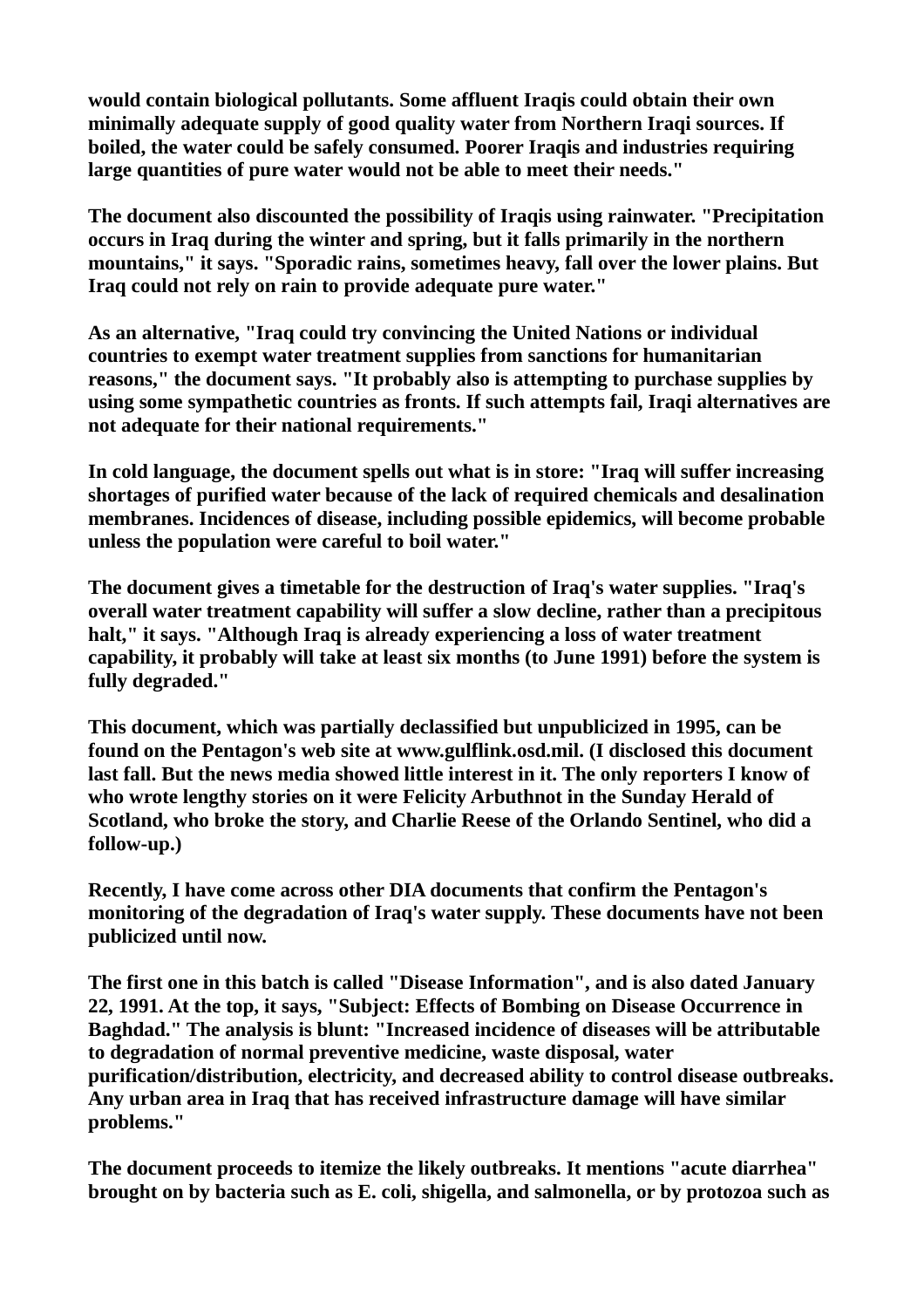**giardia, which will affect "particularly children," or by rotavirus, which will also affect "particularly children," a phrase it puts in parentheses. And it cites the possibilities of typhoid and cholera outbreaks.** 

**The document warns that the Iraqi government may "blame the United States for public health problems created by the military conflict."** 

**The second DIA document, "Disease Outbreaks in Iraq," is dated February 21, 1990, but the year is clearly a typo and should be 1991. It states: "Conditions are favorable for communicable disease outbreaks, particularly in major urban areas affected by coalition bombing." It adds: "Infectious disease prevalence in major Iraqi urban areas targeted by coalition bombing (Baghdad, Basrah) undoubtedly has increased since the beginning of Desert Storm. . . . Current public health problems are attributable to the reduction of normal preventive medicine, waste disposal, water purification and distribution, electricity, and the decreased ability to control disease outbreaks."** 

**This document lists the "most likely diseases during next sixty-ninety days (descending order): diarrheal diseases (particularly children); acute respiratory illnesses (colds and influenza); typhoid; hepatitis A (particularly children); measles, diphtheria, and pertussis (particularly children); meningitis, including meningococcal (particularly children); cholera (possible, but less likely)."** 

**Like the previous document, this one warns that the Iraqi government might "propagandize increases of endemic diseases."** 

**The third document in this series, "Medical Problems in Iraq", is dated March 15, 1991. It says: "Communicable diseases in Baghdad are more widespread than usually observed during this time of the year and are linked to the poor sanitary conditions (contaminated water supplies and improper sewage disposal) resulting from the war. According to a United Nations Children's Fund (UNICEF)/World Health Organization report, the quantity of potable water is less than 5 percent of the original supply, there are no operational water and sewage treatment plants, and the reported incidence of diarrhea is four times above normal levels. Additionally, respiratory infections are on the rise. Children particularly have been affected by these diseases."** 

**Perhaps to put a gloss on things, the document states, "There are indications that the situation is improving and that the population is coping with the degraded conditions." But it adds: "Conditions in Baghdad remain favorable for communicable disease outbreaks."** 

**The fourth document, "Status of Disease at Refugee Camps," is dated May 1991. The summary says, "Cholera and measles have emerged at refugee camps. Further infectious diseases will spread due to inadequate water treatment and poor sanitation."**

**The reason for this outbreak is clearly stated again. "The main causes of infectious diseases, particularly diarrhea, dysentery, and upper respiratory problems, are poor sanitation and unclean water. These diseases primarily afflict the old and young children."**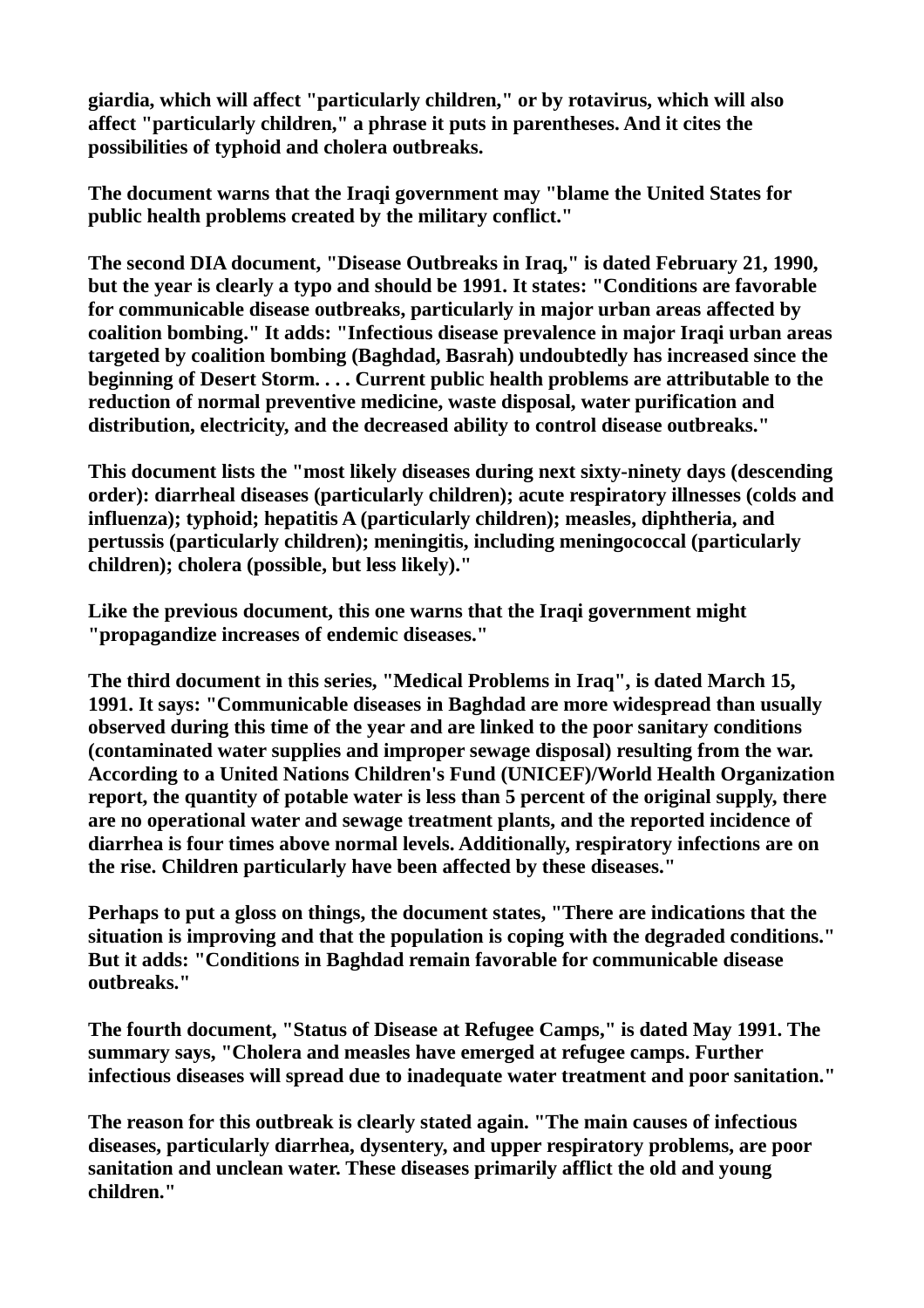**The fifth document, "Health Conditions in Iraq, June 1991," is still heavily censored. All I can make out is that the DIA sent a source "to assess health conditions and determine the most critical medical needs of Iraq. Source observed that Iraqi medical system was in considerable disarray, medical facilities had been extensively looted, and almost all medicines were in critically short supply."** 

**In one refugee camp, the document says, "at least 80 percent of the population" has diarrhea. At this same camp, named Cukurca, "cholera, hepatitis type B, and measles have broken out."** 

**The protein deficiency disease kwashiorkor was observed in Iraq "for the first time," the document adds. "Gastroenteritis was killing children. . . . In the south, 80 percent of the deaths were children (with the exception of Al Amarah, where 60 percent of deaths were children)."** 

**The final document is "Iraq: Assessment of Current Health Threats and Capabilities," and it is dated November 15, 1991. This one has a distinct damage-control feel to it. Here is how it begins: "Restoration of Iraq's public health services and shortages of major medical materiel remain dominant international concerns. Both issues apparently are being exploited by Saddam Hussein in an effort to keep public opinion firmly against the U.S. and its Coalition allies and to direct blame away from the Iraqi government."** 

**It minimizes the extent of the damage. "Although current countrywide infectious disease incidence in Iraq is higher than it was before the Gulf War, it is not at the catastrophic levels that some groups predicted. The Iraqi regime will continue to exploit disease incidence data for its own political purposes."** 

**And it places the blame squarely on Saddam Hussein. "Iraq's medical supply shortages are the result of the central government's stockpiling, selective distribution, and exploitation of domestic and international relief medical resources." It adds: "Resumption of public health programs . . . depends completely on the Iraqi government."** 

**As these documents illustrate, the United States knew sanctions had the capacity to devastate the water treatment system of Iraq. It knew what the consequences would be: increased outbreaks of disease and high rates of child mortality. And it was more concerned about the public relations nightmare for Washington than the actual nightmare that the sanctions created for innocent Iraqis.** 

**The Geneva Convention is absolutely clear. In a 1979 protocol relating to the "protection of victims of international armed conflicts," Article 54, it states: "It is prohibited to attack, destroy, remove, or render useless objects indispensable to the survival of the civilian population, such as foodstuffs, crops, livestock, drinking water installations and supplies, and irrigation works, for the specific purpose of denying them for their sustenance value to the civilian population or to the adverse Party,**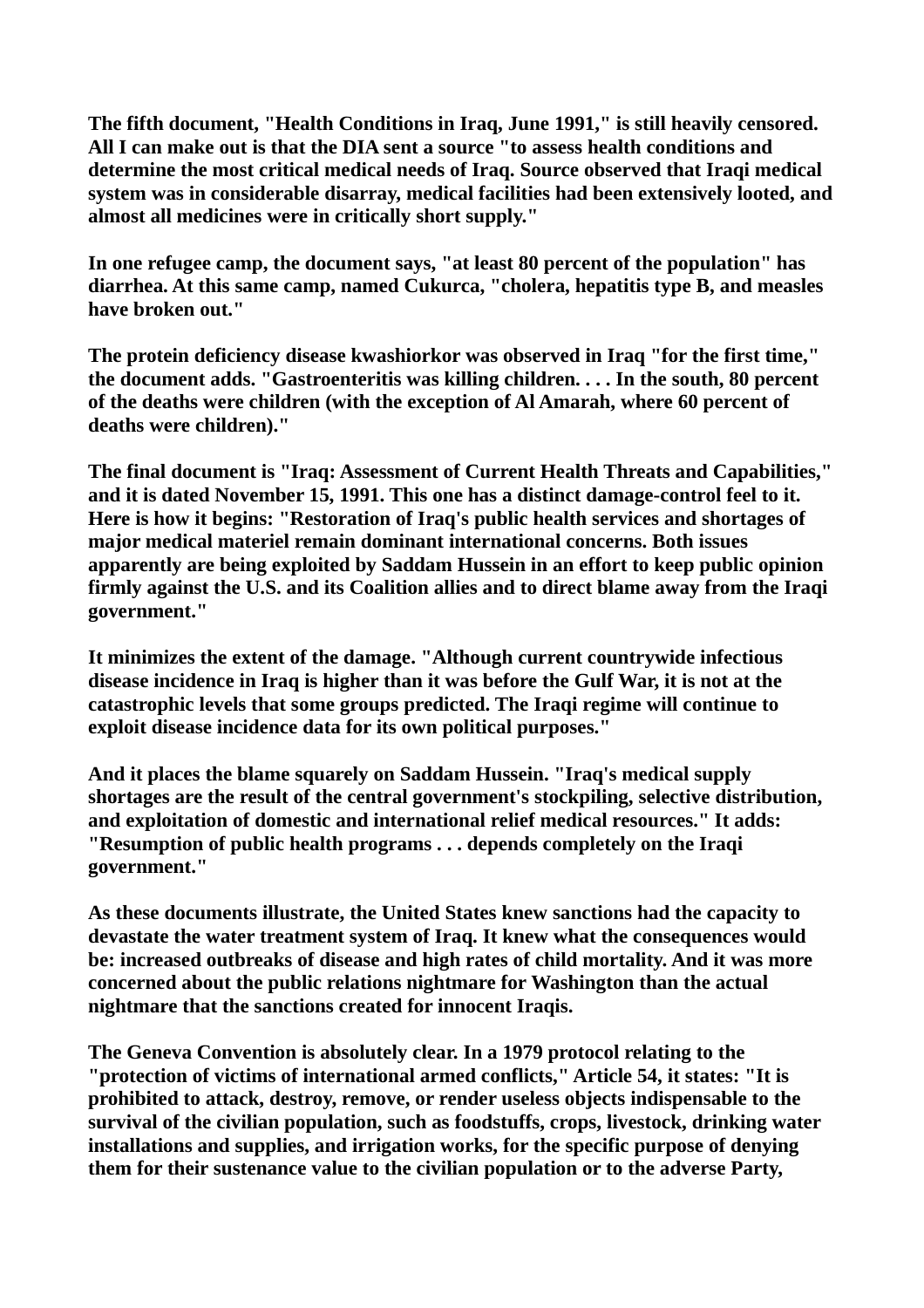**whatever the motive, whether in order to starve out civilians, to cause them to move away, or for any other motive."** 

**But that is precisely what the U.S. government did, with malice aforethought. It "destroyed, removed, or rendered useless" Iraq's "drinking water installations and supplies." The sanctions, imposed for a decade largely at the insistence of the United States, constitute a violation of the Geneva Convention. They amount to a systematic effort to, in the DIA's own words, "fully degrade" Iraq's water sources.** 

**At a House hearing on June 7, Representative Cynthia McKinney, Democrat of Georgia, referred to the document "Iraq Water Treatment Vulnerabilities" and said: "Attacking the Iraqi public drinking water supply flagrantly targets civilians and is a violation of the Geneva Convention and of the fundamental laws of civilized nations."** 

**Over the last decade, Washington extended the toll by continuing to withhold approval for Iraq to import the few chemicals and items of equipment it needed in order to clean up its water supply.** 

**Last summer, Representative Tony Hall, Democrat of Ohio, wrote to then-Secretary of State Madeleine Albright "about the profound effects of the increasing deterioration of Iraq's water supply and sanitation systems on its children's health." Hall wrote, "The prime killer of children under five years of age--diarrheal diseases--has reached epidemic proportions, and they now strike four times more often than they did in 1990. . . . Holds on contracts for the water and sanitation sector are a prime reason for the increases in sickness and death. Of the eighteen contracts, all but one hold was placed by the U.S. government. The contracts are for purification chemicals, chlorinators, chemical dosing pumps, water tankers, and other equipment. . . . I urge you to weigh your decision against the disease and death that are the unavoidable result of not having safe drinking water and minimum levels of sanitation."** 

**For more than ten years, the United States has deliberately pursued a policy of destroying the water treatment system of Iraq, knowing full well the cost in Iraqi lives. The United Nations has estimated that more than 500,000 Iraqi children have died as a result of sanctions, and that 5,000 Iraqi children continue to die every month for this reason.** 

**No one can say that the United States didn't know what it was doing. saline," the document states. "With no domestic sources of both water treatment replacement parts and some essential chemicals, Iraq will continue attempts to circumvent United Nations Sanctions to import these vital commodities. Failing to secure supplies will result in a shortage of pure drinking water for much of the population. This could lead to increased incidences, if not epidemics, of disease."** 

**The document goes into great technical detail about the sources and quality of Iraq's water supply. The quality of untreated water "generally is poor," and drinking such water "could result in diarrhea," the document says. It notes that Iraq's rivers "contain biological materials, pollutants, and are laden with bacteria. Unless the water**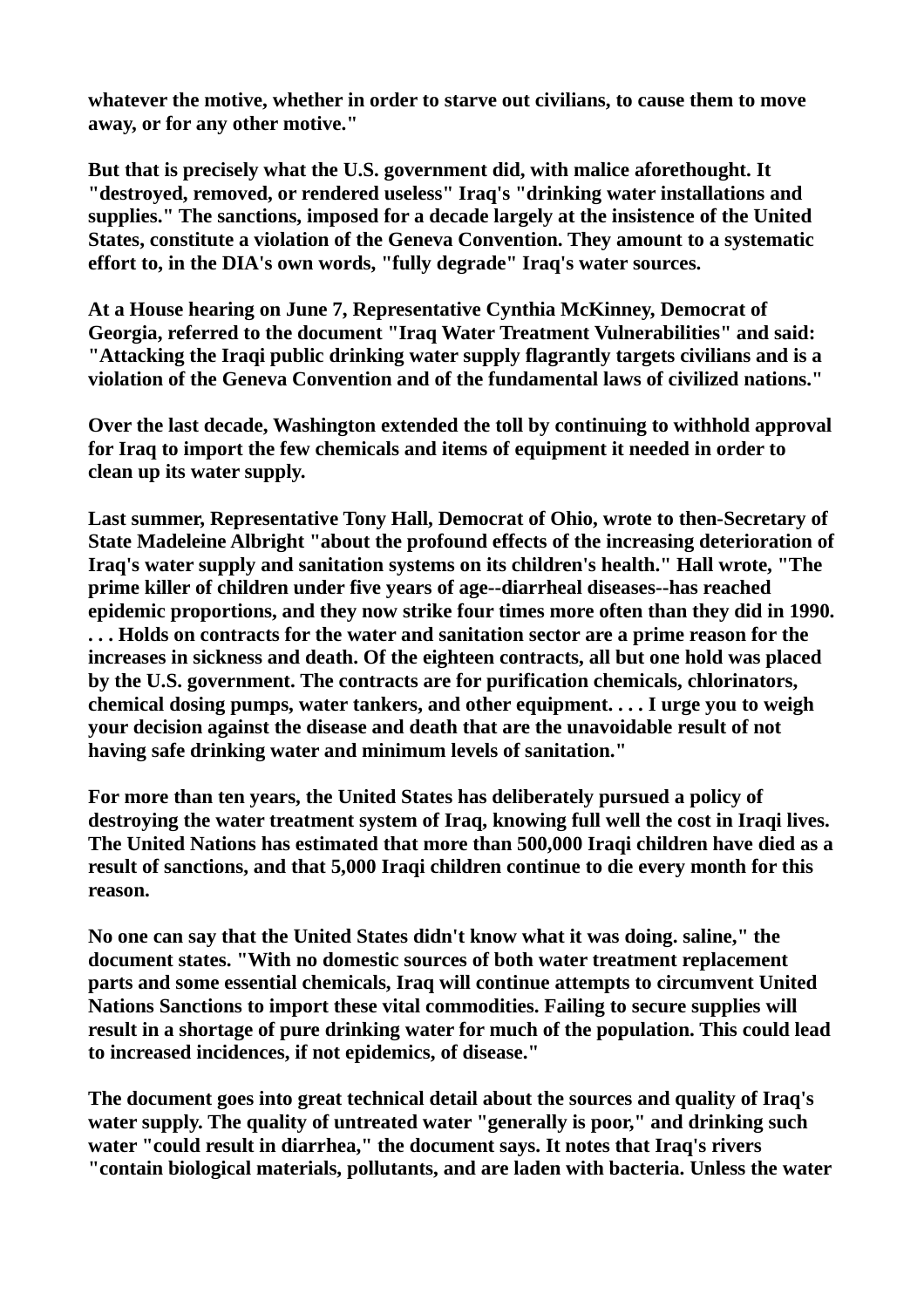**is purified with chlorine, epidemics of such diseases as cholera, hepatitis, and typhoid could occur."** 

**The document notes that the importation of chlorine "has been embargoed" by sanctions. "Recent reports indicate the chlorine supply is critically low."** 

**Food and medicine will also be affected, the document states. "Food processing, electronic, and, particularly, pharmaceutical plants require extremely pure water that is free from biological contaminants," it says.** 

**The document addresses possible Iraqi countermeasures to obtain drinkable water despite sanctions.** 

**"Iraq conceivably could truck water from the mountain reservoirs to urban areas. But the capability to gain significant quantities is extremely limited," the document states. "The amount of pipe on hand and the lack of pumping stations would limit laying pipelines to these reservoirs. Moreover, without chlorine purification, the water still would contain biological pollutants. Some affluent Iraqis could obtain their own minimally adequate supply of good quality water from Northern Iraqi sources. If boiled, the water could be safely consumed. Poorer Iraqis and industries requiring large quantities of pure water would not be able to meet their needs."** 

**The document also discounted the possibility of Iraqis using rainwater. "Precipitation occurs in Iraq during the winter and spring, but it falls primarily in the northern mountains," it says. "Sporadic rains, sometimes heavy, fall over the lower plains. But Iraq could not rely on rain to provide adequate pure water."** 

**As an alternative, "Iraq could try convincing the United Nations or individual countries to exempt water treatment supplies from sanctions for humanitarian reasons," the document says. "It probably also is attempting to purchase supplies by using some sympathetic countries as fronts. If such attempts fail, Iraqi alternatives are not adequate for their national requirements."** 

**In cold language, the document spells out what is in store: "Iraq will suffer increasing shortages of purified water because of the lack of required chemicals and desalination membranes. Incidences of disease, including possible epidemics, will become probable unless the population were careful to boil water."** 

**The document gives a timetable for the destruction of Iraq's water supplies. "Iraq's overall water treatment capability will suffer a slow decline, rather than a precipitous halt," it says. "Although Iraq is already experiencing a loss of water treatment capability, it probably will take at least six months (to June 1991) before the system is fully degraded."** 

**This document, which was partially declassified but unpublicized in 1995, can be found on the Pentagon's web site at www.gulflink.osd.mil. (I disclosed this document last fall. But the news media showed little interest in it. The only reporters I know of who wrote lengthy stories on it were Felicity Arbuthnot in the Sunday Herald of**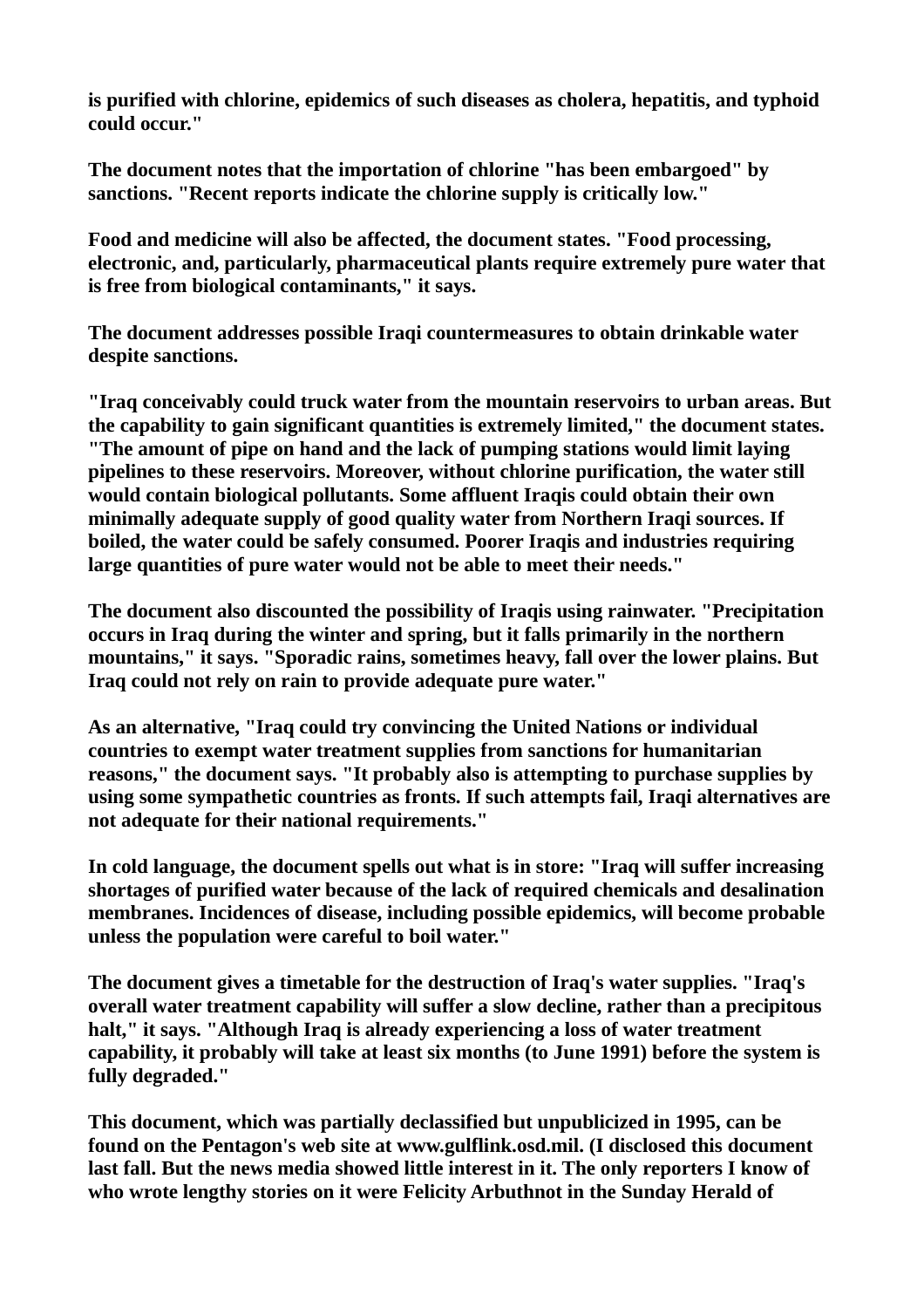**Scotland, who broke the story, and Charlie Reese of the Orlando Sentinel, who did a follow-up.)** 

**Recently, I have come across other DIA documents that confirm the Pentagon's monitoring of the degradation of Iraq's water supply. These documents have not been publicized until now.** 

**The first one in this batch is called "Disease Information", and is also dated January 22, 1991. At the top, it says, "Subject: Effects of Bombing on Disease Occurrence in Baghdad." The analysis is blunt: "Increased incidence of diseases will be attributable to degradation of normal preventive medicine, waste disposal, water purification/distribution, electricity, and decreased ability to control disease outbreaks. Any urban area in Iraq that has received infrastructure damage will have similar problems."** 

**The document proceeds to itemize the likely outbreaks. It mentions "acute diarrhea" brought on by bacteria such as E. coli, shigella, and salmonella, or by protozoa such as giardia, which will affect "particularly children," or by rotavirus, which will also affect "particularly children," a phrase it puts in parentheses. And it cites the possibilities of typhoid and cholera outbreaks.** 

**The document warns that the Iraqi government may "blame the United States for public health problems created by the military conflict."** 

**The second DIA document, "Disease Outbreaks in Iraq," is dated February 21, 1990, but the year is clearly a typo and should be 1991. It states: "Conditions are favorable for communicable disease outbreaks, particularly in major urban areas affected by coalition bombing." It adds: "Infectious disease prevalence in major Iraqi urban areas targeted by coalition bombing (Baghdad, Basrah) undoubtedly has increased since the beginning of Desert Storm. . . . Current public health problems are attributable to the reduction of normal preventive medicine, waste disposal, water purification and distribution, electricity, and the decreased ability to control disease outbreaks."** 

**This document lists the "most likely diseases during next sixty-ninety days (descending order): diarrheal diseases (particularly children); acute respiratory illnesses (colds and influenza); typhoid; hepatitis A (particularly children); measles, diphtheria, and pertussis (particularly children); meningitis, including meningococcal (particularly children); cholera (possible, but less likely)."** 

**Like the previous document, this one warns that the Iraqi government might "propagandize increases of endemic diseases."** 

**The third document in this series, "Medical Problems in Iraq", is dated March 15, 1991. It says: "Communicable diseases in Baghdad are more widespread than usually observed during this time of the year and are linked to the poor sanitary conditions (contaminated water supplies and improper sewage disposal) resulting from the war. According to a United Nations Children's Fund (UNICEF)/World Health Organization report, the quantity of potable water is less than 5 percent of the original supply, there**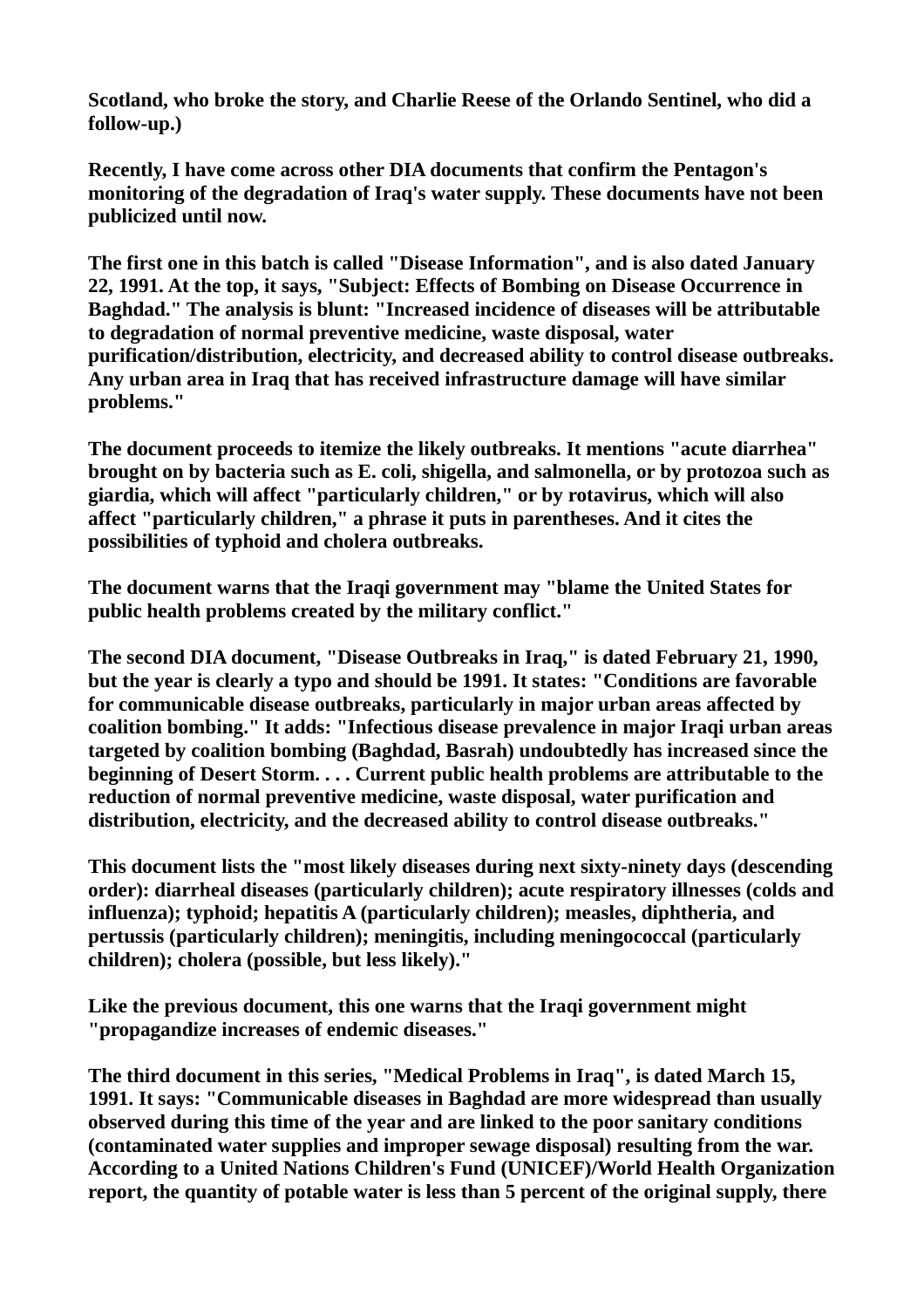**are no operational water and sewage treatment plants, and the reported incidence of diarrhea is four times above normal levels. Additionally, respiratory infections are on the rise. Children particularly have been affected by these diseases."** 

**Perhaps to put a gloss on things, the document states, "There are indications that the situation is improving and that the population is coping with the degraded conditions." But it adds: "Conditions in Baghdad remain favorable for communicable disease outbreaks."** 

**The fourth document, "Status of Disease at Refugee Camps," is dated May 1991. The summary says, "Cholera and measles have emerged at refugee camps. Further infectious diseases will spread due to inadequate water treatment and poor sanitation."**

**The reason for this outbreak is clearly stated again. "The main causes of infectious diseases, particularly diarrhea, dysentery, and upper respiratory problems, are poor sanitation and unclean water. These diseases primarily afflict the old and young children."** 

**The fifth document, "Health Conditions in Iraq, June 1991," is still heavily censored. All I can make out is that the DIA sent a source "to assess health conditions and determine the most critical medical needs of Iraq. Source observed that Iraqi medical system was in considerable disarray, medical facilities had been extensively looted, and almost all medicines were in critically short supply."** 

**In one refugee camp, the document says, "at least 80 percent of the population" has diarrhea. At this same camp, named Cukurca, "cholera, hepatitis type B, and measles have broken out."** 

**The protein deficiency disease kwashiorkor was observed in Iraq "for the first time," the document adds. "Gastroenteritis was killing children. . . . In the south, 80 percent of the deaths were children (with the exception of Al Amarah, where 60 percent of deaths were children)."** 

**The final document is "Iraq: Assessment of Current Health Threats and Capabilities," and it is dated November 15, 1991. This one has a distinct damage-control feel to it. Here is how it begins: "Restoration of Iraq's public health services and shortages of major medical materiel remain dominant international concerns. Both issues apparently are being exploited by Saddam Hussein in an effort to keep public opinion firmly against the U.S. and its Coalition allies and to direct blame away from the Iraqi government."** 

**It minimizes the extent of the damage. "Although current countrywide infectious disease incidence in Iraq is higher than it was before the Gulf War, it is not at the catastrophic levels that some groups predicted. The Iraqi regime will continue to exploit disease incidence data for its own political purposes."** 

**And it places the blame squarely on Saddam Hussein. "Iraq's medical supply shortages are the result of the central government's stockpiling, selective distribution,**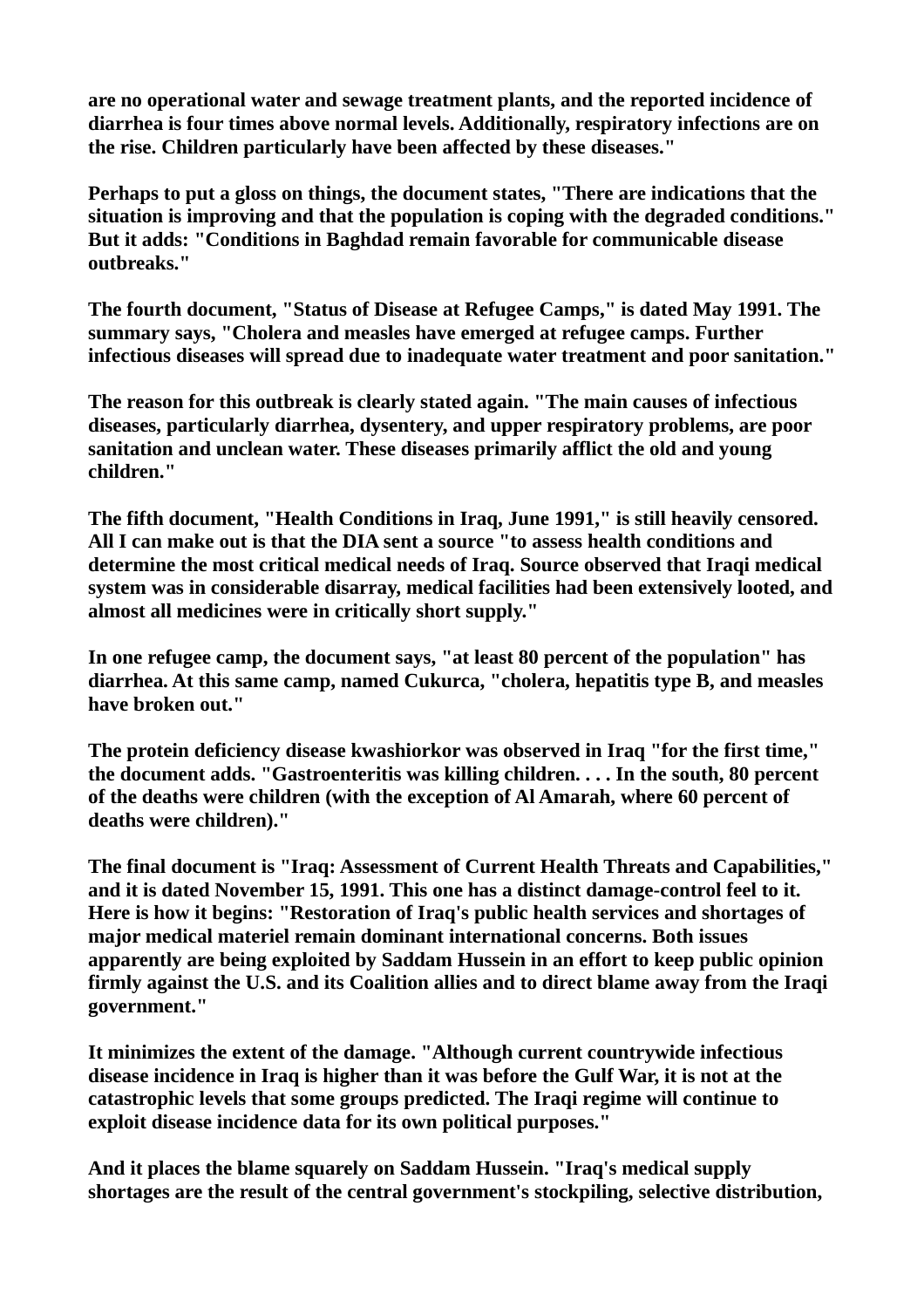**and exploitation of domestic and international relief medical resources." It adds: "Resumption of public health programs . . . depends completely on the Iraqi government."** 

**As these documents illustrate, the United States knew sanctions had the capacity to devastate the water treatment system of Iraq. It knew what the consequences would be: increased outbreaks of disease and high rates of child mortality. And it was more concerned about the public relations nightmare for Washington than the actual nightmare that the sanctions created for innocent Iraqis.** 

**The Geneva Convention is absolutely clear. In a 1979 protocol relating to the "protection of victims of international armed conflicts," Article 54, it states: "It is prohibited to attack, destroy, remove, or render useless objects indispensable to the survival of the civilian population, such as foodstuffs, crops, livestock, drinking water installations and supplies, and irrigation works, for the specific purpose of denying them for their sustenance value to the civilian population or to the adverse Party, whatever the motive, whether in order to starve out civilians, to cause them to move away, or for any other motive."** 

**But that is precisely what the U.S. government did, with malice aforethought. It "destroyed, removed, or rendered useless" Iraq's "drinking water installations and supplies." The sanctions, imposed for a decade largely at the insistence of the United States, constitute a violation of the Geneva Convention. They amount to a systematic effort to, in the DIA's own words, "fully degrade" Iraq's water sources.** 

**At a House hearing on June 7, Representative Cynthia McKinney, Democrat of Georgia, referred to the document "Iraq Water Treatment Vulnerabilities" and said: "Attacking the Iraqi public drinking water supply flagrantly targets civilians and is a violation of the Geneva Convention and of the fundamental laws of civilized nations."** 

**Over the last decade, Washington extended the toll by continuing to withhold approval for Iraq to import the few chemicals and items of equipment it needed in order to clean up its water supply.** 

**Last summer, Representative Tony Hall, Democrat of Ohio, wrote to then-Secretary of State Madeleine Albright "about the profound effects of the increasing deterioration of Iraq's water supply and sanitation systems on its children's health." Hall wrote, "The prime killer of children under five years of age--diarrheal diseases--has reached epidemic proportions, and they now strike four times more often than they did in 1990. . . . Holds on contracts for the water and sanitation sector are a prime reason for the increases in sickness and death. Of the eighteen contracts, all but one hold was placed by the U.S. government. The contracts are for purification chemicals, chlorinators, chemical dosing pumps, water tankers, and other equipment. . . . I urge you to weigh your decision against the disease and death that are the unavoidable result of not having safe drinking water and minimum levels of sanitation."** 

**For more than ten years, the United States has deliberately pursued a policy of destroying the water treatment system of Iraq, knowing full well the cost in Iraqi lives.**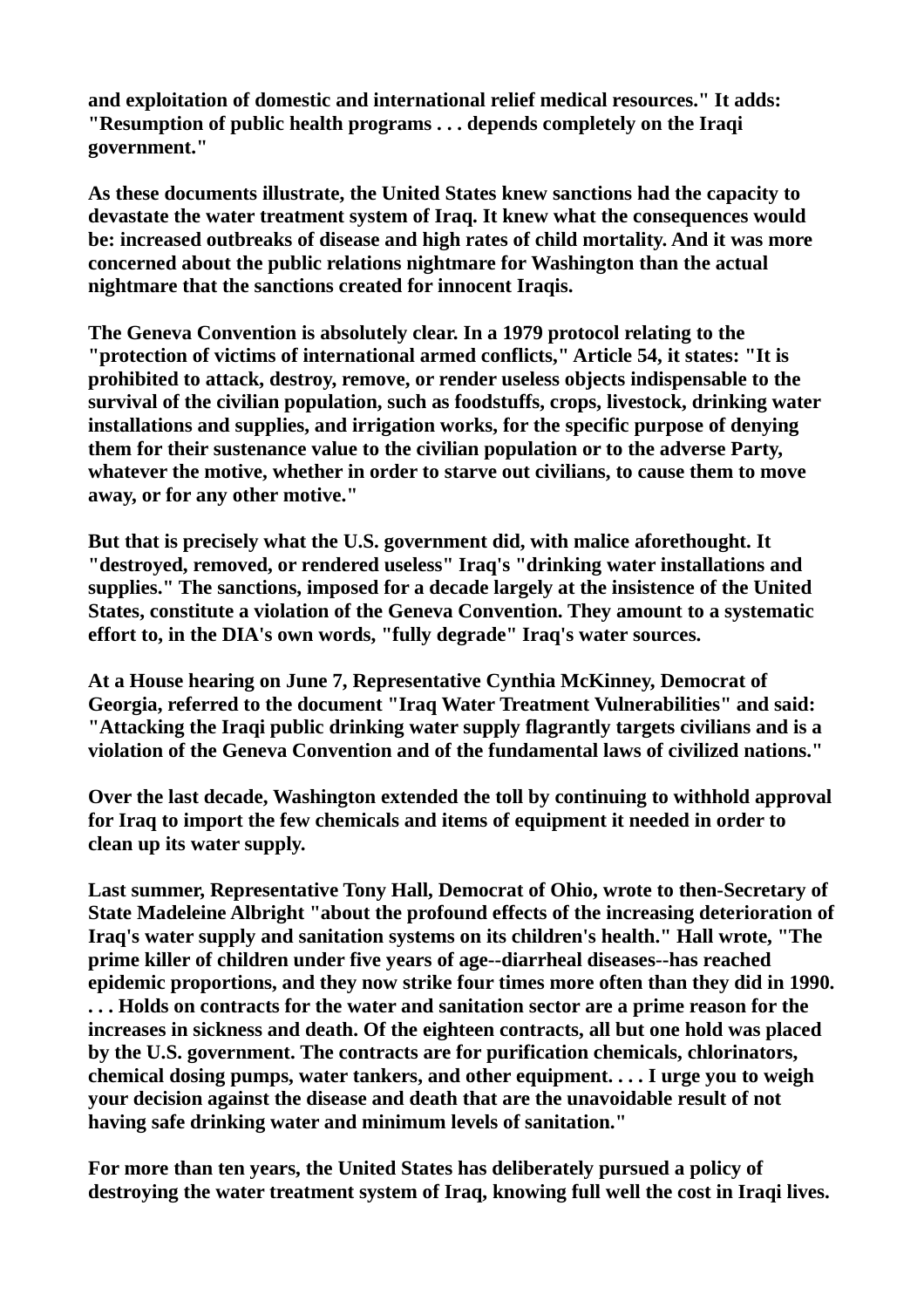**The United Nations has estimated that more than 500,000 Iraqi children have died as a result of sanctions, and that 5,000 Iraqi children continue to die every month for this reason.** 

**No one can say that the United States didn't know what it was doing.** 

**<http://www.hiddenmysteries.org/news/america/usa/111101a.html>**

# **IRAQ WATER TREATMMENT VULNERABILITIES (U)**

**Filename:511rept.91**

**DTG: 221900Z JAN 91**

**FM: DIA WASHINGTON DC VIA: NMIST NET TO: CENTCOM INFO: CENTAF UK STRIKE COMMAND MARCENT 18 ABC NAVCENT SOCCENT 7TH CORPS ANKARA**

## **SUBJECT: IRAQ WATER TREATMMENT VULNERABILITIES (U) AS OF 18 JAN 91 KEY JUDGMENTS.**

**1. IRAO DEPENDS ON IMPORTING-SPECIALIZED EQUIPMENT-AND SOME CHEMICALS TO PURIFY ITS WATER SUPPLY, MOST OF WHICH IS HEAVILY MINERALIZED AND FREQUENTLY BRACKISH TO SALINE. 2. WITH NO DOMESTIC SOURCES OF BOTH WATER TREATMENT REPLACEMENT PARTS AND SOME ESSENTIAL CHEMICALS, IRAO WILL CONTINUE ATTEMPTS TO CIRCUMVENT UNITED NATIONS SANCTIONS TO IMPORT THESE VITAL COMMODITIES.**

**3. FAILING TO SECURE SUPPLIES WILL RESULT IN A SHORTAGE OF PURE DRINKING WATER FOR MUCH OF THE POPULATION. THIS COULD LEAD TO INCREASED INCIDENCES, IF NOT EPIDEMICS, OF DISEASE AND TO CERTAIN PURE-WATER-DEPENDENT INDUSTRIES BECOMING INCAPACITATED, INCLUDING PETRO CHEMICALS, FERTILIZERS, PETROLEUM REFINING, ELECTRONICS,PHARMACEUTICALS, FOOD**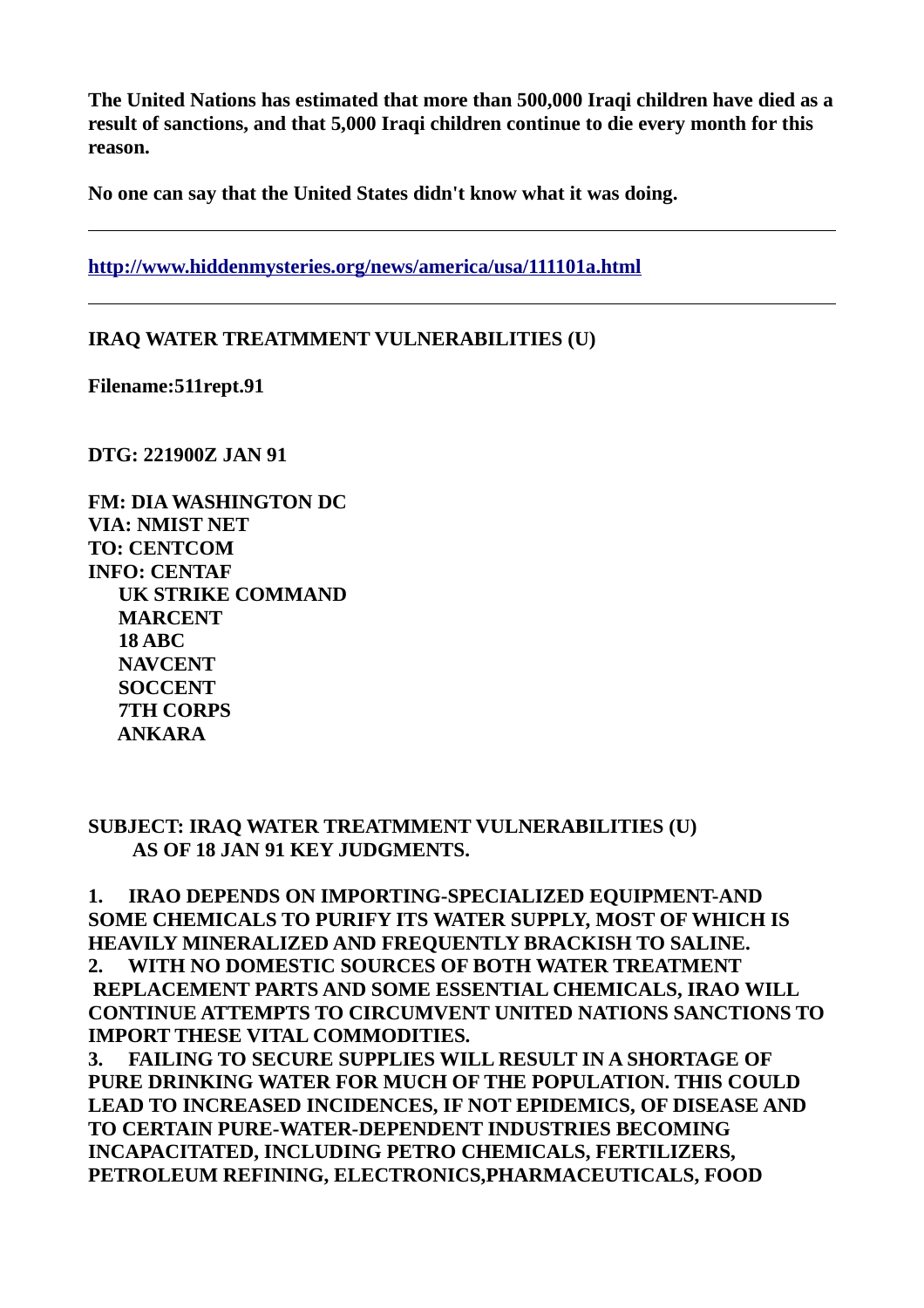**PROCESSING, TEXTILES, CONCRETE CONSTRUCTION,AND THERMAL POWERPLANTS.**

**4. IRAQ'S OVERALL WATER TREATMENT CAPABILITY WILL SUFFER A SLOW DECLINE, RATHER THAN A PRECIPITOUS HALT, AS DWINDLING SUPPLIES AND CANNIBALIZED PARTS ARE CONCENTRATED AT HIGHER PRIORITY LOCATIONS. ALTHOUGH IRAQ IS ALREADY EXPERIENCING A LOSS OF WATERTREATMENT CAPABILITY, IT PROBABLY WILL TAKE AT LEAST SIX MONTHS (TO JUNE 1991) BEFORE THE SYSTEM IS FULLY DEGRADED.**

**5. UNLESS WATER TREATMENT SUPPLIES ARE EXEMPTED FROM THE UNSANCTIONS FOR HUMANITARIAN REASONS, NO ADEQUATE SOLUTION EXISTS FOR IRAQ'S WATER PURIFICATION DILEMMA, SINCE NO SUITABLE ALTERNATIVES,INCLUDING LOOTING SUPPLIES FROM KUWAIT, SUFFICIENTLY MEET IRAQI NEEDS.)**

**6. IRAQI WATER QUALITY. SURFACE WATER FROM THE TIGRIS AND EUPHRATES RIVER SYSTEM SUPPLIES ABOUT HALF OF IRAQ'S LAND AREA,INCLUDING URBAN AREAS AND THEIR ASSOCIATED INDUSTRIES. IRAQ'S REMAINING AREA, PRIMARILY RURAL, RELIES ON GROUND WATER FROM WELLS.THE QUALITY OF UNTREATED WATER THROUGHOUT THE COUNTRY VARIES WIDELY BUT GENERALLY IS POOR. HEAVY MINERALIZATION, SUSPENDED SOLIDS AND,FREQUENTLY, HIGH SALINITY CHARACTERIZE IRAQ'S WATER SUPPLY.ALTHoUGH IRAQ HAS MADE A CONSIDERABLE EFFORT TO SUPPLY PURE WATER TO ITS POPULATION, THE WATER TREATMENT SYSTEM WAS UNRELIABLE EVEN BEFORE THE UNITED NATIONS SANCTIONS SALINITY CHARACTERIZE IRAO'S WATER SUPPLY.ALTHOUGH IRAQ HAS MADE A CONSIDERABLE EFFORT TO SUPPLY PURE WATER TO ITS POPULATION, THE WATER TREATMENT SYSTEM WAS UNRELIABLE EVEN BEFORE THE UNITED NATIONS SANCTIONS WERE IMPOSED. MOST IRAQIS PREFER TO DRINK IMPORTED BOTTLED WATER.**

**7. THE MINERALS IN THE WATER INCLUDE CONCENTRATIONS OF CARBONATES, SULPHATES, CHLORIDES, AND, IN SOME LOCATIONS, NITRATES.DRINKING HEAVILY MINERALIZED WATER COULD RESULT IN DIARRHEA AND,OVER THE LONG TERM, STONES FORMING WITHIN THE BODY. FOR INDUSTRIAL APPLICATIONS, PIPES AND OTHER EOUIPMENT WOULD SCALE (BECOME ENCRUSTED), EVENTUALLY CAUSING PLANTS TO SHUT DOWN. SCALING IN BOILERS WOULD CAUSE EXPLOSIONS IF NOT PREVENTED OR REMOVED.**

**8. MUCH OF IRAO'S GROUND WATER SUPPLIES ARE BRACKISH TO SALINE. THE,LARGE RESERVOIRS NEAR BAGHDAD--THE THARTHAR, - HABBANIYAH, AND AL MILH LAKES--ARE SALINE. SINCE THESE LAKES SERVE AS CATCH BASINS FOR FLOODS ON THE TIGRIS AND EUPHRATES RIVERS, THE IRAOIS MUST REDUCE THE WATER VOLUME IN-THE LAKES DURING THE LOW-WATER SEASON. EVAPARATlON DURING THE SUMMER**

**- ACCOMPLISHES THIS IMPART. SINCE REDUCING THE WATER VOLUME IN THE LAKES ONLY INCREASES SALINITY, THE IRAQIS FLUSH THE LAKES BY DIVERTING FRESH WATER FROM UP STREAM ON THE TIGRIS AND**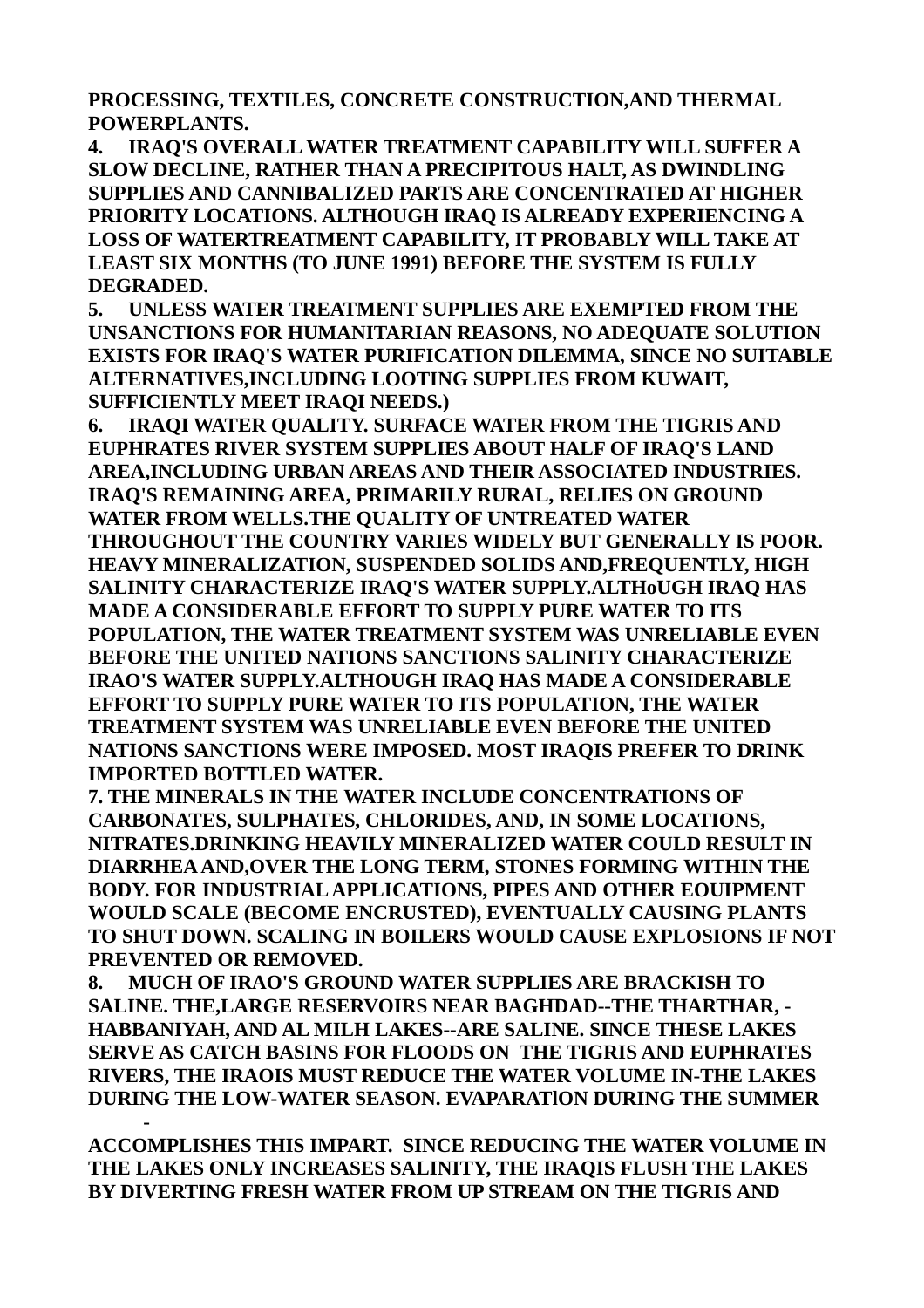**EUPHRATES. THE FLOW IS DISCHARGED FURTHER DOWNSTREAM TO AVOID FILLING THE BASINS. SINCE THE DISCHARGE OCCURS WHERE THE RIVERS ENTER THE MESOPOTAMIAN PLAIN, THE DISCHARGE INCREASES THE NATURAL SALINITY OF THE WATERS DOWNSTREAM, AFFECTING IRRIGATED AGRICULTURAL LANDS IRAQ SPECIALIZES IN - SALINE-RESISTANT CROPS SUCH AS BARLEr AND DATES) AND URBAN AREAS, INCLUDING BAGHDAD.THE KARKH WATER TREATMENT PROJECT FOR WESTERN BAGHDAD HAS AN IN TAKE POINT ABOUT 40 KILOMETERS NORTH OF BAGHDAD, UPSTREAM FROM WHERE LAKE THARTHAR DISCHARGES INTO THE TIGRIS. WATER BELOW THE DISCHARGE POINT REQUIRES DESALINIZATION.**

**9. AT BASRAH, THE SHATT AL ARAB TENDS TO BE SALINE UNDER CONDITIONS OF LOW-RIVER WATER VOLUMES AND DEPENDING ON TIDE AND WIND DIRECTIONS. NORMALLY, THE SHATT AL ARAB AT BASRAH HAS A SALINITY OF 1,500 TO 2,000 PARTS PER MILLION (PPM). SALINITY HAS BEEN INCREASING OVER THE LAST 5 YEARS, AND IN THE FALL 1989, THE SALINITY HAD REACHED 6,000 TO 7,000 PPM, HIGHER THAN EXISTING DESALINIZATION SYSTEMS COULD HANDLE. (OCEAN SEAWATER IS ABOUT 36,000 PPM OF DISSOLVED SALTS; THE PERSIAN GULF IS APPROXIMATELY 42,000 PPM.BRACKISH WATER IS A MINIMUM OF 1,000 PPM. THE WORLD HEALTH ORGANIZATION STANDARD FOR HUMAN CONSUMPTION IS 500 PPM OR LESS.GROUND WATER IN IRAO'S LOWER MESOPOTAMIAN BASIN RANGES FROM 5,000 TO 60,000 PPM, WITH SOME LOCATIONS REACHING 80,000). SALINE WATER IS UNFIT FOR DRINKING AND CORRODES INDUSTRIAL PIPES OR OTHER EXPOSED EQUIPMENT. 10. (U) SUSPENDED SOLIDS, PRIMARILY SILT, IN THE TIGRIS AND EUPHRATES RIVER SYSTEM INCREASE WITH WATER VOLUME. UNLESS REMOVED FROM THE WATER, THESE PARTICLES WOULD CLOG PIPES AND FILTERS AND WOULD REQUIRE STRAINING BEFORE CONSUMPTION BY END USERS.**

**11. IRAQ'S RIVERS ALSO CONTAIN BIOLOGICAL MATERIALS, POLLUTANTS, AND ARE LADEN WITH BACTERIA. UNLESS THE WATER IS PURIFIED WITH CHLORINE EPIDEMICS OF SUCH DISEASES AS CHOLERA, HEPATITIS, AND TYPHOID COULD OCCUR.)**

**12. WATER TREATMENT REGIMES. WATER TREATMENT IS SPECIFIC TO THE IMPURITIES OF THE WATER TREATED AND TO THE APPLICATION FOR WHICH THE WATER WILL BE USED. THE BASIC PROCESS REQUIRES CLARIFICATION (REMOVING SUSPENDED SOLIDS), FILTRATION, AND, FOR DRINKING AND SOME INDUSTRIAL USES, PURIFICATION. IN IRAQ, THE PROCESS ALSO INCLUDES DESALINATING AND WATER SOFTENING. 13. CLARIFICATION REQUIRES ADDING FLOCCULANTS AND COAGULANTS TO THE WATER. THE IRAOIS USE ALUMINUM SULPHATE ALTHOUGH IRON SULPHATES ARE ACCEPTABLE TO BIND THE SUSPENDED SOLIDS INTO CLUMPS FOR SETTLING. IF NOT REMOVED, THE SEDIMENTS, OR SLUDGE, WOULD CLOG THE FILTRATION SYSTEM (PROBABLY SAND) AND SHUT DOWN THE WATER PURIFICATION PLANT UNTIL THE CLOGS WERE REMOVED. ALUMINUM SULPHATE SUPPLY LEVELS ARE KNOWN TO BE CRITICALLY LOW, SINCE IRAQ TRIED AND**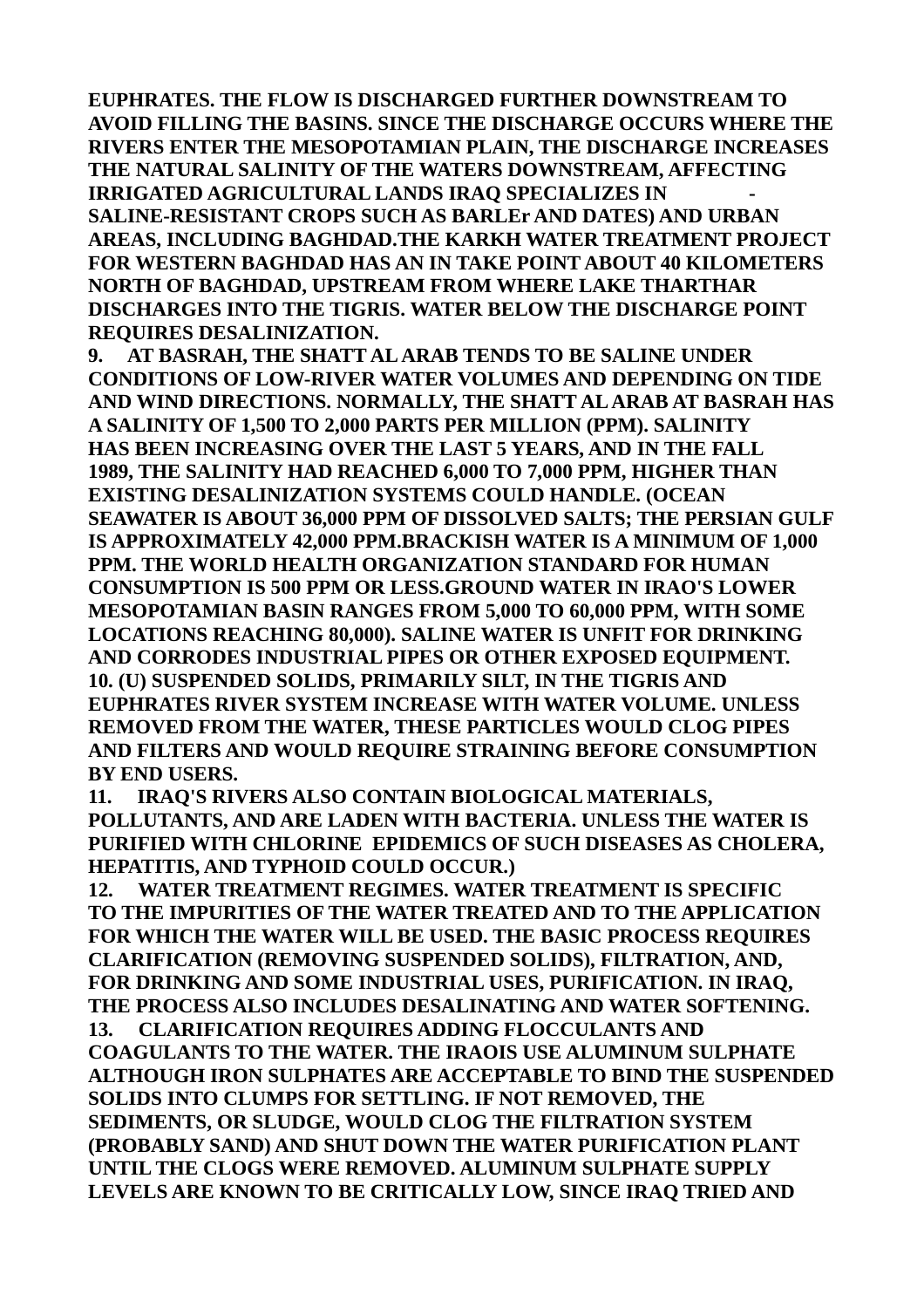**FAILED TO OBTAIN PRECURSOR CHEMICALS FROM JORDAN FOR ITS MANUFACTURE.**

**14. CHLORINATION NORMALY IS ACCOMPLISHED DURING SEVERAL STAGES OF PURIFICATION, INCLUDING THE INITAL TREATMENT STAGE TO PREVENT THE EQUIPMENT FROM LIMING AND TO KILL PATHOGENS JUST PRIOR TO STORING THE FULLY TREATED WATER. THE CHLORINE USED IN MOST PLANTS IS EITHER SODIUM HYPOCHLORITE, A LIOUID, OR CALCIUM HYPOCHLORITE, A POWDER. IF THEY ARE EQUIPPED WITH INJECTORS, LOW-CAPACITY PLANTS CAN USE CHLORINE GAS DIRECTLY. IRAO'S PLANT IN FALLUJA AND THE PC-I PETROCHEMICAL PLANT AT BASRAH PRODUCE SODIUM HYPOCHLORITE AND, AS A BY-PRODUCT, CAUSTIC SODA, WHICH IS USED TO ADJUST THE PH OF WATER SUPPLIES. NORMALLY, BOTH LOCATIONS PRODUCE RELATIVELY SMALL QUANTITIES OF CHLORINE FOR INDUSTRIAL AND SOME MUNICIPAL USE; CHLORINE FOR MUNICIPAL SUPPLIES ALSO IS IMPORTED.RECENT REPORTS INDICATE THE CHLORINE SUPPLY IS CRITICALLY LOW. ITS IMPORTATION HAS BEEN EMBARGOED, AND BOTH MAIN PRODUCTION PLANTS EITHER HAD BEEN SHUT DOWN FOR A TIME OR HAVE BEEN PRODUCING MINIMAL OUTPUTS BECAUSE OF THE LACK OF IMPORTED CHEMICALS AND THE INABILITY TO REPLACE PARTS. PREVIOUSLY WHEN SUPPLIES WERE LOW, THE IRAQI SHAVE STOPPED CHLORINATING THE DRINKING WATER, BUT ONLY FOR SHORT PERIODS. TO RETARD ALGAE GROWTH, WHICH COULD CLOG PIPES, COPPER SULPHATE NORMALLY IS ADDED TO THE WATER. BUT THIS PRACTICE HAS NOT BEEN VERIFIED IN IRAO, AND SUPPLIES OF COPPER SULPHATE ARE UNKNOWN.SULFURIC ACID TYPICALLY IS ADDED AS WELL, BUT IRAQ PROBABLY CAN PRODUCE SUFFICIENT SUPPLIES.**

**15. IRAQ APPARENTLY USES LIME, AT LEAST AT THE NEW KARKH TREATMENT PLANT, TO SOFTEN WATER. THE LIME PRECIPITATES COLLOIDAL CARBONATE IMPURITIES FROM THE WATER. SODA ASH AND ZEOLITES ALSO NORMALLY ARE USED TO REMOVE NONCARBONATE MINERAL IMPURITIES, BUT THEIR USE IN IRAO HAS NOT BEEN DETERMINED. LOCAL COMPANIES SELL BOTTLED SOFT WATER IN IRAO, SUGGESTING THAT MUNICIPAL WATER SYSTEMS DO NOT NORMALLY SOFTEN WATER. IRAQ SHOULD HAVE NO SHORTAGES OF LIME. HOWEVER, THE LACK OF SOFTENING CHEMICALS REPORTEDLY HAS INCAPACITATED THE BOTTLED SOFT-WATER INDUSTRY. 16. BETWEEN 1982 AND 1990, SOME IRAOI INDUSTRIES INSTALLED REVERSIBLE ION EXCHANGE ELECTRODIALYSIS MEMBRANE SYSTEMS, OBTAINED FROM AN AMERICAN SOURCE, TO SOFTEN AND DESALINATE WATER. THE MEMBRANES LAST 5 TO 7 YEARS AND DO NOT REQUIRE CHEMICAL PRETREATMENT OF THE WATER. THEY NORMALLY SERVE SMALLER VOLUME REQUIREMENTS.HOWEVER, A MAJOR OIL REFINERY, AL DAURA IN BAGHDAD, INSTALLED THIS SYSTEM IN 1985, AND IT PRODUCES 24,000 CUBIC METERS OF PURIFIED WATER PER DAY. 17. ABOUT ONE QUARTER OF ALL IRAOI WATER SUPPLIED FOR INDUSTRIAL AND HUMAN CONSUMPTION REQUIRES DESALINIZATION. IRAO RELIES ALMOST EXCLUSIVELY ON ION EXCHANGE OR REVERSE**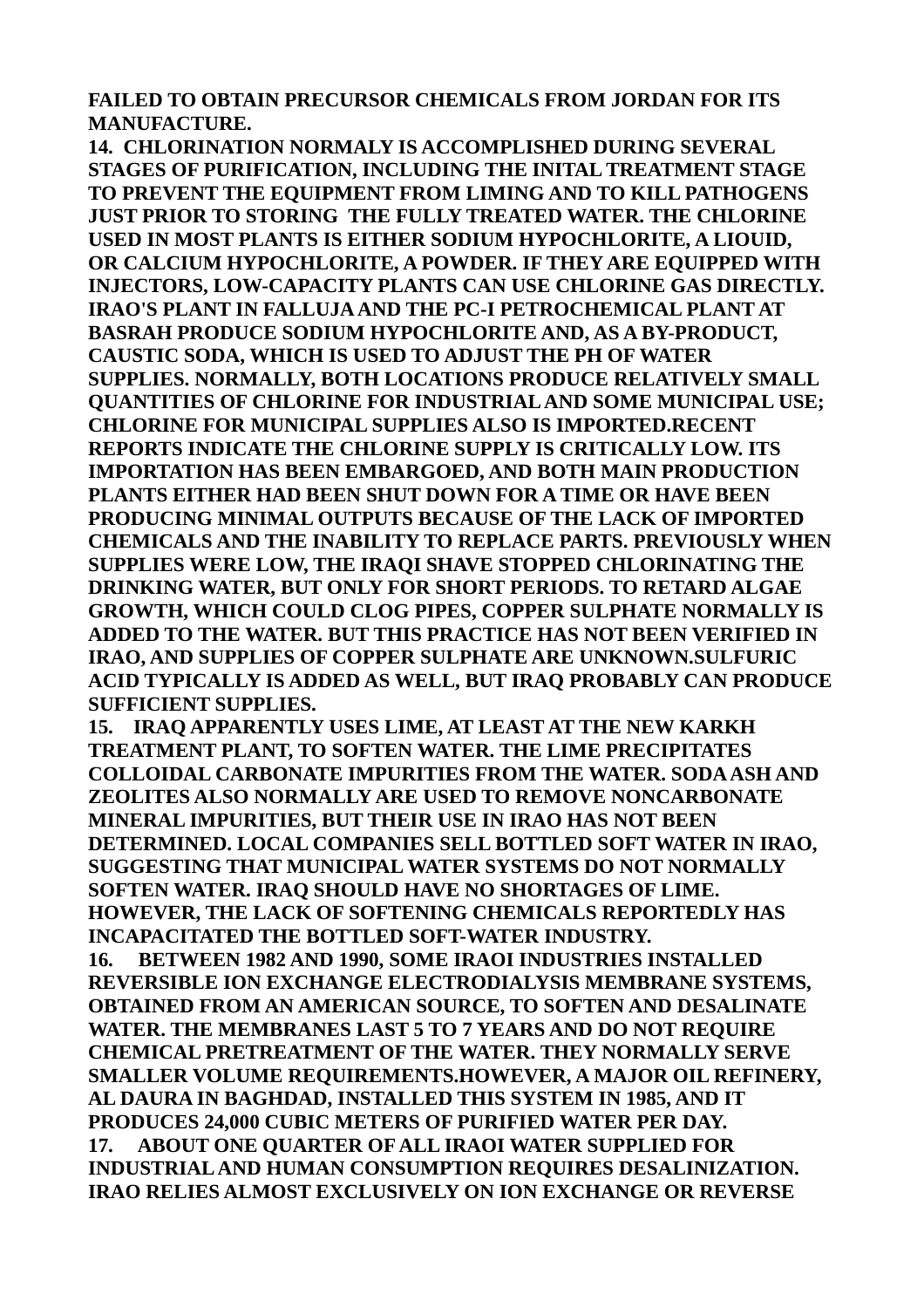**OSMOSIS SYSTEMS RATHER THAN MULTISTAGE FLASH UNITS. ION EXCHANGE AND REVERSE OSMOSIS MEMBRANES ARE SPECIFIC TO THE TYPE OF EQUIPMENT OF WHICH THEY ARE A COMPONENT, AS ARE THE CHEMICALS REOUIRED. PREVIOUS IRAQI USE OF SUBSTITUTES HAS NOT BEEN SATISFACTORY. IRAO REPORTEDLY DEPENDS ON IMPORTED MEMBRANES AND IMPORTS CHEMICALS FROM SEVERAL SOURCES. IRAQ HAD NOT COMPLETED THE MAJOR PURCHASE AND DELIVERY OF SPARE MEMBRANES BEFORE INVADING KUWAIT. ATTEMPTS TO PROCURE MEMBRANES SINCE THE UN SANCTIONS WERE IMPOSED HAVE FAILED. SINCE THE ATTEMPT TO IMPORT MEMBRANES CORRESPONED TO THEIR NORMAL REPLACEMENT PERIOD, IRAQ APPARENTLY DID NOT STOCKPILE ABUNDANT SPACE MEMBRANES OR CHEMICALS AND PROBABLY HAD NO MORE THAN A 2-MONTH SUPPLY PRIOR TO THE INVASION.** 

**18. POLYAMIDE MEMBRANES WHICH IRAO USES IN SOME DESALINIZATION EOUIPMENT, DETERIORATE WHEN EXPOSED TO CHLORINE IONS.PRIOR TO PASSING THROUGH THE MEMBRANE, WAT-ER IS TREATED WITH SODIUM METABISULPHITE TO REMOVE THE CHLORINE USED IN PRETREATMENT. THE CHLORINE THEN IS RE-STORED FOR LATER PURIFICATION. THE STATUS OF SODIUM METABISULPHITE SUPPLIES IS NOT KNOWN, BUT SUPPLIES PROBABLY ARE DWINDLING, WHICH WILL ESCALATE FAILURES OF THIS MEMBRANE TYPE.IRAO ALSO USES CELLULOSE ACETATE MEMBRANES (AN OLD TECHNOLOGY),WHICH HAVE AN EXCEPTIONALLY SHORT LIFE AND ARE SUSCEPTIBLE TO BIOLOGICAL CONTAMINATION. IRAO REPORTEDLY CAN MANUFACTURE CELLULOSE MEMBRANES, BUT THE AVAILABILITY OF PRECURSOR STOCKS IS PROBABLY LOW.IRAQ HAD BEEN ACOUIRING REVERSE ELECTRODIALYSIS ION EXCHANGE MEMBRANES PRIOR TO THE UN SANCTIONS. HOWEVER, MOST SYSTEMS USE REVERSE OSMOSIS OR UNIDIRECTIONAL ELECTRODIALYSIS, WHICH, UNLIKE REVERSE ELECTRODIALYSIS MEMBRANES, REOUIRE CHEMICALS TO MAKE THEM WORK.)**

**19. INDUSTRIAL WATER TREATMENT. INDUSTRIES REQUIRE TREATED WATER, AND THE TYPE OF TREATMENT DEPENDS ON THE APPLICATION. NORMALLY, SOFTENING AND DESALINIZATION ARE REOUIRED TO PREVENT PIPE SAND EOUIPMENT FROM CORRODING OR SCALING. IN THE PETRO CHEMICAL INDUSTRY, WATER USED FOR COOLING IS PARTIALLY TREATED TO PREVENT SCALING. WATER USED IN THERMAL POWERPLANTS OR REFINERIES TO PRODUCE STEAM MUST BE PURE TO PREVENT BOTH CORROSION AND SCALING.OTHERWISE, LOSS OF CAPABILITY COULD OCCUR WITHIN 2 MONTHS. IN ADDITION, FOOD PROCESSING, ELECTRONIC, AND, PARTICULARLY,PHARMACEUTICAL PLANTS REOUIRE EXTREMELY PURE WATER THAT IS FREE FROM BIOLOGICAL CONTAMINANTS. LARGE INDUSTRIAL PLANTS, INCLUDING PETROCHEMICAL, REFINING, AND FERTILIZER PLANTS, COLLOCATE THEIR WATER TREATMENT FACILITIES. TURNKEY CONTRACTORS BUILT THESE FACILITIES, AND THE PARTS ARE SPECIFIC TO EACH SYSTEM, WHICH COMPLICATES THEIR REPLACEMENT. THE IRAOIS COULD NOT**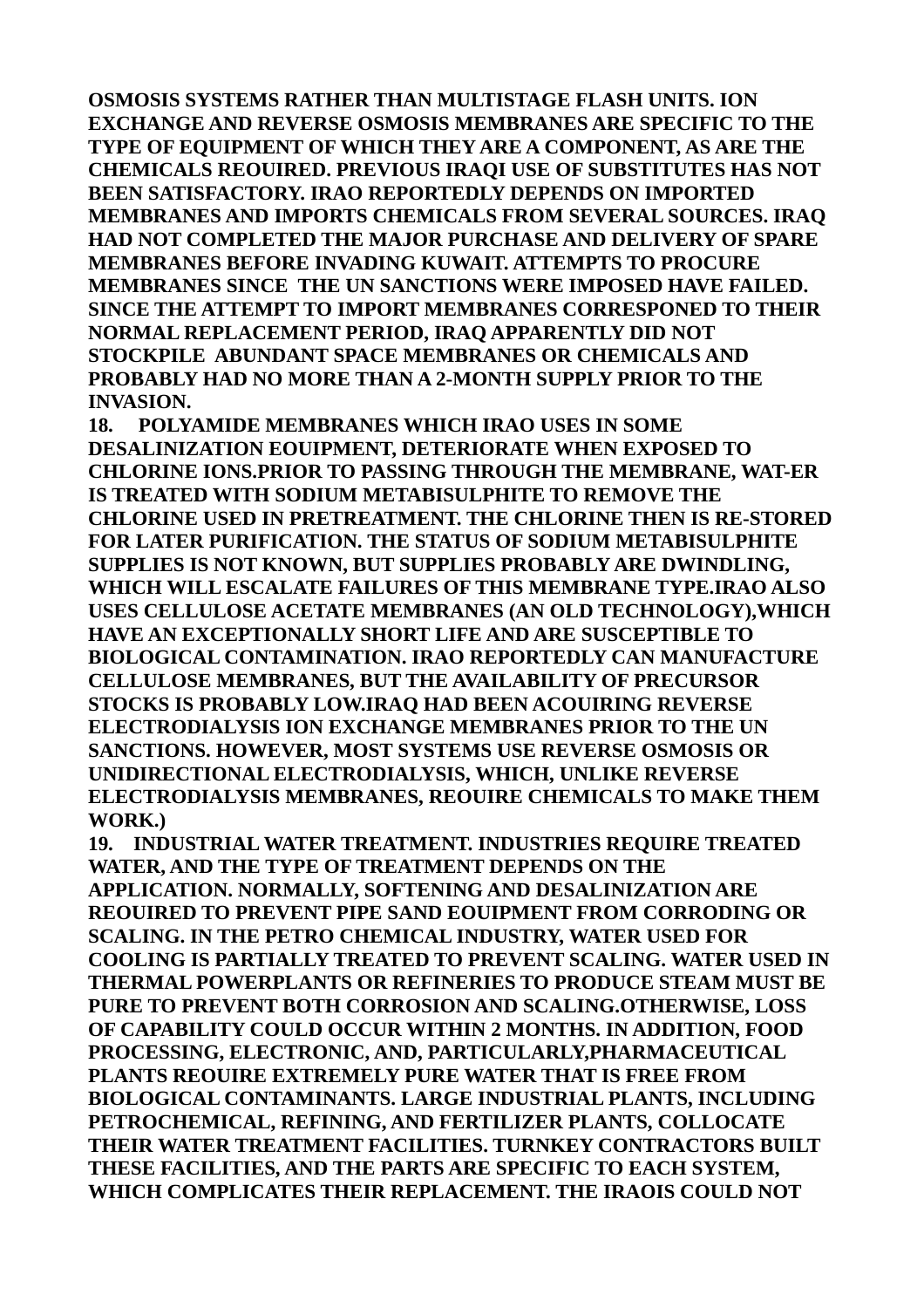**MANUFACTURE DUPLICATES AND THEIR IMPORTATION IS EMBARGOED.) 20. IRAQI ALTERNATIVES. IRAQ COULD TRY CONVINCING THE UNITED NATIONS OR INDIVIDUAL COUNTRIES TO EXEMPT WATER TREATMENT SUPPLIES FROM SANCTIONS FOR HUMANITARIAN REASONS. IT PROBABLY ALSO IS ATTEMPTING TO PURCHASE SUPPLIES BY USING SOME SYMPATHETIC COUNTRIES AS FRONTS. IF SUCH ATTEMPTS FAIL, IRAQI ALTERNATIVES ARE NOT ADEOUATE FOR THEIR NATIONAL REOUIREMENTS.**

**21. VARIOUS IRAOI INDUSTRIES HAVE WATER TREATMENT CHEMICAL SAND EQUIPMENT ON HAND, IF THEY HAVE NOT ALREADY BEEN CONSUMED OR BROKEN. IRAO POSSIBLY COULD CANNIBALIZE PARTS OR ENTIRE SYSTEMS FROM LOWER TO HIGHER PRIORITY PLANTS, AS WELL AS DIVERT CHEMICALS,SUCH AS CHLORINE. HOWEVER, THIS CAPABILITY WOULD BE LIMITED AND TEMPORARY. IRAQ PREVIOUSLY HAD ACQUIRED SEVERAL HUNDRED CONTAINERIZED REVERSE OSMOSIS MODULES FOR LOCALIZED USE THAT COULD BE RELOCATED. WITHOUT CHEMICALS AND REPLACEMENT MEMBRANES, THESE UNITS WHERE EVENTUALLY WOULD BECOME USELESS. HOWEVER, CONSOLIDATING CHEMICALS OR CANNIBALIZING PARTS AND MOVING UNITS WHERE NECESSARY COULD SUSTAIN SOME PURIFICATION OPERATIONS INDUSTRIAL PLANTS THAT ARE INOPERABLE FOR REASONS-OTHER THAN THE LACK OF WATER TREATMENT SUPPLIES COULD PROCESS WATER FOR MUNICIPAL NEEDS OR POSSIBLY RELOCATE THEIR PURIFICATION EOUIPMENT.**

**22. THE DIFFERENCE IN WATER TREATMENT SYSTEMS LIMITS THE BENEFITS TO IRAQ OF PLUNDERING KUWAIT'S WATER TREATMENT CHEMICALS. THE KUWAITIS RELY PRIMARILY ON DESALINATING SEAWATER, AND THEIR WATER NEEDS ARE CONSIDERABLY SMALLER THAN IRAQ'S. IRAQ COULD NOT USE CHEMICALS INTENDED FOR KUWAITI WATER TREATMENT SYSTEMS, EXCEPT FOR LIMITED QUANTITIES OF CHLORINE. ATTEMPTS TO CIRCUMVENT THE SANCTIONS TO OBTAIN WATER TREATMENT CHEMICALS SUGGEST THAT ANY USEFUL SUPPLIES FROM KUWAIT ALREADY HAVE BEEN LOOTED AND USED. 23. IRAO HAS INSTALLED A PIPELINE FROM THE DOHA DESALINIZATION PLANT IN KUWAIT THAT CONNECTS WITH DISTRIBUTION PIPES AT A WATERTREATMENT PLANT NEAR BASRAH. THIS SOURCE OF PURE WATER APPARENTLY HAS ENABLED THE PC-I PETROCHEMICAL PLANT TO OPERATE AND TO PRODUCE CHLORINE BY ELECTROLYSIS OF KUWAITI WATER MIXED WITH PURE SODIUM CHLORIDE. AT LEAST SOME OF THIS CHLORINE PROBABLY IS USED FOR MUNICIPAL WATER PURIFICATION, BUT THE OUANTITY PRODUCED WOULD BE INADEOUATE FOR NATIONAL REOUIREMENTS. MOREOVER, SOME OF THE CHLORINE PROBABLY IS USED AT THE PC-I PLANT TO MAKE POLYVINYL CHLORIDES TO CREATE THE PLASTIC SHEETS USED IN AGRICULTURAL PRODUCTION. THE USE OF KUWAITI WATER PROBABLY WILL NOT LAST LONG SINCE THE DOHA PLANT USES THE MULTISTAGE FLASH DESALINIZATION PROCESS, WHICH REOUIRES ACID DOSING OR THE ADDITION OF POLYMERS TO PREVENT SCALING OF THE HEAT**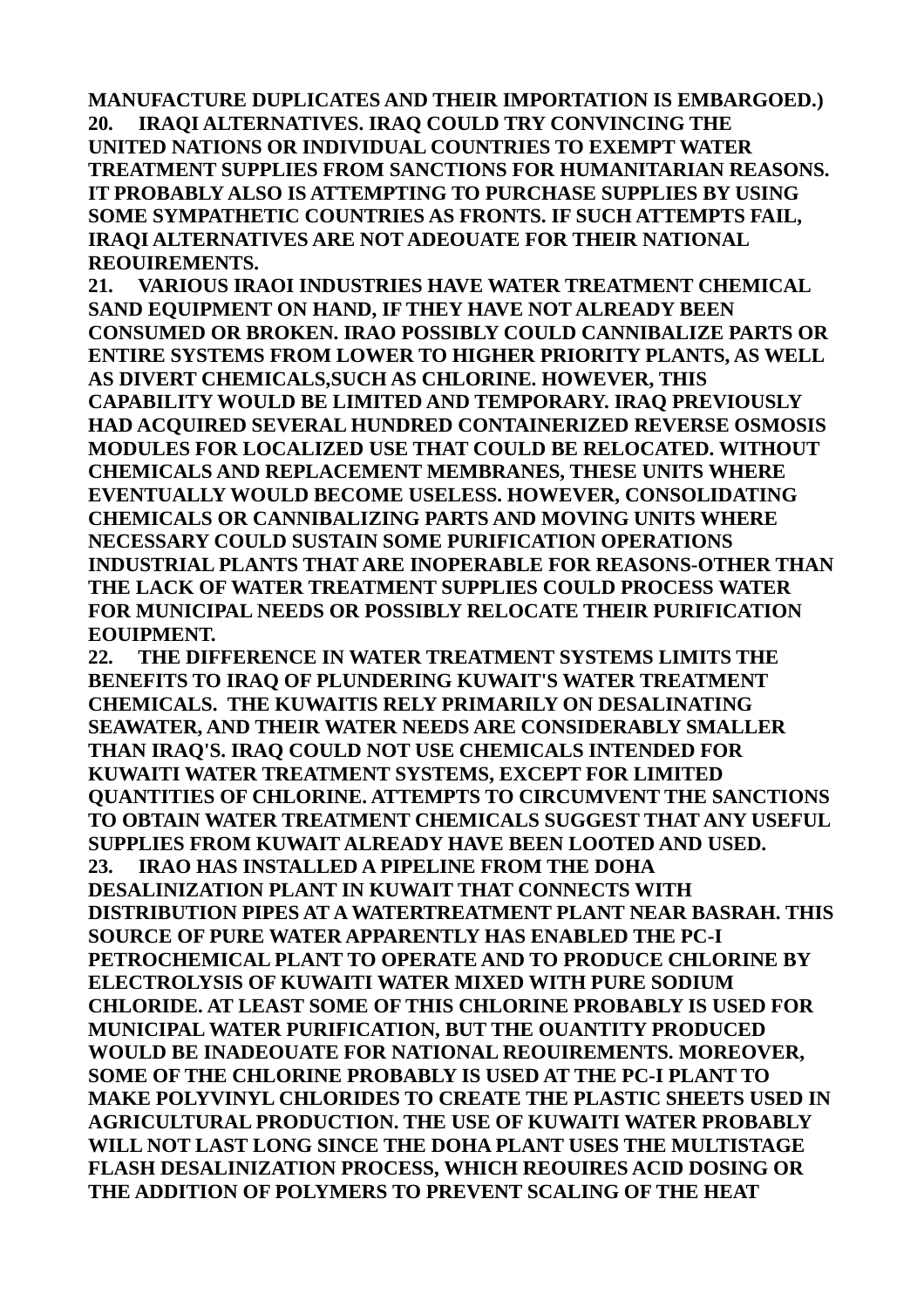**EXCHANGES. THE UN SANCTIONS MAY PREVENT RESUPPLY OF THESE CHEMICALS. INTENSIVE MAINTENANCE ALSO IS REOUIRED TO KEEP THE UNITS OPERATING, AND THAT PROBABLY WOULD REOUIRE THE SERVICES OF TRAINED KUWAITI EMPLOYEES SINCE IRAQ HAS LITTLE EXPERIENCE WITH MULTISTAGE FLASH UNITS. 24. IRAQ'S BEST SOURCES OF QUALITY WATER ARE IN THE**

**MOUNTAINS OF THE NORTH AND NORTHEAST, WHERE MINERALIZATION AND SALINITY ARE WITHIN ACCEPTABLE LIMITS. FOR THE SHORT TERM, IRAO CONCEIVABLY COULD TRUCK WATER FROM THE MOUNTAIN RESERVOIRS TO URBAN AREAS. BUT THE CAPABILITY TO GAIN SIGNIFICANT QUANTITIES IS EXTREMELY LIMITED. THE AMOUNT OF PIPE ON HAND AND THE LACK OF PUMPING STATIONS WOULD LIMIT LAYING PIPELINES TO THESE RESERVOIRS. MOREOVER, WITHOUT CHLORINE PURIFICATION, THE WATER STILL WOULD CONTAIN BIOLOGICAL POLLUTANTS. SOME AFFLUENT IRAQIS COULD OBTAIN THEIR OWN MINIMALLY ADEQUATE SUPPLY OF GOOD OUALITY WATER FROM NORTHERN IRAOI SOURCES.IF BOILED, THE WATER COULD BE SAFELY CONSUMED. POORER IRAQIS AND INDUSTRIES REQUIRING LARGE OUANTITIES OF PURE WATER WOULD NOT BE ABLE TO MEET THEIR NEEDS.**

**25. PRECIPITATION OCCURS IN IRAQ DURING THE WINTER AND SPRING,BUT IT FALLS PRIMARILY IN THE NORTHERN MOUNTAINS. SPORADIC RAINS,SOMETIMES HEAVY , FALL OVER THE LOWER PLAINS. BUT IRAQ COULD NOT RELY ON RAIN TO PROVIDE ADEQUATE PURE WATER.**

**26. THE SALINE OR ALKALINE CONTENT-OF GROUND WATER IN MOST LOCATIONS WOULD CONSTRAIN DRILLING WELLS IN THE MESOPOTAMIAN PLAIN TO OBTAIN PURER WATER MOREOVER, MUCH OF THE POPULATION USES SEPTIC TANKS, AND THE UNDERLYING GEOLOGY AND TOPOGRAPHY** 

**WOULD CONTAMINATE WELLS IN MANY LOCATIONS.))OUTLOOK) 27. IRAQ WILL SUFFER INCREASING SHORTAGES OF PURIFIED WATER BECAUSE OF THE LACK OF REOUIRED CHEMICALS AND DESALINIZATION MEMBRANES. INCIDENCES OF DISEASE, INCLUDING POSSIBLE EPIDEMICS,WILL BECOME PROBABLE UNLESS THE POPULATION WERE CAREFUL TO BOIL WATER BEFORE CONSUMPTION, PARTICULARLY SINCE THE SEWAGE TREATMENT SYSTEM, NEVER A HIGH PRIORITY, WILL SUFFER THE SAME LOSS OF CAPABILITY WITH THE LACK OF CHLORINE. LOCALLY PRODUCED FOOD AND MEDICINE COULD BE CONTAMINATED. LACK OF COAGULATION CHEMICALS WILL CAUSE PERIODIC SHUTDOWNS OF TREATMENT PLANTS FOR UNCLOGGING AND CLEANING FILTERS, CAUSING INTERRUPTIONS OF WATER SUPPLIES. AS DESALINIZATION EQUIPMENT BECOMES INOPERABLE, SALINE WATER SOURCES WILL BECOME INCREASINGLY UNUSABLE. TEMPORARY OR PERMANENT SHUT DOWNS OF INDUSTRIAL PLANTS THAT RELY ON TREATED WATER WILL MULTIPLY.CANNIBALIZING LOWER PRIORITY OPERATIONS WILL ACCELERATE THE TREND.**

**28. THE ENTIRE IRAOI WATER TREATMENT SYSTEM WILL NOT**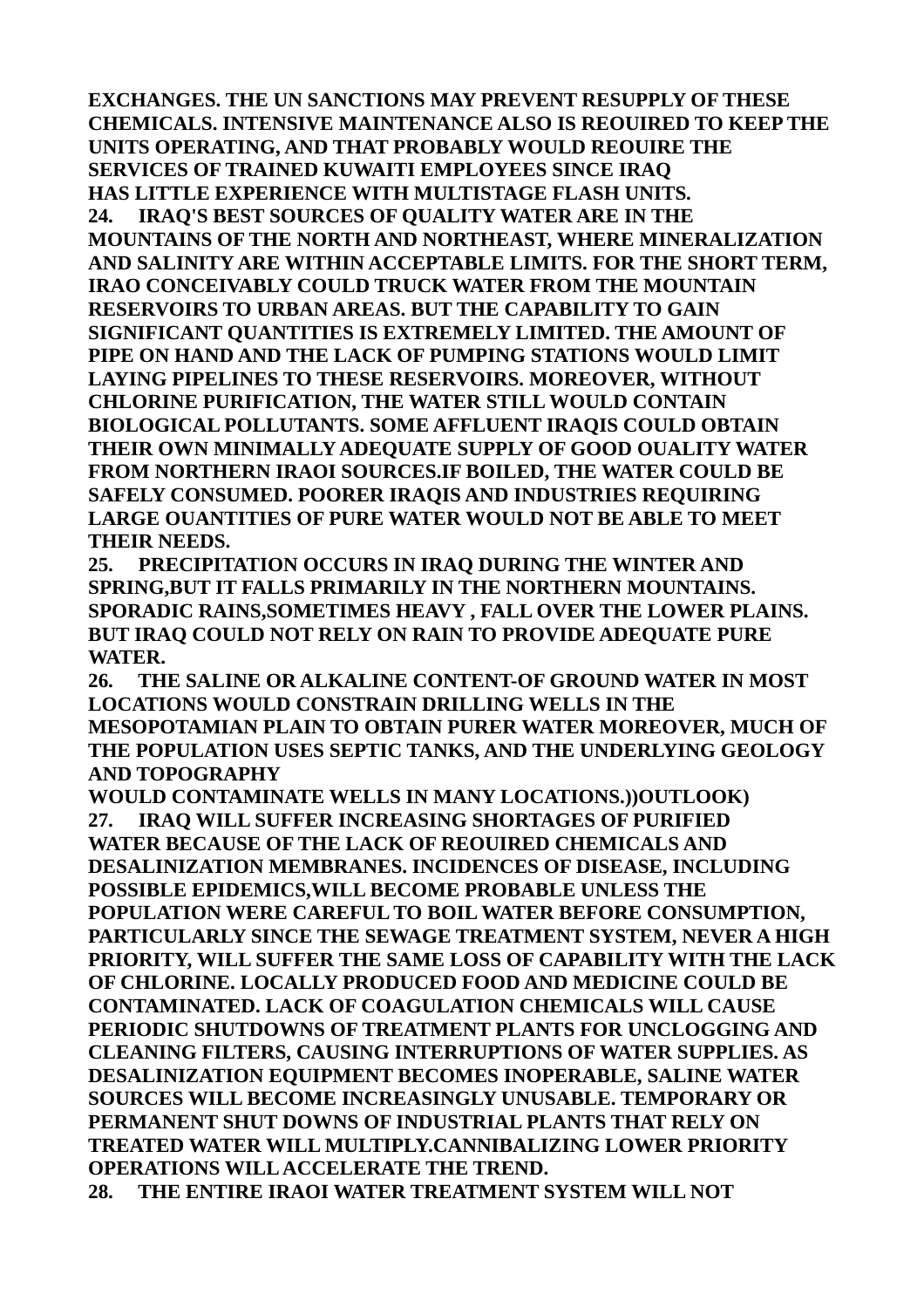**COLLAPSE PRECIPITOUSLY, BUT ITS CAPABILITIES WILL DECLINE STEADILY AS DWINDLING SUPPLIES INCREASINGLY ARE DIVERTED TO HIGHER PRIORITY SITES WITH COMPATIBLE EQUIPMENT. KARKH, IRAO'S LARGEST WATERTREATMENT PLANT (AND ONE OF THE WORLD'S LARGEST), WAS DESIGNED TO STORE 30 DAYS OF SUPPLIES ON SITE. THE QUANTITY OF SUPPLIES, IF ANY, NORMALLY STOCKPILED IN CENTRALIZED WAREHOUSES BEFORE SHIPMENT TO TREATMENT PLANTS IS UNKNOWN, BUT A 6 MONTH TO I YEAR SUPPLY OF CHEMICALS IS THE NORMAL INDUSTRIAL PRACTICE. HOWEVER, CURRENT IRAQI EFFORTS TO OBTAIN CHEMICALS AND MEMBRANES AND THE INSTALLATION OF A PIPELINE TO OBTAIN PURE KUWAITI WATER SUGGEST THAT THERE WAS NOT ADEOUATE STOCKPILING PRIOR TO THE INVASION OF KUWAIT. SOME CHEMICALS ARE DEPLETED OR ARE NEARING DEPLETION, AND OLDER MEMBRANES ARE NOT BEING REPLACED ON SCHEDULE. CONSEOUENTLY, IRAQ PROBABLY IS USING UNTREATED OR PARTIALLY TREATED WATER IN SOME LOCATIONS. FULL DEGRADATION OF THE WATER TREATMENT SYSTEM**

## **PROBABLY WILL TAKE AT LEAST ANOTHER 6 MONTHS.**

**[ (b)(2) ]**

**http://www.gulflink.osd.mil/**

 **Date: Jan 91 15:18:35 EST From: To: Subject: DISEASE INFORMATION Comments: Forwarding note of Jan 91 15:17:40-EST from** 

**From: \*\*\* Forwarding note from AFMICOPS--FSTCVMl 01/22/91 15:17 \*\*\* Date: Jan 91 15:17:40 EST Subject: DISEASE INFORMATION**

**From:**

**1. Please Pass the attached information to: ARCENT G2 ARCENT G5 ARCENT SURGEON [ (b)(6) ]**

**2. As this is our first attempt over this circuit, please respond upon receip**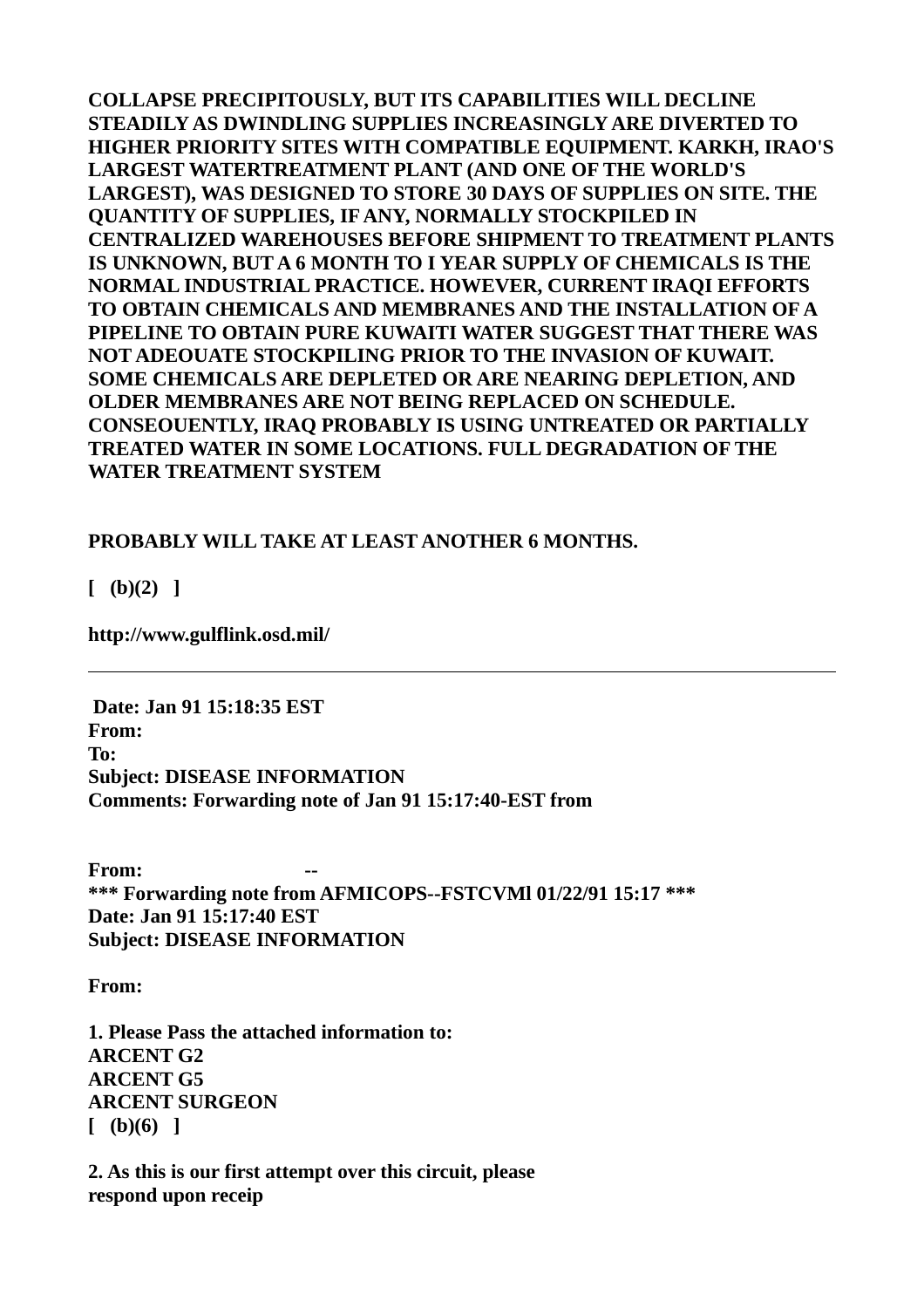**of this message.**

**SUBJECT: Effects of Bombing on Disease Occurrence in Baghdad** 

**ANALYST: [ (b)(6) ]**

**DATE: JAN 91**

**SUMMARY: Food- and waterborne diseases have the greatest potential for outbreaks in the civilian and military population over the next 30 to 60 days.**

**Increased incidence of diseases will be attributable to degradation of normal preventive medicine, waste disposal, water purification/distribution, electricity, and decreased ability to control disease outbreaks. Any urban are**

**in Iraq that has received infrastructure damage will have similar problems.** 

**The following diseases are prioritized in descending order of expected outbreak potential in Baghdad over the next 30 to 60 days. Prioritization is based on level of endemicity, seasonal distribution, and mode of transmission.**

**1. FOOD- AND WATER-BORNE DISEASES:**

 **Disease Primary Agents/Comments**

 **a. Acute Diarrheas Bacterial: E. coli, Shigella spp., and Salmonella spp.**

**Protozoal: Giardia lamblia (particularly children) and Entamoeba histolytica**

**Viral: Rotavirus (primarily children)**

**b. Typhoid/Paratyphoid Salmonella typhi, S. paratyphi**

**c. Cholera Difficult to assess. Poorly reported. Outbreaks possible.**

**NOTE: Hepatitis A (HAV) is highly endemic, and therefore causes a limited**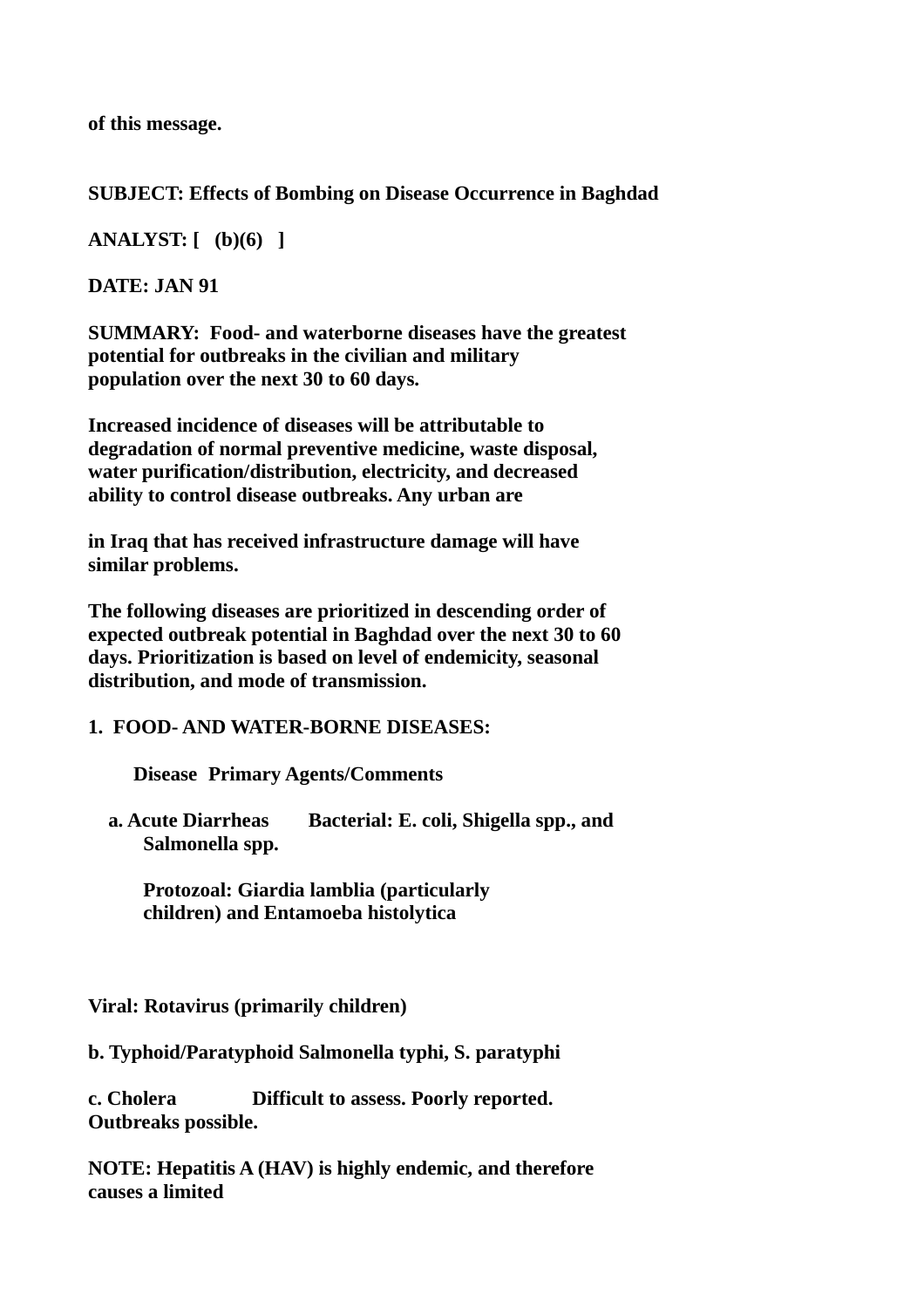**threat to the indigenous population. -~**

**2. OTHER ENDEMIC DISEASES:**

**a. Influenza Strain A(H3N2) predominates over A(HlNl) and B.**

**b. Meningococcal Group A predominates, but W135 reporting has Meningitisincreased. Associated with overcrowding.**

**c. Childhood Diseases Primarily measles, but also diphtheria and pertussis.**

**d. TrachomaAssociated with poor personal hygiene.**

**e. Intestinal Helminths Primarily ascariasis, ancylostomiasis, enterobiasis, trichuriasis.**

**|SUBJECT: Effects of Bombing on Disease Occurrence in Baghdad** 

**3. VECTORBORNE DISEASES: Generally, vectorborne diseases are more of a lon**

**term problem, with increased transmission occurring after 60 days. However, increased incidence can be expected, especially in a prolonged military campaign.**

**a. Louse-borne typhus Rickettsia prowazekii. Associated with poor hygiene and overcrowding, especially in winter months.**

- **b. Leishmaniasis Primarily cutaneous form due to Leishmania tropica. Focal increase associated with debris accumulation.**
- **c. Malaria Currently no indigenous transmission and considered a low risk. Potential vectors are present.**

**4. More detailed explanations on conditions affecting expected disease occurrence are available. Extrapolation of this analysis should only be done after further consultation with AFMIC analysts.**

**|SUBJECT: Iraq - Medical Civil Defense Preparations and BW Propoganda** 

**[ (b)(6) ] DATE: JAN 91**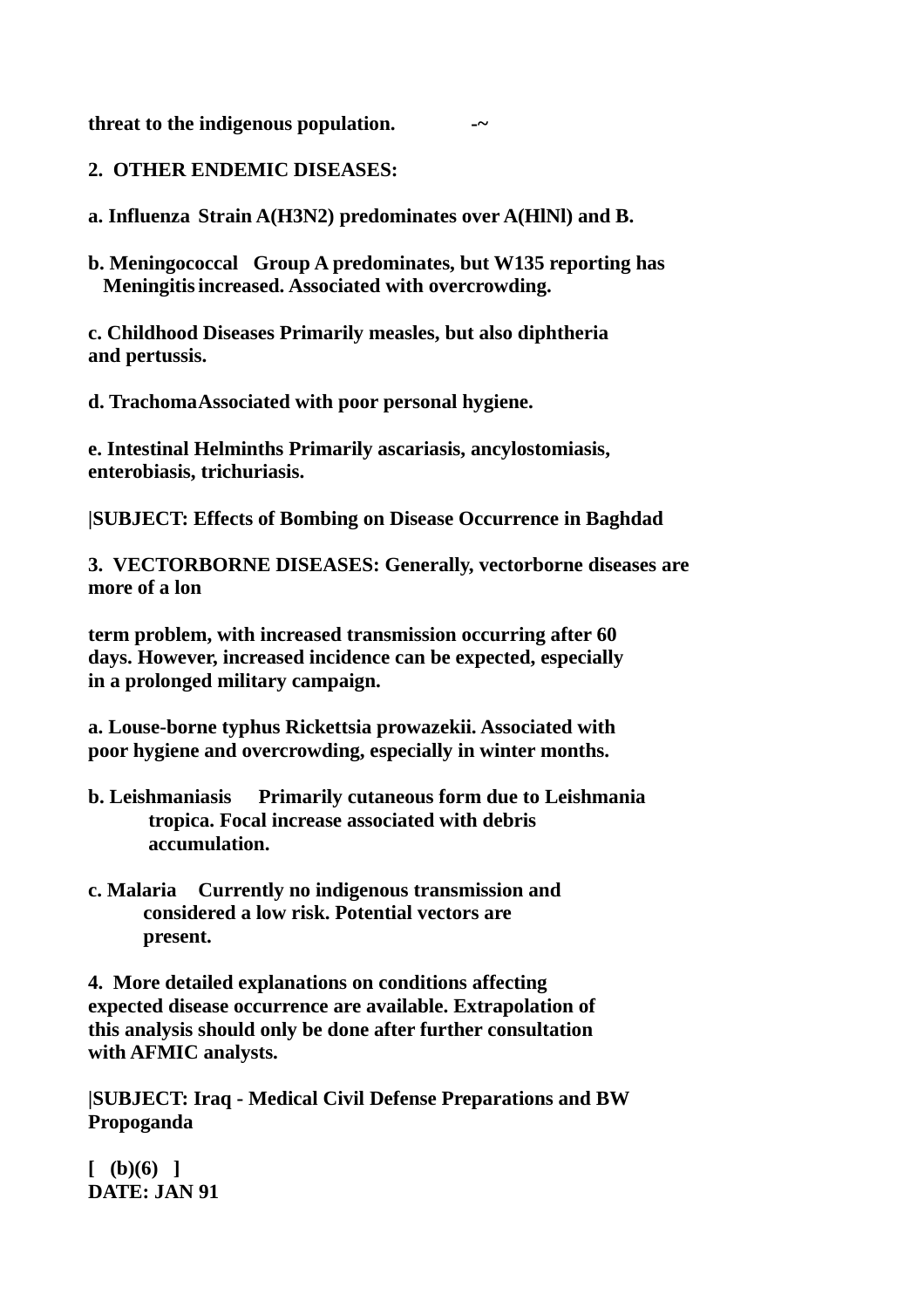**According to open source press releases in November and December, several Iraqi ministries delivered public health information announcements outlining precautions that civilians should be taking because of the Persian Gulf crisis**

**Early guidelines by the Ministry of Local Government called on citizens to avoid careless use of drinking water, such as using it for watering domestic gardens and washing cars and sidewalks". In late December, the Baghdad Domesti**

**Service stated that 'the enemy may resort to biological war means on human, animal, or plant targets; these germs include bacteria, viruses-, fungi, and parasites which cause malaria and dysentery". Also, the announcement provided guidelines in the following subject areas for protecting personnel, facilities food/water supplies, and crops from these biological agents:**

**A. Health precautions (NFI) to reduce possibility of contamination.**

**B. Isolation of infected persons and contaminated areas to prevent spread of disease.**

**C. "Sterilization" (decontamination) of infected persons and contaminated equipment and areas.**

**D. Proper storage of food and water to avoid contamination. E. Plans to protect crops.**

**Comment: These types of statements would increase public awareness and encourage the civilian population to take additional preventive measures against health problems (such as medical shortages and disease outbreaks) that would result from an infrastructure weakened by sanctions or military conflict**

**Early statements may represent a legitimate attempt by the Iraqi government to prepare the civilian population. However, as the United Nations deadline approached, the Iraqi government's tactics became more exploitative as indicated by the "biological war" announcement propagandizing a possible U.S. biological threat. (See AFMIC Weekly Wire 50-90 for additional information on similar disinformation statements.)**

**The government disinformation citing potential increases of endemic diseases that are not biological warfare candidates would allow the government to blame the United States for public health problems created by military conflict. Additionally, an even more subversive motive could have formed the rationale for the disinformation campaign. The statements would create a scenario that would allow the U.S. to be blamed for potential civilian biological warfare (BW) casualties**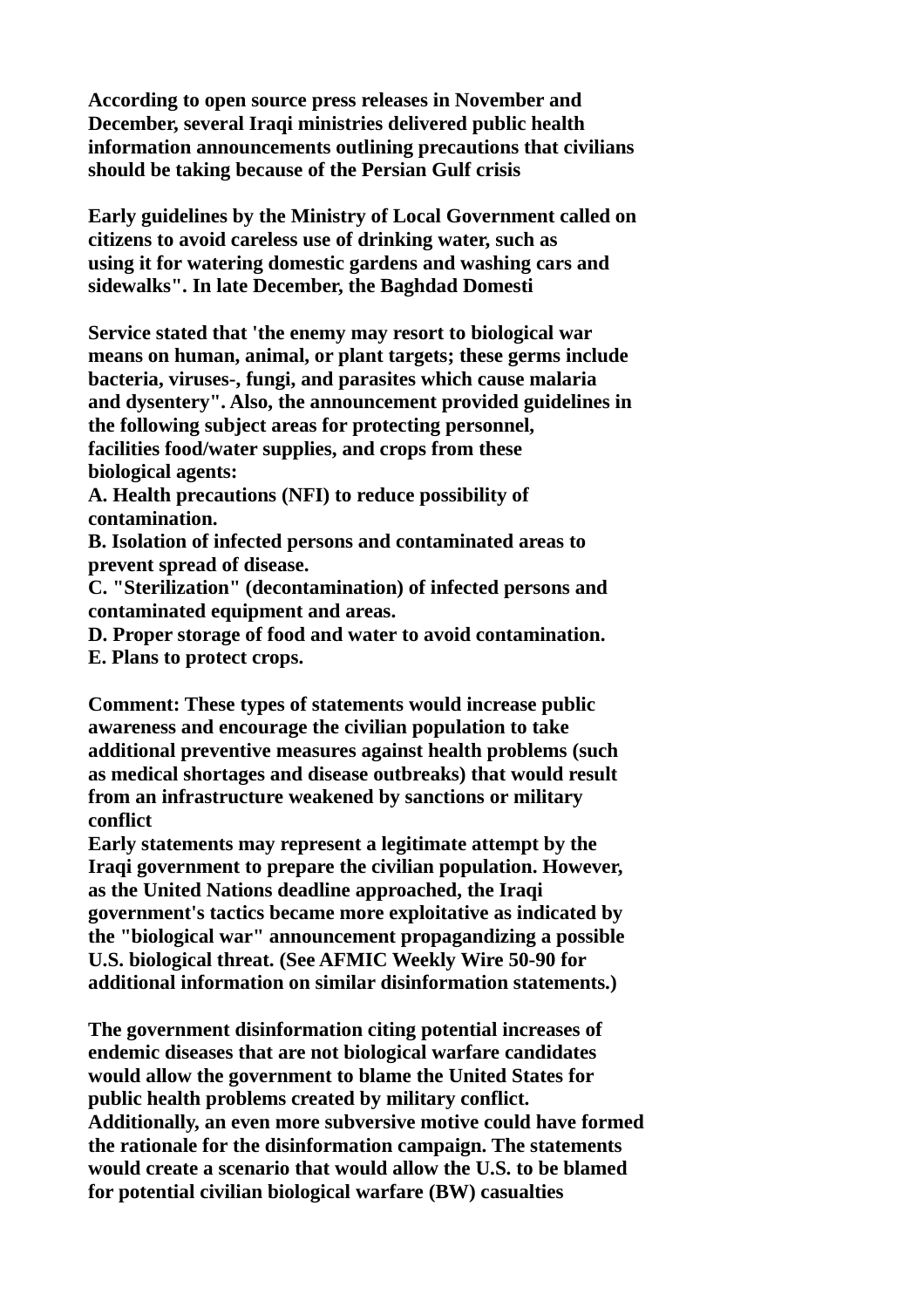**resulting from Iraqi BW use or contamination by agents released as a result of damage inflicted by coalition forces on BW facilities. Military planners, particularly civil affairs and humanitarian assistance groups, and political officials should be aware of the potential for the Iraqi population to blame coalition forces for these problems.**

**http://www.gulflink.osd.mil/**

 **File: 950901\_0404pgf\_91.txt Page: 91 Total Pages: 1**

**Iraq: Assessment of Current Health Threats and Capabilities**

**Filename:0404pgf.91 AFMIC Assessment 05-91 15 November 1991**

> **Armed Forces Medical Intelligence Center Assessment**

**Iraq: Assessment of Current Health Threats and Capabilities**

**Key Judgments**

 **Restoration of Iraq's public health services and shortages of major medical materiel remain dominant**  international concerns ([ (b)(2) ] ). **Both issues apparently are being exploited by Saddam Hussein in an effort to keep public opinion firmly against the U.S. and its Coalition allies and to direct blame away from the Iraqi government.**

 **Disease incidence above pre-war levels is more attributable to the regime's inequitable post-war restoration of public health services rather than the effects of the war and United Nations (UN)-imposed sanctions. Although current countrywide infectious disease incidence in Iraq is higher than it was before the Gulf War, it is not at the catastrophic levels that some groups predicted. The Iraqi regime will continue to exploit disease incidence data for its own political purposes ([ (b)(2) ]**

 **).**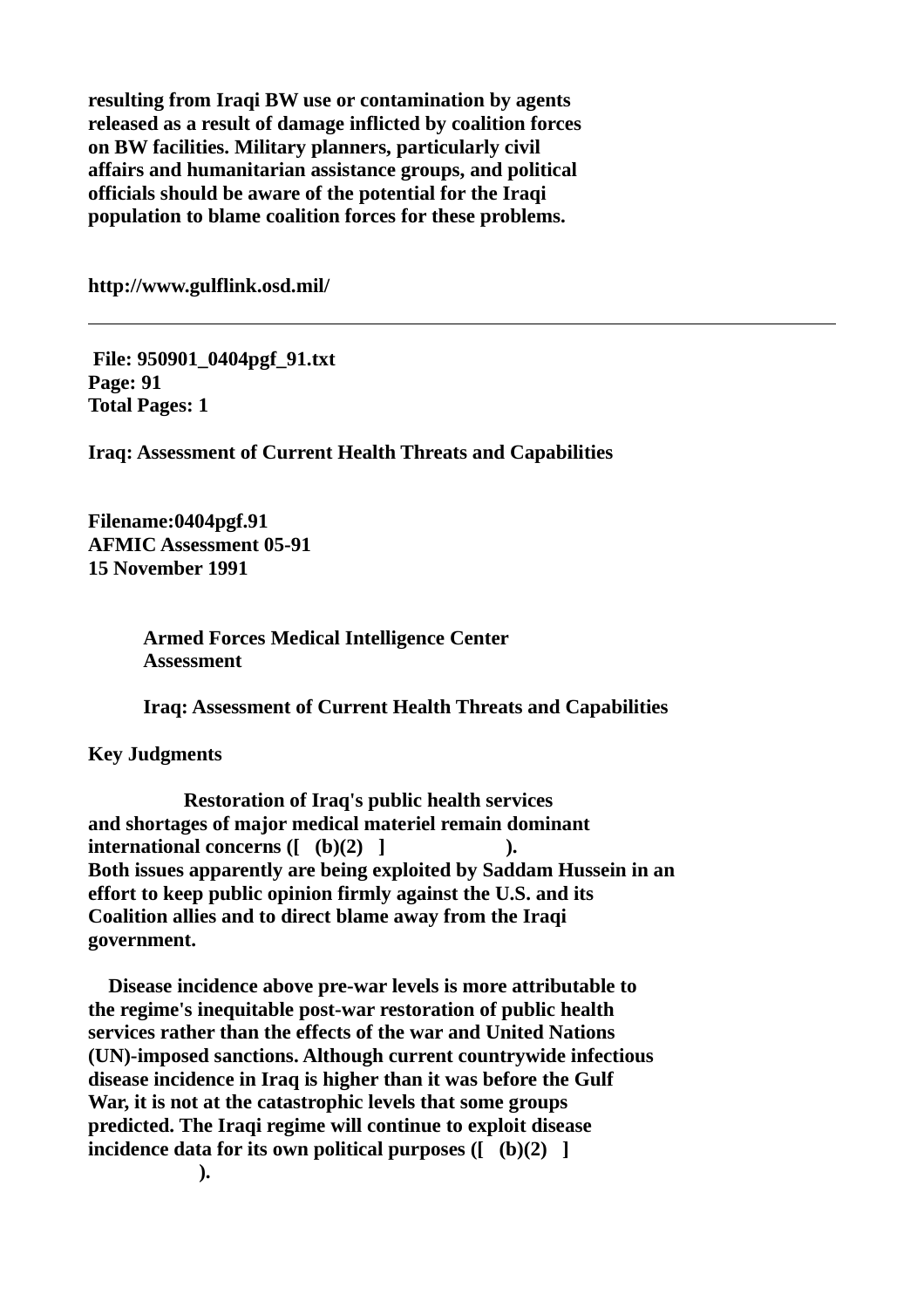**Iraq's medical supply shortages are the result of the central government's stockpiling, selective distribution, and exploitation of domestic and international relief medical resources. These same factors will play a role in the ongoing regional incidence of post-war infectious disease.** 

 **Compared with pre-war capabilities, hospital services have been significantly reduced, with comprehensive medical care available only to the political elite, the very wealthy, and the military.**

 **Post-war reporting indicates that Iraq may be storing nuclear, biological, and chemical (NBC) materials in or around hospitals in an attempt to conceal them [ (b)(1) sec 1.3(a)(4) ], [ (b)(2) ] . If true, the storage of these materials is contrary to basic safety tenets and poses a serious health threat to hospitalized patients and medical staff.** 

### **Public Health**

## **[ (b)(1) sec 1.3(a)(4) ]**

 **that restoration of** 

**water, sewerage, and electricity services appears to be limited to select regions. While the water is dirty in appearance, water quality reportedly has improved in Baghdad. However, conditions have not improved correspondingly in Al Basrah or other Shiite-dominated southern cities and in northern Kurdish regions. Nationwide restoration of water potability has been slowed by 1) the destruction of Iraqi's chlorine production capability and 2) the financial cost of rebuilding damaged petrochemical plants and the interim requirement of importing chloring products from aborad. Water purification systems and protable generators provided through humanitarian assistance have served, at best, as stop-gap measures. Iraq's Ministry of Health (MOH) continues to provide public health communiques instructing inhabitants to boil water, fully cook food, and store food and water in clean containers.**

 **The MOH appears to be regaining administrative control of the nation's health care system, but restoration of nationwide public health programs apparently is not being addressed. Resumption of public health programs (such as disease surveillance, vector control, and immunization programs; food and food handler inspections; bacteriological testing of potable water sources; and local level primary health services and education) depends completely on the Iraqi government. Until these programs are fully reinstated, most Iraqi citizens will remain vulnerable to**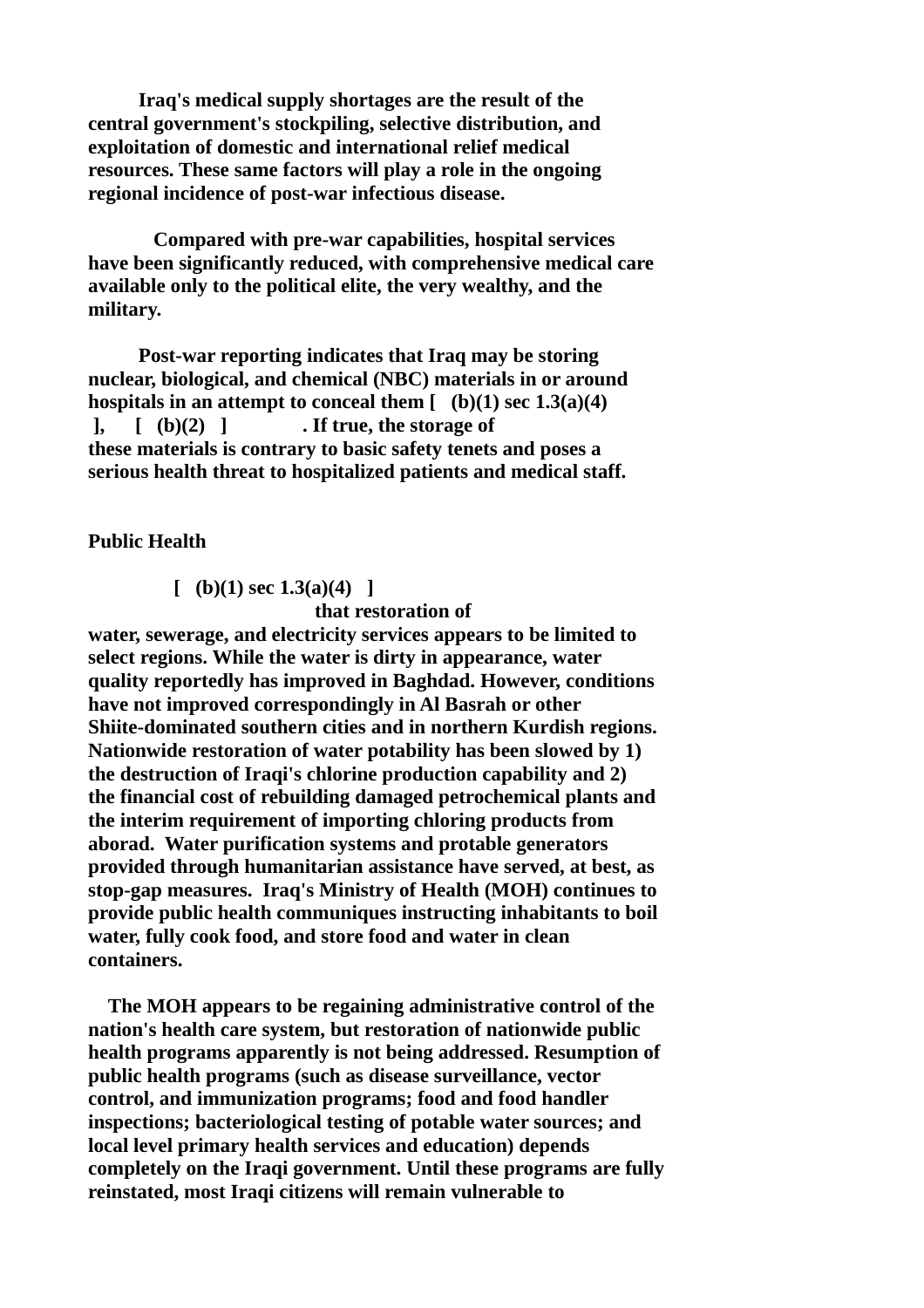**otherwise preventable diseases.**

 **Refugee medical care remains a specific concern of international humanitarian agencies as an estimated 300,000 Iraqi refugees remain in Iran and another 24,000 are in Turkey. A number of these refugees are attempting to return to northern Iraq before cold weather returns to the region. Current reports describe an influx of 10,000 refugees per week returning from Iran. However, destruction of villages and current violence in Kurdish areas may prevent a significant number from reaching their homes, leaving them without shelter and prone to cold and other exposure-related injuries and illnesses. Moreover, warehouses containing tents, clothing, and heating supplies that were provided by the UN and other international agencies for this contingency are located in the area of current fighting. Workers at these warehouses reportedly have fled, leaving those goods unprotected from looters on both sides of the conflict. Additional humanitarian assistance for the refugees is not likely to be forthcoming from the Iraqi Government, although the plight of the refugees continues to be exploited by Baghdad.**

### **Infectious Disease Incidence**

 **Although current countrywide infectious disease incidence in Iraq is higher than it was prior to the Gulf War, it is not at the catastrophic levels that some groups predicted. Disease incidence above prewar levels is more attributable to the regime's inequitable post-war restoration of public health services rather than the effects of the war and UN-imposed sanctions. Recent intelligence reports from reliable sources have indicated that life in Baghdad essentially has returned to normal, with no signs of poverty or food shortages. In contrast, increased infant and child mortality rates, evidence of child malnourishment, and poor sanitary conditions continue to plague vulnerable groups outside of Baghdad, particularly in southern Iraq.**

 **Because the regime did not report adequate pre-war disease surveillance data and current disease reporting appears politically-biased, the current disease situation in Iraq is difficult to assess. Pre-war disease surveillance data are not available for comparison; therefore, it is unclear what amount of current disease incidence reported through the Iraqi Government reflects normal incidence levels. Recent Iraqi reports linking increased disease morbidity and mortality (particularly cholera, typhoid fever, hepatitis A, giardiasis, amebic dysentery, bruce]losis, and echinococcosis) to vaccine and medicine shortages created by the international embargo are particularly misleading. These diseases are fundamentally prevented through basic**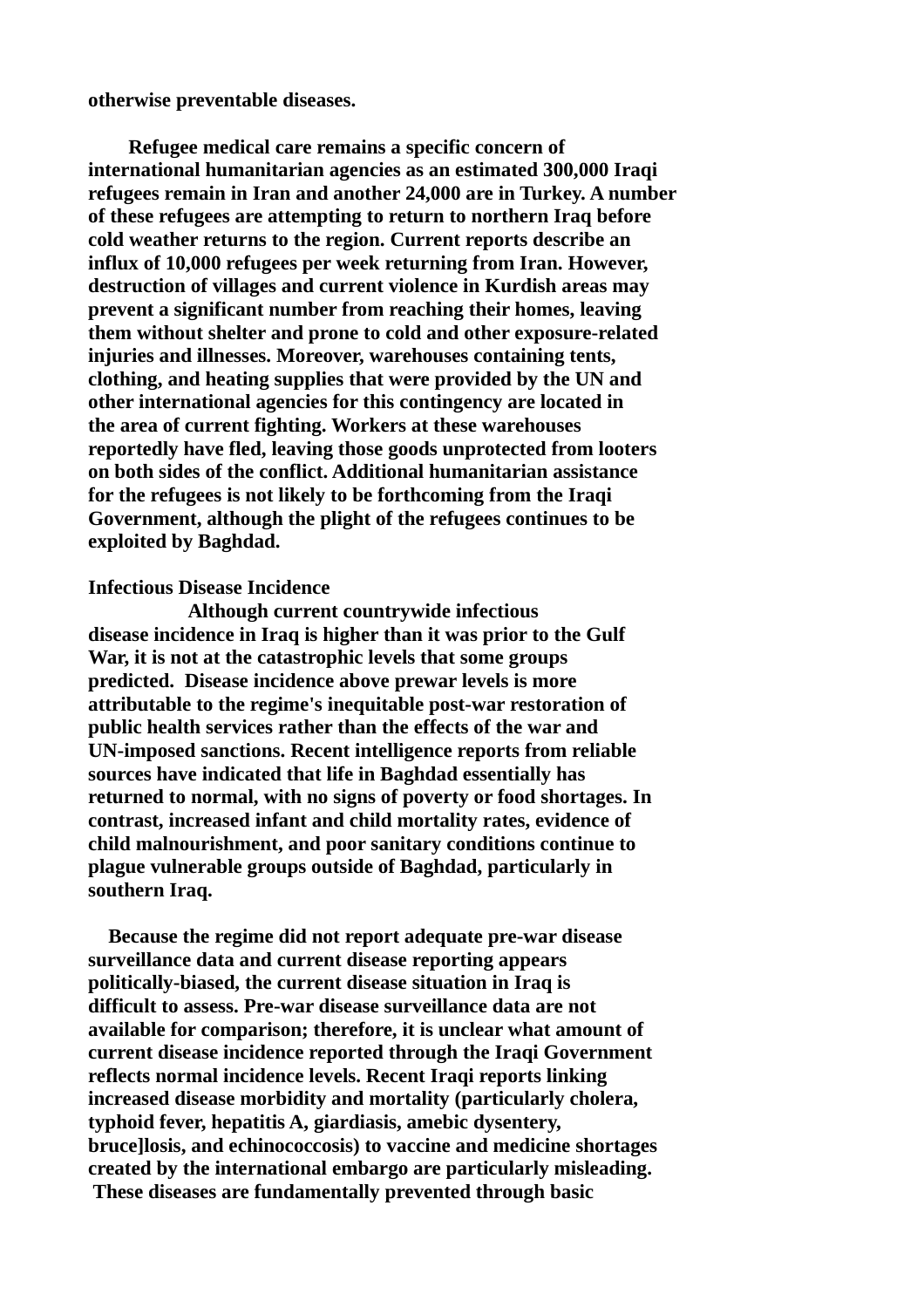**sanitation and hygiene, not public vaccinations or curative medicine. Therefore, much of the current reporting is regarded as an attempt to gain international sympathy.**

 **In addition, morbidity and mortality forecasts publicly provided by international and private medical organizations frequently have been based on incomplete information. Baghdad has restricted the access of foreign observers, limiting the quantity and quality of collected data. Many of the early post-war estimates assumed that health and living conditions would not improve, which led to significant overestimates of projected morbidity and mortality rates. Because of the restoration of essential services and international relief efforts, the United Nations Children's Fund (UNICEF) recently reduced its estimates of Iraqi children at-risk from 170,000 children to between 50,000 and 80,000 children.**

 **Infectious disease incidence in areas where services are restored is likely to stabilize in a range that is somewhat above pre-war levels, with discriminated groups (particularly Kurds and Shiites) sustaining substantially higher disease incidence. With the advent of winter, cases of acute respiratory infections, preventable childhood diseases (measles, diphtheria, and pertussis), and meningococcal meningitis are expected to increase significantly in populations receiving inadequate public health services. The Iraqi regime will continue to exploit the hardships of discriminated groups for its own domestic and international political purposes.**

#### **Medical Materiel**

 **Iraq's loudly-proclaimed medical supply shortages are believed to have been artificially created. Possible evidence of Iraqi government stockpiling, selective distribution, and exploitation of domestic and international relief medical resources has been provided by [ (b)(1) sec 1.3(a)(4) ] . warehouses at the Samarra Pharmaceutical Plant (34-12N 043-52E) that were between 50 and 75 percent full (including items looted from Kuwait), despite Baghdad claims the warehouses were only filled to 10 percent of capacity. [ (b)(1) sec 1.3(a)(4) ] 400,000 doses of diphtheriapertussis-tetanus (DPT) vaccine from UNICEF stored at the Serum and Vaccine Institute in Amiriyia (33-18N 044-17E). Iraqi leaders are alleged to have sold, for personal profit, medical materiel and equipment donated by international humanitarian assistance groups as well as some of the medical equipment stolen from Kuwait.**

 **The extent of Iraqi medical stores is not known but appears**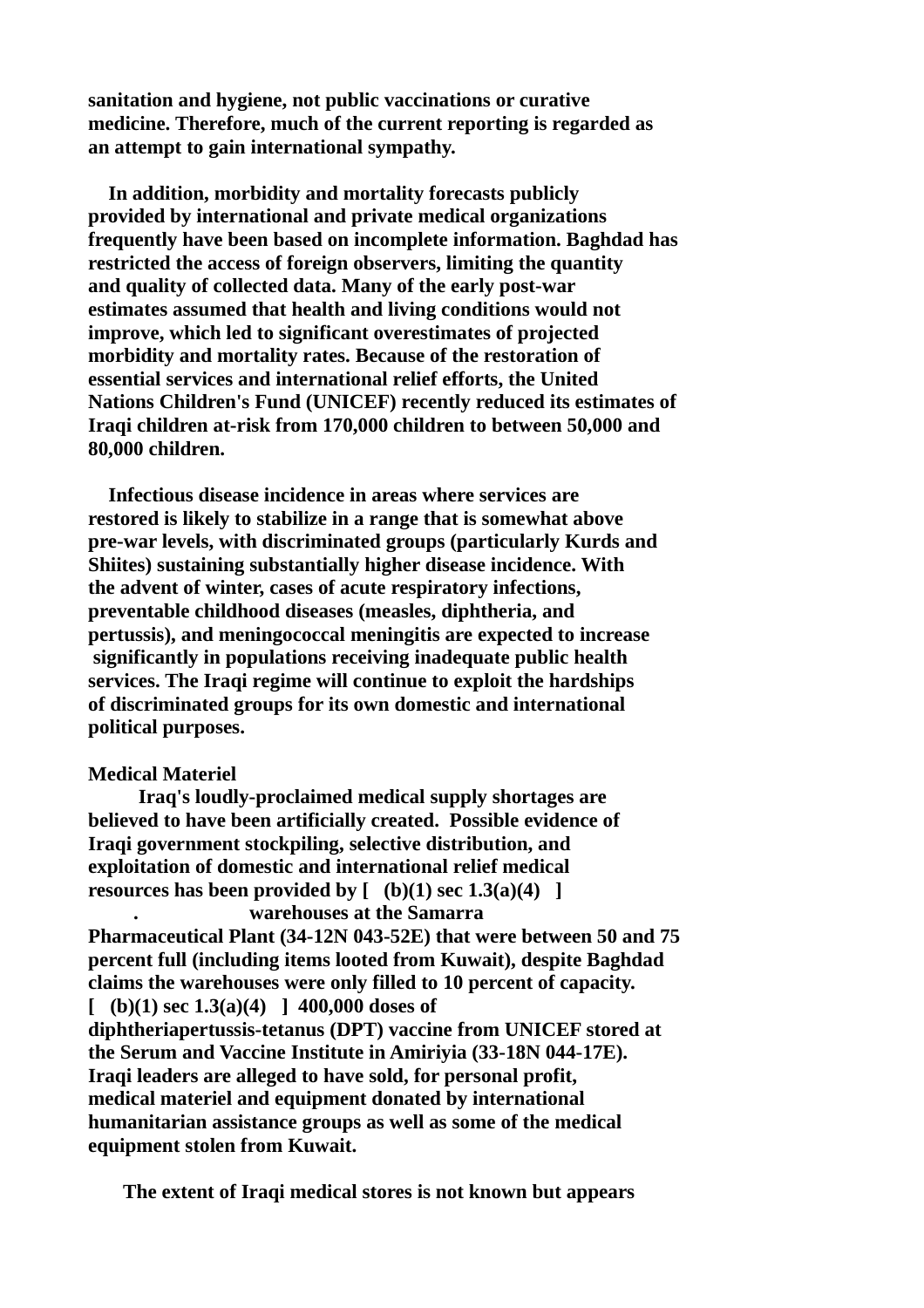**to be massive. A southern Iraqi medical depot, reportedly destroyed in the wake of Desert Storm, was reputed to house 10 years of medical materiel. Other large medical supply warehouses are believed to be distributed around the country. U.S. forces deployed to Dahuk (36-52N 043-00E) during Operation Provide Comfort noted that medical personnel at the Dahuk Hospital were not permitted access to a nearby warehouse filled with medical supplies. The supplies reportedly had been moved from Baghdad to protect them from Coalition bombing attacks and were to have eventually been returned to Baghdad.**

**[ (b)(1) sec 1.3(a)(4) ]**

### **Health Care Delivery**

 **Health care services for the majority of Iraqis are basically limited to emergency and acute care services. More comprehensive health services are believed available at the more prestigious government medical centers, select private hospitals, and sob military medical centers (most of which are situated in remote areas away from public observation). This level of health care principally is reserved only for those with substantial financial means or political connections.**

 **The current outbreak of fighting in northern Iraq reportedly has resulted in large numbers of non-military casualties. lLocal hospitals, filled to overflowing, are incapable of handling these casualties and heavily depend on international medical assistance. The International Red Cross is attempting to augment local health care services with medical supplies and personnel. Two, relatively-modern hospitals recently have been identified [ (b)(1) sec 1.3(a)(4) ] in As Sulaymaniyah, a focal point in the current fighting. One hospital appears to be a modification of the 16 identical Japanese constructed hospitals known to exist in Iraq [ (b)(2) ] . The other hospital is a modification of four, nearly-similar, new military hospitals.**

 **Military casualties and medical health care capabilities have been kept secret from the public. The shroud of secrecy may be to forestall the negative public outcry that would result if Iraqis were to observe the inequitable distribution of medical services and materiel between the civilian and military sectors. There also is a possibility that a significant number of soldiers who sustained serious, long-term injuries (such as amputees and**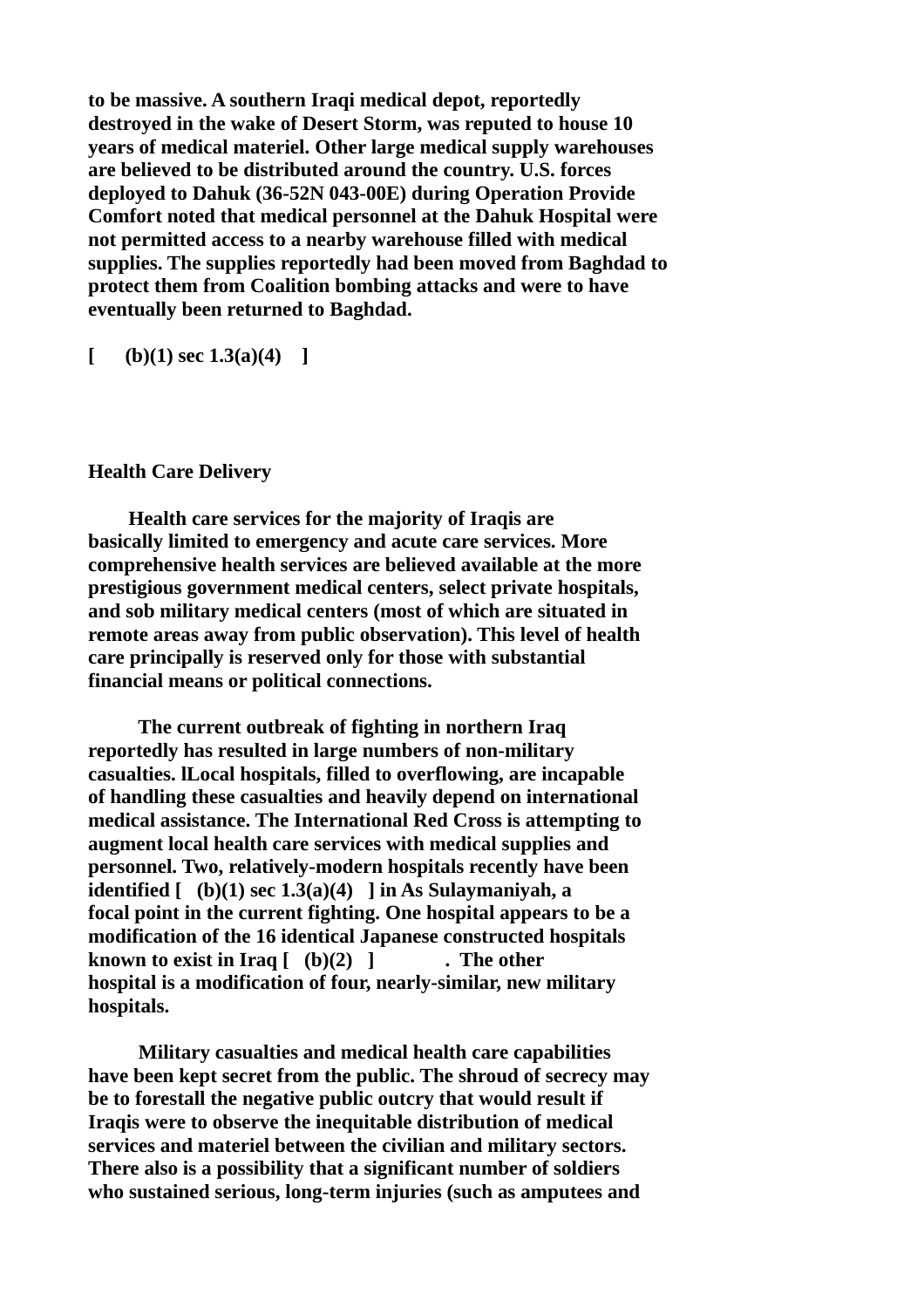**para/quadraplegics) during the Gulf War and subsequent civil war are being held out of the public eye in clandestine facilities (remote military hospitals and converted sport stadiums, hotels, and gymnasiums) around the country. This theory is supported by an unconfirmed report of an Iraqi order placed in spring 1991 with a North Korean firm for 17,000 hospital beds and 23,000 wheelchairs. The order, which is excessive given the relatively minimal destruction sustained by Iraqi health care facilities, would be appropriate for large numbers of casualties who are bedridden and/or possess limited mobility.**

 **Overall, medical materiel shortages and delayed restoration of public utility services have contributed significantly to the reduction of Iraqi health care services from pre-war levels. Surgical and diagnostic capabilities appear to have suffered the greatest decline as the result of erratic and insufficient water and electricity services, anesthetic shortages, equipment failures, and shortages of laboratory reagents and other diagnostic support material. [ (b)(1) sec 1.3(a)(4) ] have reported that the Al Khadimiya Hospital in Baghdad (33-22-20N 044- 19-30E), designated by Iraq as the referral facility for [ (b)(1) sec 1.3(a)(4) ] in the event of chemical agent exposure and believed to be the largest of the Japanese-designed hospitals constructed throughout Iraq during the mid-1980s, is incapable of performing electrolyte, arterial blood gas, and serum cholinesterase evaluations (serum cholinesterase is both a presurgical screening tool and a method of diagnosing and assessing nerve agent poisoning). Saddam Hussein Medical City in Baghdad (33-20-58N 044-22-46E), the government's premier medical center, is unable to operate its CT scan and other sophisticated medical equipment because of repair problems, but still is believed capable of performing routine diagnostic examinations (xray, ultrasound, and laboratory).**

 **Iraq's medical diagnostic capabilities are further degraded by lack of qualified medical maintenance technicians. Traditionally, most medical maintenance in Iraq was performed by Western contractors. Following the invasion of Kuwait, the majority of foreign workers departed Iraq and have not returned.** 

 **The reduction of diagnostic support specifically impaets the quality of surgical and other specialty services (such as orthopedics, gastroenterology, and pulmonary medicine) received by Iraqis. Although still great, the impact on the quality of emergency and other primary care services is believed to be less. Therefore, an appreciable decline in patient care in the primary care setting is more likely to result among poorly-trained physicians (believed prevalent throughout Iraq), especially those**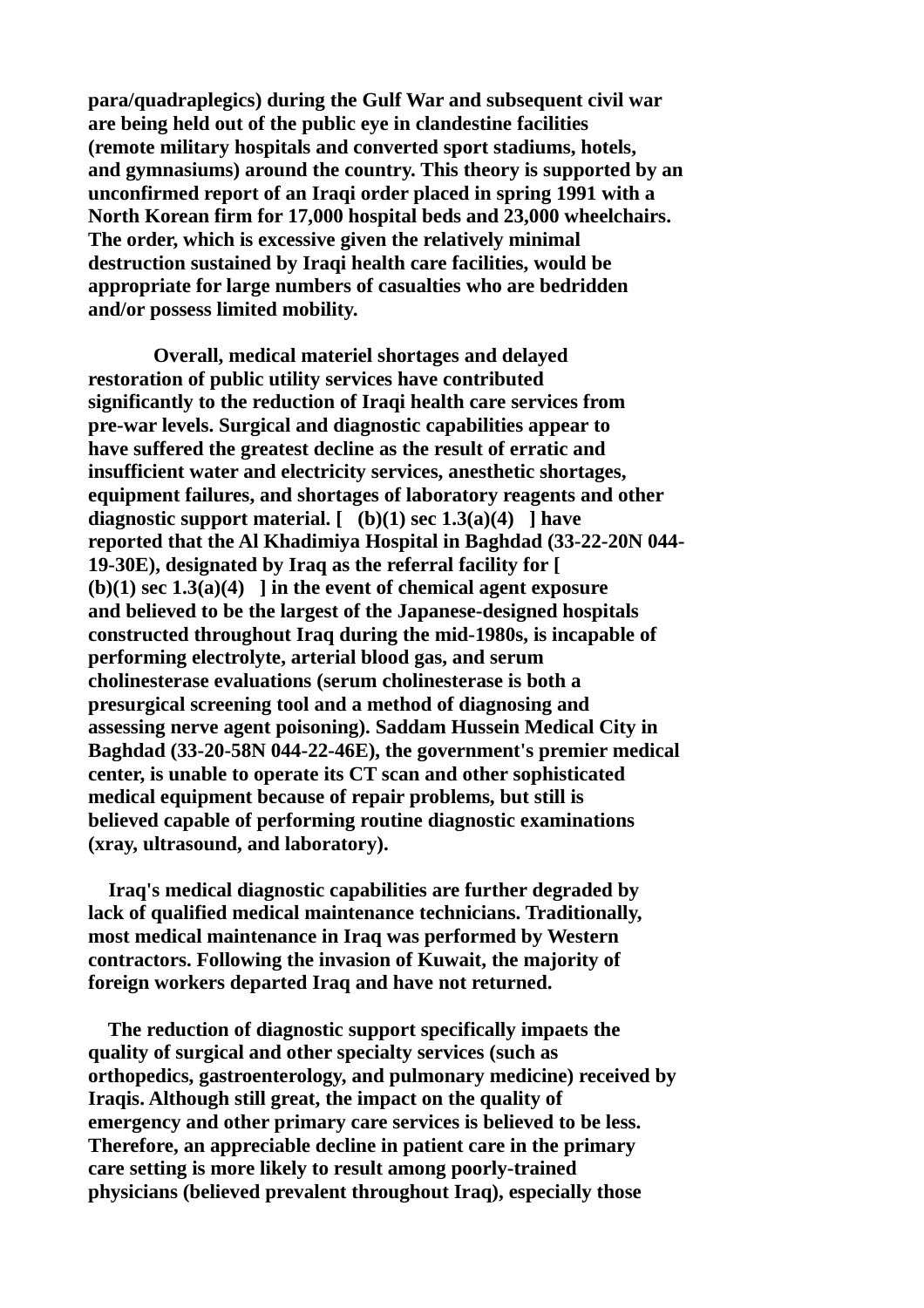**confronted with heavy workloads created by the decline in post-war public health and the civil war. Without diagnostic support, these physicians are more likely to resort to shotgun therapy, which commonly relies on multiple-drug regimens. Patient care, therefore, is further degraded by an increased probability of an erroneous diagnosis compounded by inappropriate therapy that may worsen the initial complaint. Additionally, Iraqi health care providers who practice shotgun medicine waste medical resources that already are in short supply. Iraqi health care providers serving in medical facilities that are historically poorly supported or those having experience with the health care deprivations associated with the Iran/Iraq War probably are more capable of providing astute diagnoses without the benefit of diagnostic tests than most Iraqi health care providers.**

#### **Storage of NBC Materials in Hospitals**

 **Post-war reporting alleges that the Iraqi military is storing nuclear, biological, and chemical (NBC) materials in or around hospitals in an effort to conceal them from UN special observer teams. The health threat to patients and medical staff is borne out by Iraq's historical lack of regard concerning safe handling and storage of NBC material. Reports of accidental chemical agent exposure among Iraqi military personnel date back to the Iran/Iraq War. More recently, [ (b)(1) sec 1.3(a)(4) ]**

 **medical reports found at the Muthanna State Establishment (MSE; 33-49-56N 043-48-13E, also known as the Samarra Chemical Warfare Research, Production, and Storage Facility) estimate an annual chemical exposure accident rate at that facility approaching 30 percent. [ (b)(1) sec 1.3(a)(4) ] lack of appropriate detection equipment at Iraqi chemical production facilities, indicating that Iraq would have a significantly limited capability to detect a chemical contamination occurring during the storage of chemical agents on or near hospital grounds. Moreover, most civilian Iraqi physicians lack the capability to diagnose signs and symptoms of chemical agent exposure.**

 **Suspect medical facilities believed to be housing NBC material include the Saddam Hussein Medical City and the Al Rashid Hospital, both located in Baghdad (33-21N 044-25E), the Saddam Hussein General Hospital in Kirkuk (35-28N 044-23E), the Mosul Hospital 0621-28N 043-07-00E), and the Dagalah Hospital (36-09N 044-23E). There also have been unconfirmed reports of chemical warfare agents stored in the King Hussein Medical Center in Amman, Jordan (31-57N 035-56E).**

#### **Summary**

 **Iraq is exploiting the humanitarian issue to maintain world sympathy and possibly to extend as long as possible the**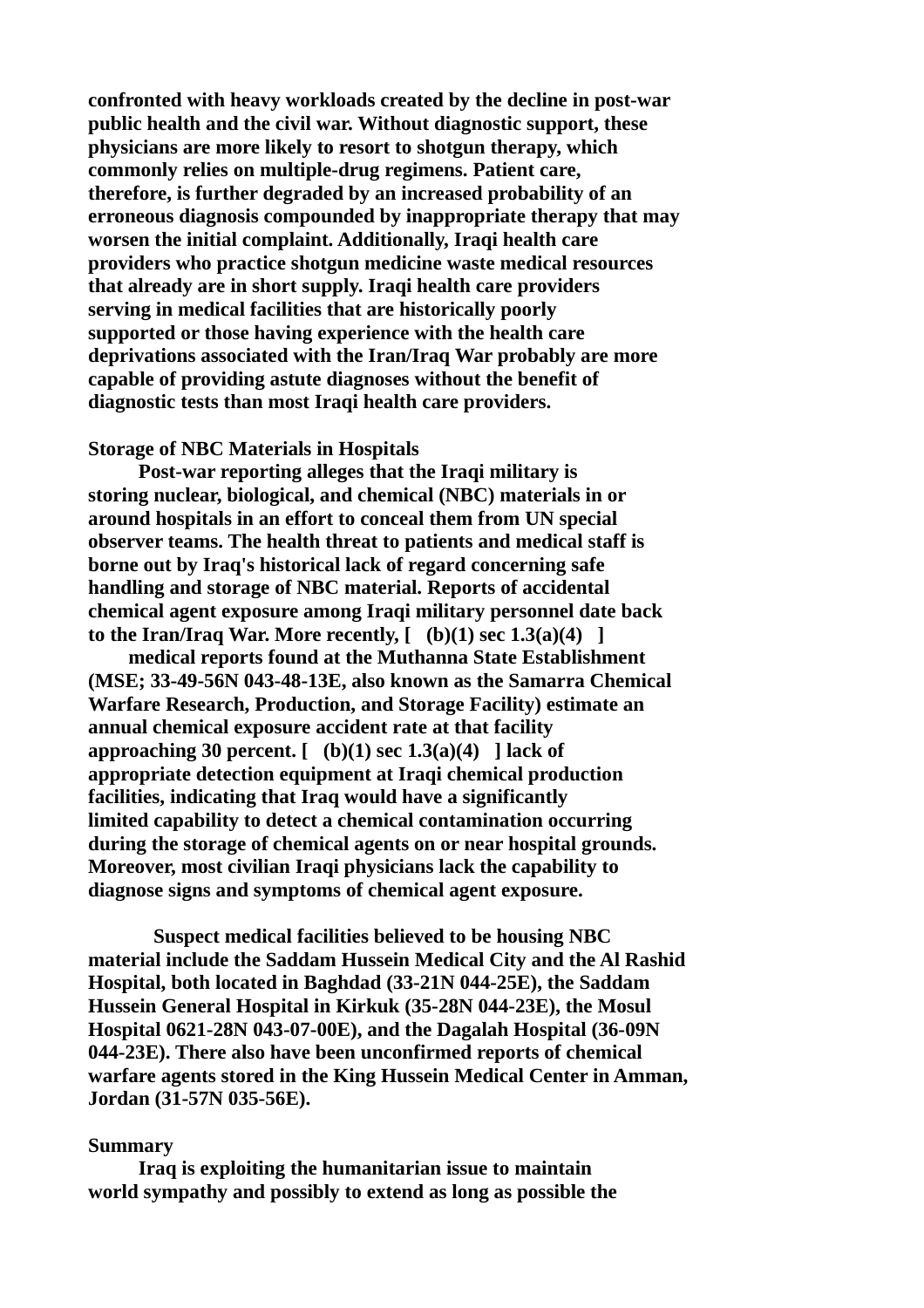**influx of free goods. However, Iraq is capable of reversing its current medical materiel shortages through the equitable distribution of current stockpiles, the use of proceeds from oil sales approved by the UN for humanitarian purchases, and the use of an estimated U.S. \$340 million frozen in the Bank for International Settlements. Iraq has demonstrated its capability to fund high priority health care sector projects during its costly war with Iran, as evidenced by the construction of more than 20 major medical treatment facilities and the purchases of Western medicines and medical technology during that period.**

**http://www.gulflink.osd.mil/**

 **Subject: DEPLETED URANIUM** 

**b1 SEC 1.5C**

**IRAQI DIPLOMATS TO DISTRIBUTE SUMMARY OF A REPORT LINKING ALLIED USE OF DEPLETED URANIUM IN MUNITIONS TO INCREASES IN CANCER AND OTHER DISEASES: OCTOBER 1994.**

**IRAQI DIPLOMATS IN OCTOBER 1994, WERE TO DISTRIBUTE INFORMATION ON THE HEALTH IMPACT OF VARIOUS WEAPONS USED AGAINST THE IRAQIS DURING THE GULF WAR, SPECIFICALLY FOCUSING ON THE USE OF DEPLETED URANIUM IN MUNITIONS.**

**IRAQI DIPLOMATS HAD A SUMMARY OF A REPORT ALLEGING A CONNECTION BETWEEN ALLIED USE OF WEAPONS CONTAINING DEPLETED URANIUM DURING THE GULF WAR AND A SUBSEQUENT INCREASE IN VARIOUS TYPES OF ILLNESS AND HAD BEEN INSTRUCTED TO ENSURE THAT THE INFORMATION RECEIVE THE WIDEST POSSIBLE DISTRIBUTION.**

**THE REPORT ALLEGED THAT SCIENTIFIC EVIDENCE COLLECTED FROM AREAS WHICH WERE BOMBARDED HAD PROVIDED SOLID EVIDENCE OF THE USE OF CHEMICAL AND BIOLOGICAL AGENTS, AND STRESSED THEIR POTENTIAL DANGER TO THE ENVIRONMENT. IT ADDRESSED THE USE OF DEPLETED**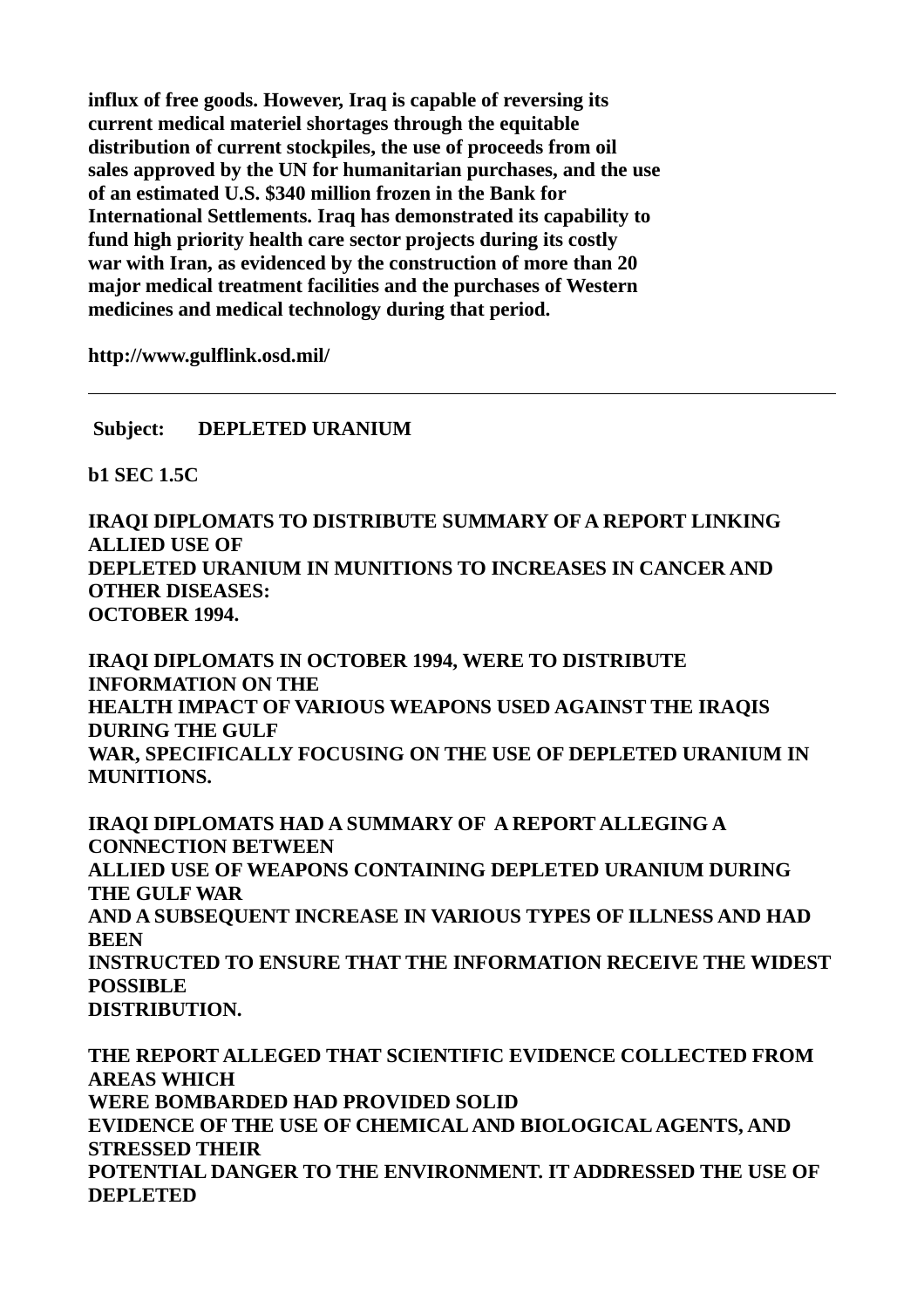**URANIUM, CLAIMING THAT APPROXIMATELY 40 TONS OF THE MATERIAL HAD BEEN** 

**FOUND IN SOUTHERN IRAQ. IT CLAIMED THAT THIS MATERIAL CAME FROM æRADIATIONÆ** 

**WEAPONS USED AGAINST** 

**THE IRAQI MILITARY AND ON THE MAIN ROAD TO KUWAIT. THE REPORT ALSO ALLEGED** 

**THAT DEPLETED URANIUM FELL INTO THE CATEGORY OF BANNED WARFARE AGENTS,** 

**AND THAT ITS USE HAD LED TO BOTH SHORT-TERM AND LONG-TERM DAMAGE.**

**THE REPORT DETAILED WHAT IT CLAIMED WERE INCREASES IN CERTAIN DISEASES DUE TO ALLIED MILITARY ACTIONS, INCLUDING:**

**1. A TWO-FOLD INCREASE IN THE INCIDENCE OF EPIDEMIC VERTIGO, ALONG WITH MANY CASES OF AN UNDIAGNOSED DISEASE CHARACTERIZED BY BLINDNESS, FITS OF SEVERE HEADACHE, AND NUMBNESS. INITIAL REPORTS OF SUCH CASES** 

**WERE MADE ABOUT SIX MONTHS AFTER THE WAR;**

**2. AN INCREASE IN VARIOUS TYPES OF CANCER, SUCH AS LEUKEMIA, PARTICULARLY AMONG THE YOUNG. THE REPORT CLAIMED AN INCREASE IN DAILY REPORTS OF THESE CANCERS FROM TWO TO THREE IN 1991 TO 10 TO 15 A DAY AT THE PRESENT TIME; AND**

**3. AN INCREASE IN THE INCIDENCE OF JUVENILE DIABETES, ATTRIBUTING THIS TO THE PSYCHOLOGICAL EFFECTS OF EXPOSURE TO BOMBING, EXPLOSIONS, SHELLING, MISSILE ATTACKS, AND AIR STRIKES BY SUPERSONIC FIGHTERS.**

**http://www.gulflink.osd.mil/**

 **Subject: MEDICAL PROBLEMS IN IRAQ**

**Filename:0me018.91**

**MEDICAL PROBLEMS IN IRAQ**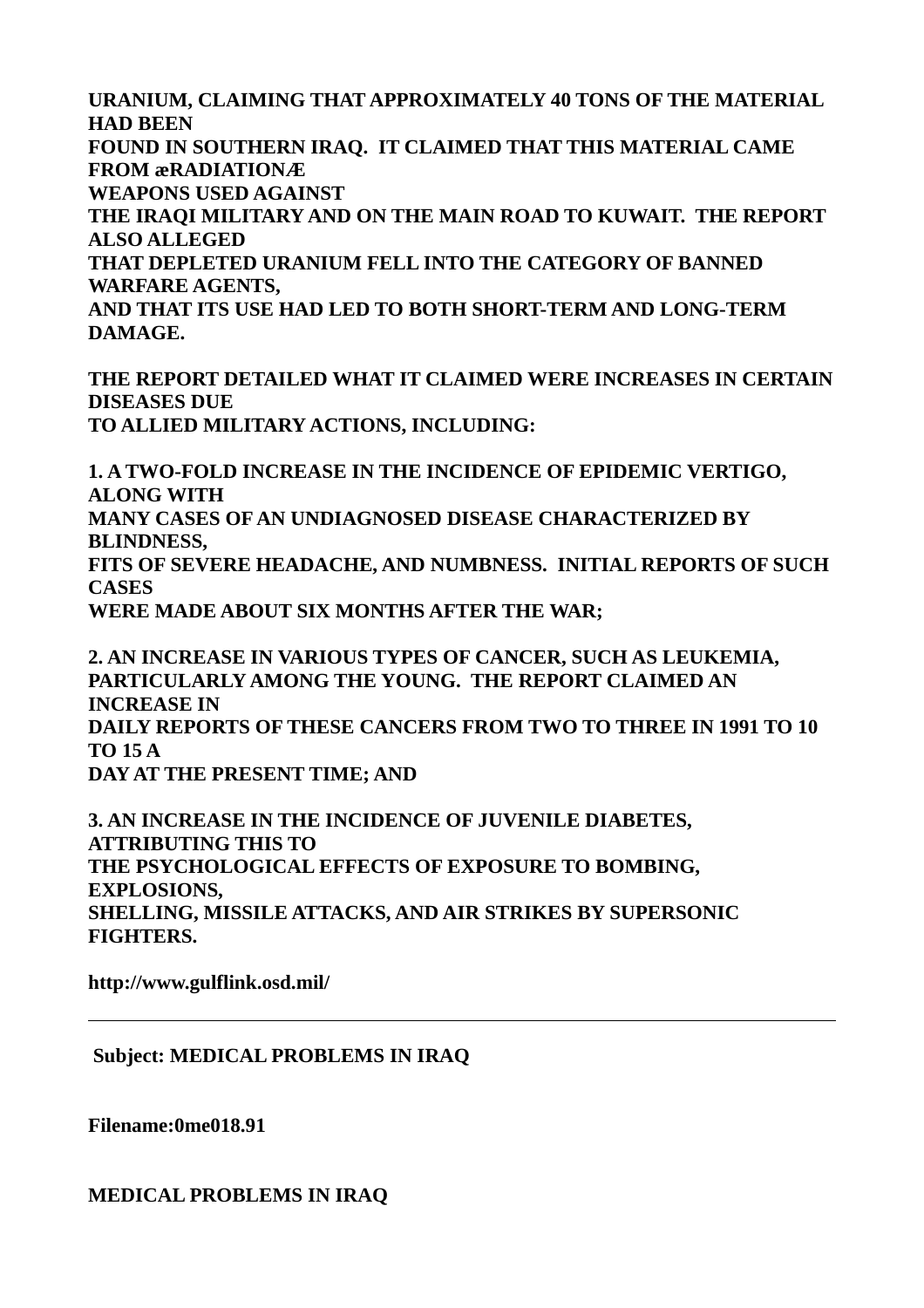**March 15, 1991**

# **KEY JUDGMENTS**

 **HEALTH PROBLEMS CURRENTLY FACING IRAQ ARE PRIMARILY PUBLIC HEALTH IN NATURE; ATTRIBUTABLE TO THE BREAKDOWN OF NORMAL PREVENTIVE MEDICINE, WASTE DISPOSAL, WATER PURIFICATION AND DISTRIBUTION, ELECTRICITY, AND TRANSPORTATION (IMPEDING HEALTHCARE ACCESS). THERE ARE INDICATIONS THAT THE BAGHDAD GOVERNMENT IS FOCUSING ITS EFFORTS RESTORING THESE SERVICES, AS EXAMPLED BY A RECENT REPORT OF AN ICRC DELIVERY TO BAGHDAD OF WATER PURIFICATION AND SEWAGE EQUIPMENT.**

**[ (b)(1) sec 1.3(a)(4) ]**

# **DISEASE OCCURRENCE IN BAGHDAD**

**(U) OPEN SOURCE NEWS RELEASES, CITING INTERNATIONAL AND IRAQI HEALTH OFFICIALS, INDICATE THAT COMMUNICABLE DISEASES IN BAGHDAD ARE MORE WIDESPREAD THAN Usually OBSERVED DURING THIS TIME OF THE YEAR AND ARE LINKED TO THE POOR SANITARY CONDITIONS (CONTAMINATED WATER SUPPLIES AND IMPROPER SEWAGE DISPOSAL) RESULTING FROM THE WAR. ACCORDING TO A UNITED NATIONS CHILDREN'S FUND (UNICEF)/WORLD HEALTH ORGANIZATION REPORT, THE QUANTITY OF POTABLE WATER IS LESS THAN 5 PERCENT OF THE ORIGINAL SUPPLY, THERE ARE NO OPERATIONAL WATER AND SEWAGE TREATMENT PLANTS, AND THE REPORTED INCIDENCE OF DIARRHEA IS FOUR TIMES ABOVE NORMAL LEVELS. ADDITIONALLY, RESPIRATORY INFECTIONS ARE ON THE RISE. CHILDREN PARTICULARLY HAVE BEEN AFFECTED BY THESE DISEASES. INCREASED INCIDENCE OF TYPHOID AND CHOLERA HAS BEEN REPORTED BY IRAQI RED CRESCENT OFFICIALS, BUT THE SPREAD OF THESE DISEASES HAS NOT BEEN CONFIRMED BY OTHER SOURCES.**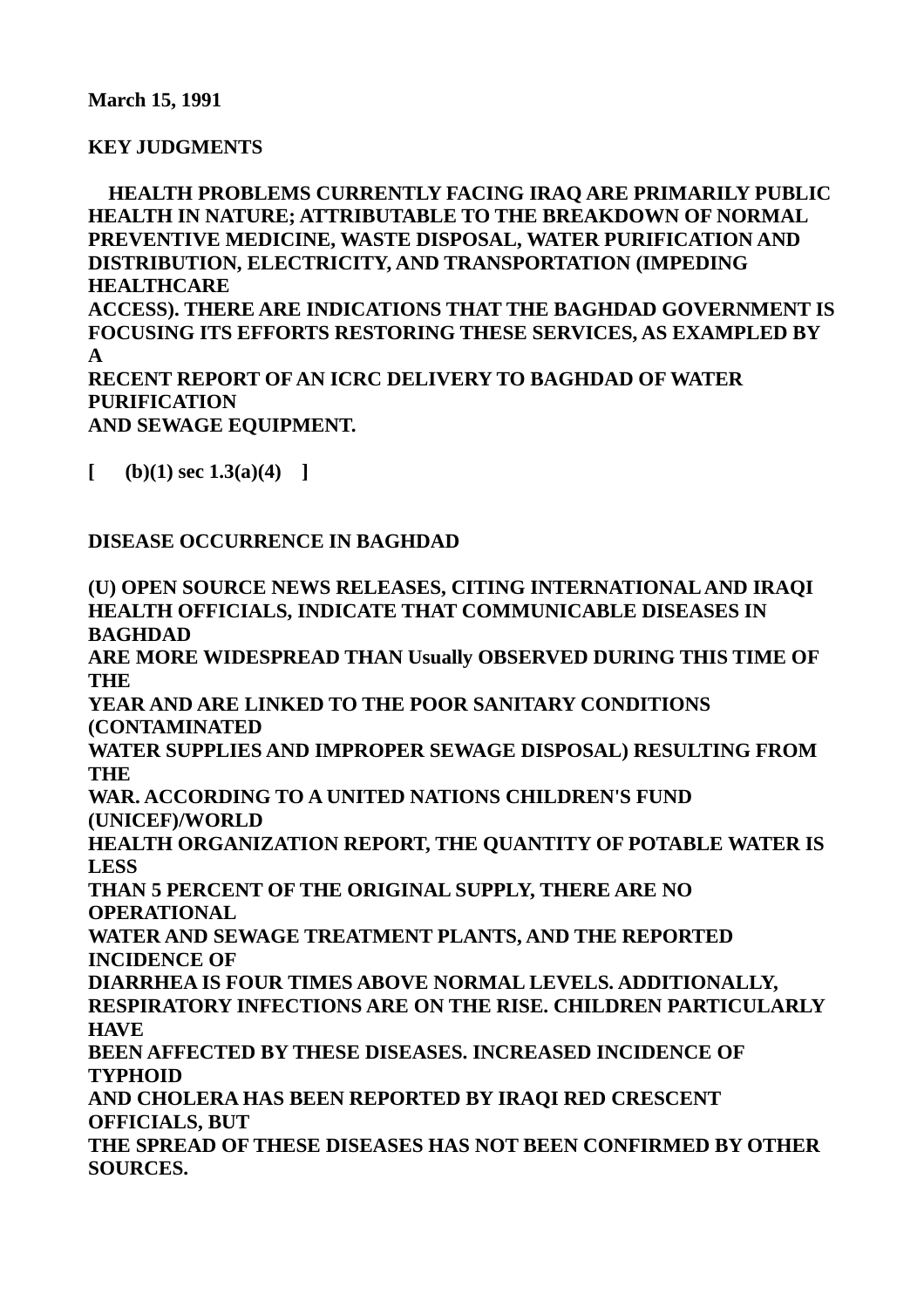**(U) THE PREVALENCE OF SOME DISEASES HAS INCREASED IN BAGHDAD, BUT** 

**MAJOR DISEASE OUTBREAKS (INCLUDING TYPHOID, CHOLERA, AND MENINGITIS) HAVE NOT OCCURRED. THERE ARE INDICATIONS THAT THE SITUATION IS IMPROVING AND THAT THE Population IS COPING WITH THE DEGRADED CONDITIONS. DAILY RADIO BROADCASTS HAVE PROVIDED PRECAUTIONARY MEASURES TO BE TAKEN BY CIVILIANS TO PREVENT DISEASES. HOWEVER, CONDITIONS IN BAGHDAD REMAIN FAVORABLE FOR** 

**COMMUNICABLE DISEASE OUTBREAKS; THE DELAYED RESTORATION OF PUBLIC** 

**HEALTH SERVICES AND APPROACHING WARMER TEMPERATURES WILL INCREASE** 

**THE LIKELIHOOD OF SIGNIFICANT DISEASE OUTBREAKS. ADDITIONALLY, CIVIL DISTURBANCES COULD FURTHER DELAY INFRASTRUCTURE REPAIRS.**

 **NEWS RELEASED TO WESTERN AUDIENCES FROM BAGHDAD ON SANITARY CONDITIONS AND DISEASE INCIDENCE IS CONSIDERED BIASED. THE IRAQI GOVERNMENT HAS MANDATED THE DEPARTURE OF NEWS PERSONNEL AND RELIEF AGENCY OBSERVERS, MAKING EVALUATION OF ACTUAL HEALTH CONDITIONS (DISEASES, INCIDENCE LEVELS, AND GROUPS AFFECTED) UNCLEAR.**

**http://www.gulflink.osd.mil/**

## **DISEASE INFORMATION**

**Filename:0504rept.91**

**From:**  $[$  (b)(6)  $]$   $\sim$  Date and time  $\sim$ **15:18:37 ======================================--===================**

**Date: Jan 91 15:18:35 EST From: To: Subject: DISEASE INFORMATION Comments: Forwarding note of Jan 91 15:17:40-EST from** 

**From: --**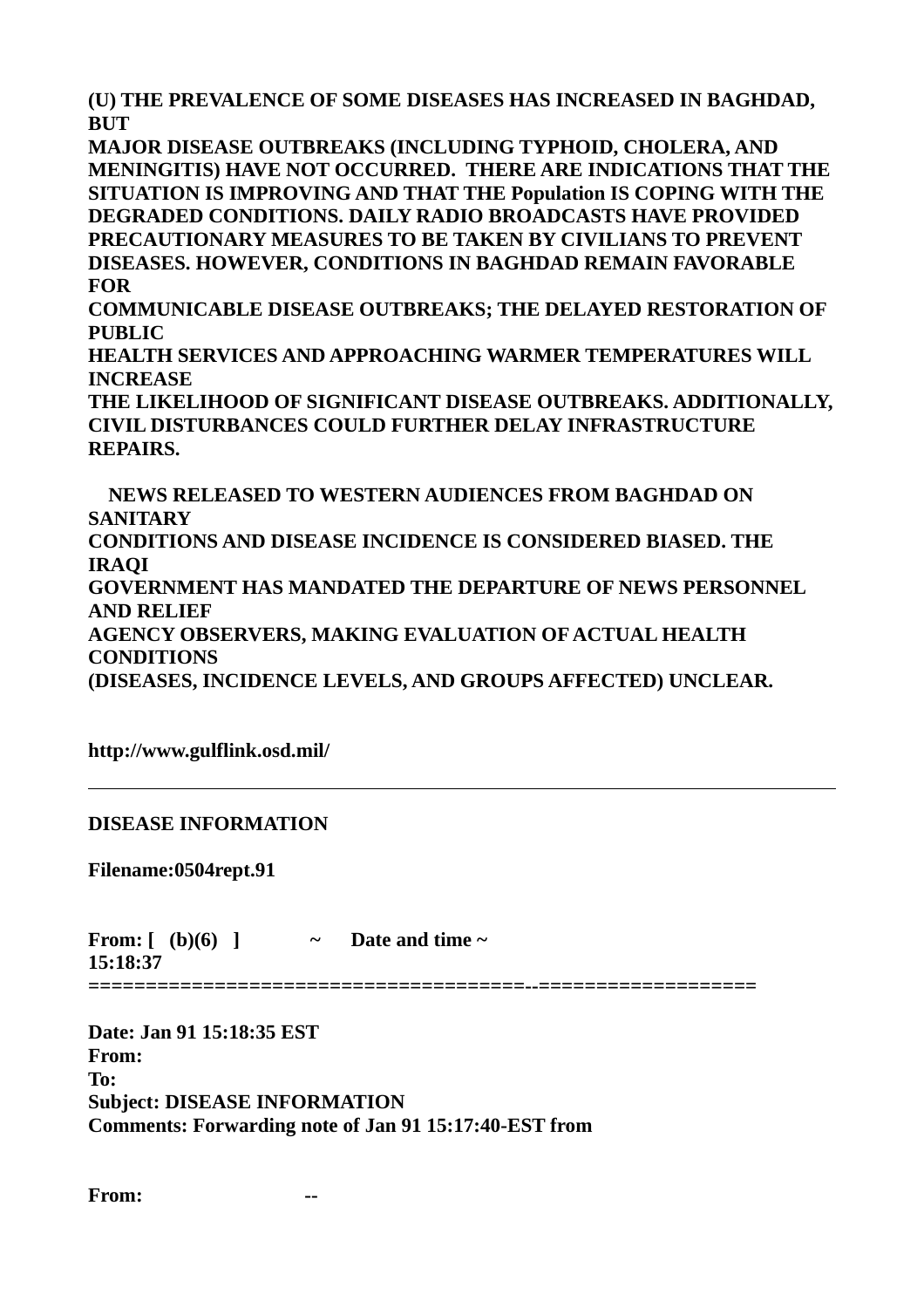**\*\*\* Forwarding note from AFMICOPS--FSTCVMl 01/22/91 15:17 \*\*\* Date: Jan 91 15:17:40 EST From: To: arcentg2@sandman.[ b.2. ] Subject: DISEASE INFORMATION**

**From:**

**1. Please Pass the attached information to: ARCENT G2 ARCENT G5 ARCENT SURGEON [ (b)(6) ]**

**2. As this is our first attempt over this circuit, please respond upon receip**

**of this message.**

**SUBJECT: Effects of Bombing on Disease Occurrence in Baghdad** 

**ANALYST: [ (b)(6) ]**

**DATE: JAN 91**

**SUMMARY: Food- and waterborne diseases have the greatest potential for outbreaks in the civilian and military population over the next 30 to 60 days.**

**Increased incidence of diseases will be attributable to degradation of normal preventive medicine, waste disposal, water purification/distribution, electricity, and decreased ability to control disease outbreaks. Any urban are**

**in Iraq that has received infrastructure damage will have similar problems.** 

**The following diseases are prioritized in descending order of expected outbreak potential in Baghdad over the next 30 to 60 days. Prioritization is based on level of endemicity, seasonal distribution, and mode of transmission.**

# **1. FOOD- AND WATER-BORNE DISEASES:**

 **Disease Primary Agents/Comments**

 **a. Acute Diarrheas Bacterial: E. coli, Shigella spp., and**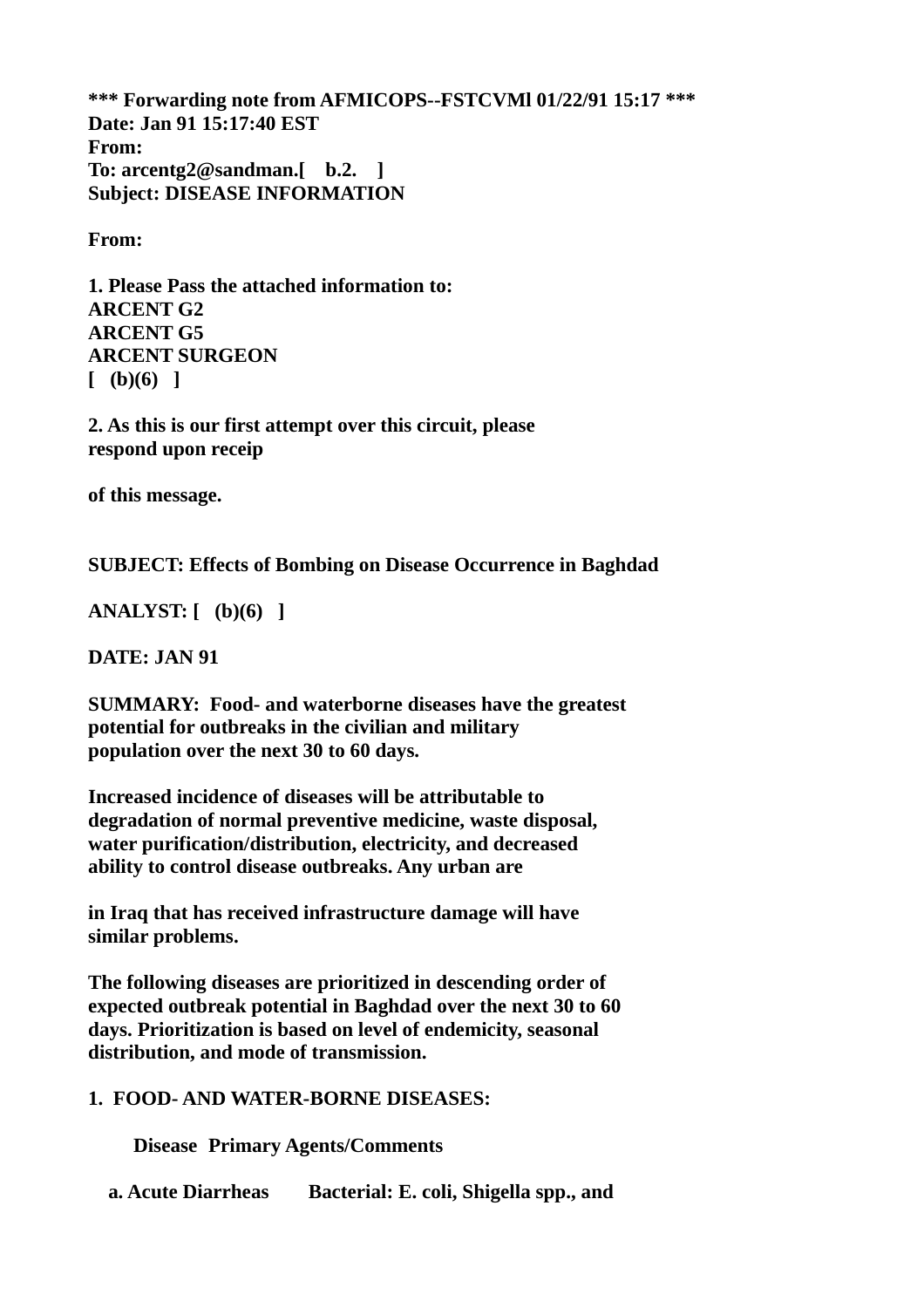**Salmonella spp.**

**Protozoal: Giardia lamblia (particularly children) and Entamoeba histolytica**

**Viral: Rotavirus (primarily children)**

**b. Typhoid/Paratyphoid Salmonella typhi, S. paratyphi**

**c. Cholera Difficult to assess. Poorly reported. Outbreaks possible.**

**NOTE: Hepatitis A (HAV) is highly endemic, and therefore causes a limited**

**threat to the indigenous population. -~**

**2. OTHER ENDEMIC DISEASES:**

- **a. Influenza Strain A(H3N2) predominates over A(HlNl) and B.**
- **b. Meningococcal Group A predominates, but W135 reporting has Meningitisincreased. Associated with overcrowding.**

**c. Childhood Diseases Primarily measles, but also diphtheria and pertussis.**

**d. TrachomaAssociated with poor personal hygiene.**

**e. Intestinal Helminths Primarily ascariasis, ancylostomiasis, enterobiasis, trichuriasis.**

**|SUBJECT: Effects of Bombing on Disease Occurrence in Baghdad** 

**3. VECTORBORNE DISEASES: Generally, vectorborne diseases are more of a lon**

**term problem, with increased transmission occurring after 60 days. However, increased incidence can be expected, especially in a prolonged military campaign.**

**a. Louse-borne typhus Rickettsia prowazekii. Associated with poor hygiene and overcrowding, especially in winter months.**

**b. Leishmaniasis Primarily cutaneous form due to Leishmania tropica. Focal increase associated with debris**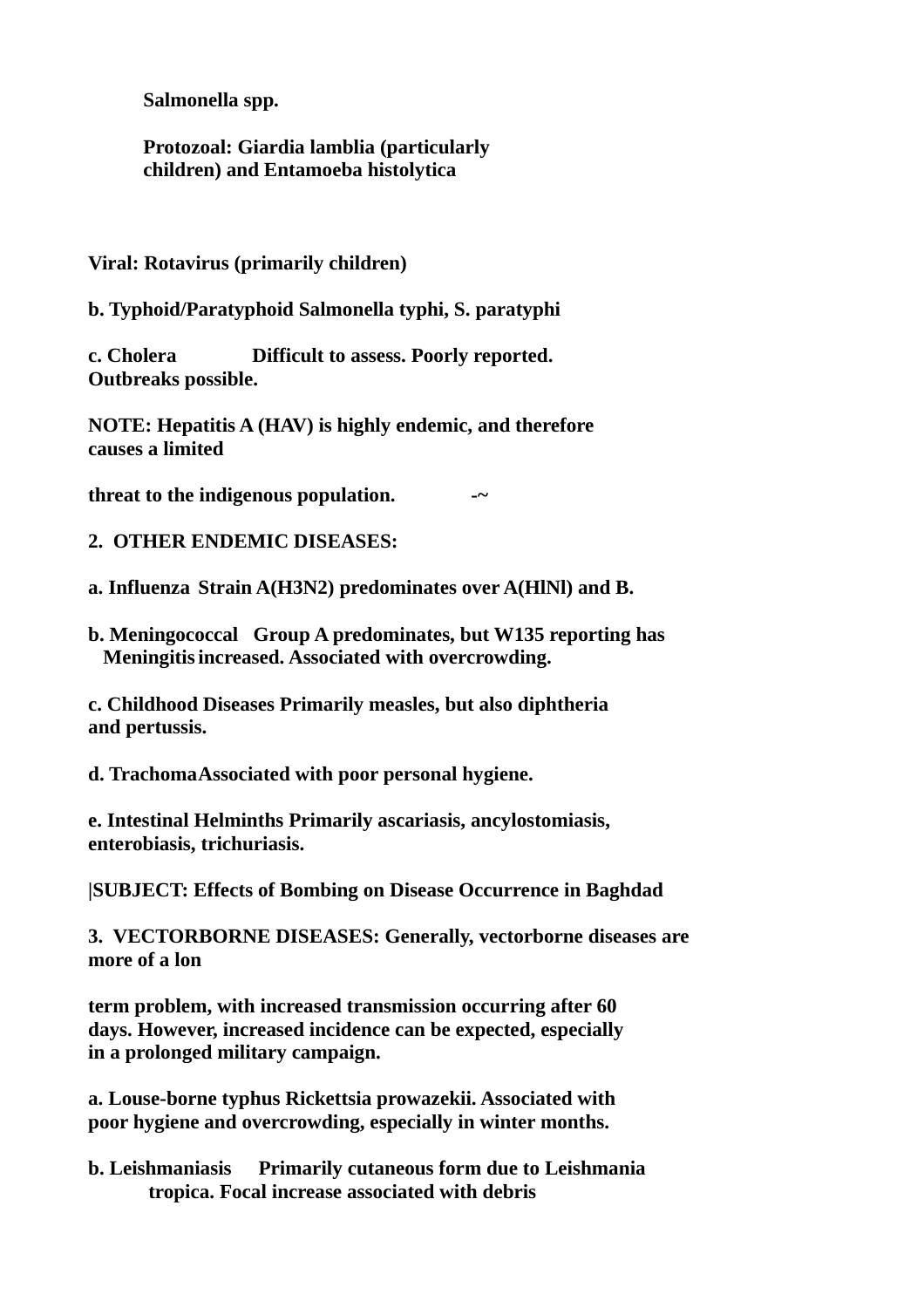**accumulation.**

**c. Malaria Currently no indigenous transmission and considered a low risk. Potential vectors are present.**

**4. More detailed explanations on conditions affecting expected disease occurrence are available. Extrapolation of this analysis should only be done after further consultation with AFMIC analysts.**

**|SUBJECT: Iraq - Medical Civil Defense Preparations and BW Propoganda** 

**[ (b)(6) ]**

**DATE: JAN 91**

**According to open source press releases in November and December, several Iraqi ministries delivered public health information announcements outlining precautions that civilians should be taking because of the Persian Gulf crisis**

**Early guidelines by the Ministry of Local Government called on citizens to avoid careless use of drinking water, such as using it for watering domestic gardens and washing cars and sidewalks". In late December, the Baghdad Domesti**

**Service stated that 'the enemy may resort to biological war means on human, animal, or plant targets; these germs include bacteria, viruses-, fungi, and parasites which cause malaria and dysentery". Also, the announcement provided guidelines in the following subject areas for protecting personnel, facilities food/water supplies, and crops from these biological agents:**

**A. Health precautions (NFI) to reduce possibility of contamination.**

**B. Isolation of infected persons and contaminated areas to prevent spread of disease.**

**C. "Sterilization" (decontamination) of infected persons and contaminated equipment and areas.**

**D. Proper storage of food and water to avoid contamination.**

**E. Plans to protect crops.**

**Comment: These types of statements would increase public awareness and encourage the civilian population to take additional preventive measures against health problems (such as medical shortages and disease outbreaks) that would result from an infrastructure weakened by sanctions or military conflict**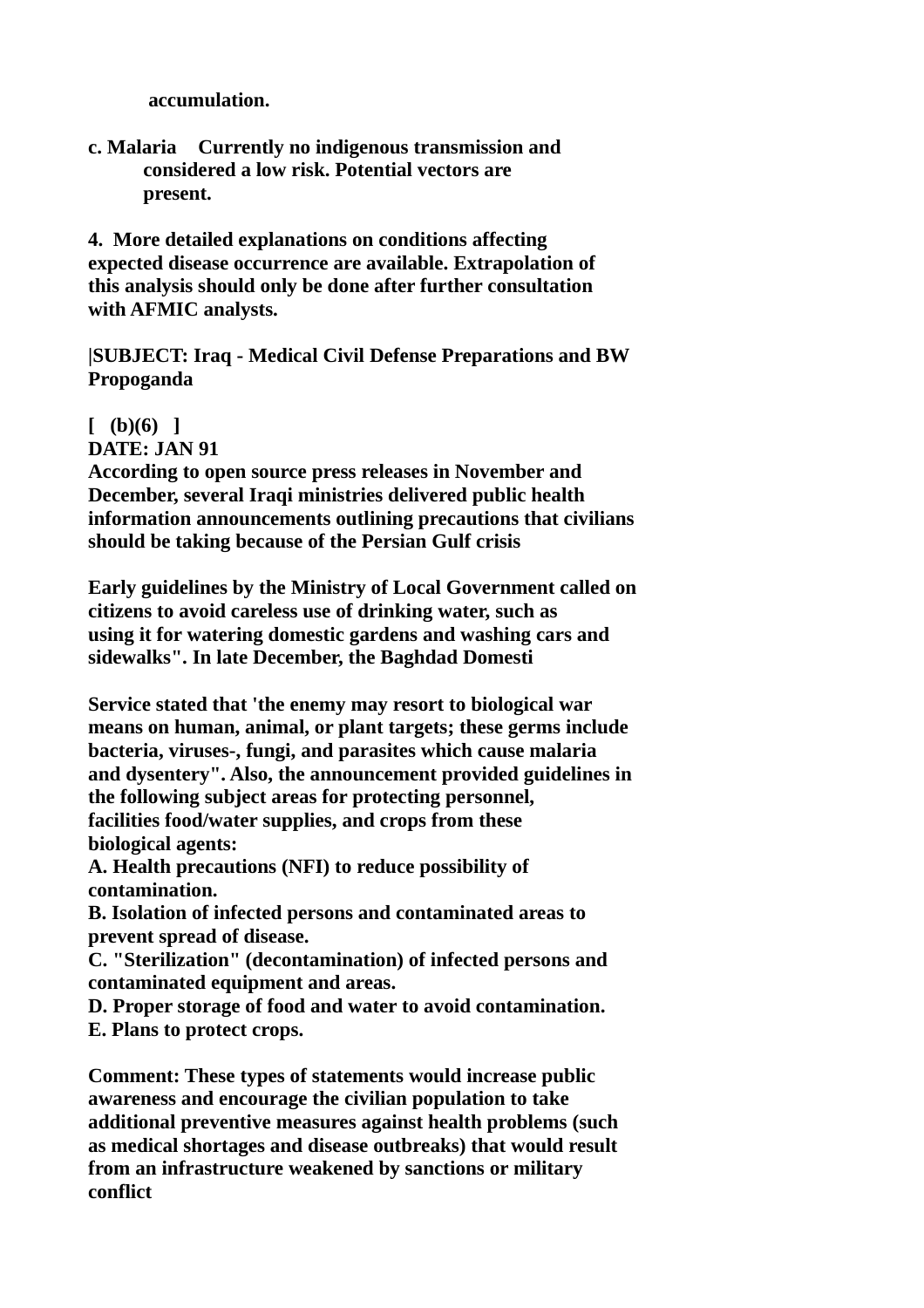**Early statements may represent a legitimate attempt by the Iraqi government to prepare the civilian population. However, as the United Nations deadline approached, the Iraqi government's tactics became more exploitative as indicated by the "biological war" announcement propagandizing a possible U.S. biological threat. (See AFMIC Weekly Wire 50-90 for additional information on similar disinformation statements.)**

**The government disinformation citing potential increases of endemic diseases that are not biological warfare candidates would allow the government to blame the United States for public health problems created by military conflict. Additionally, an even more subversive motive could have formed the rationale for the disinformation campaign. The statements would create a scenario that would allow the U.S. to be blamed for potential civilian biological warfare (BW) casualties resulting from Iraqi BW use or contamination by agents released as a result of damage inflicted by coalition forces on BW facilities. Military planners, particularly civil affairs and humanitarian assistance groups, and political officials should be aware of the potential for the Iraqi population to blame coalition forces for these problems.**

**http://www.gulflink.osd.mil/**

 **Disease Outbreaks in Iraq**

**Filename:0pgv072.90p**

**SUBJECT: Disease Outbreaks in Iraq TO: DOI: 21 FEB 90 ANALYST: [ (b)(6) ]**

#### **KEY JUDGEMENTS**

 **[ (b)(2) ] assessment is that major disease outbreaks currently have not occurred in Baghdad or Basrah. For severe outbreaks to develop, a protracted war or more extensive collateral damage would have to occur.**

 **However, conditions are favorable for communicable disease outbreaks, particularly in major urban areas affected by**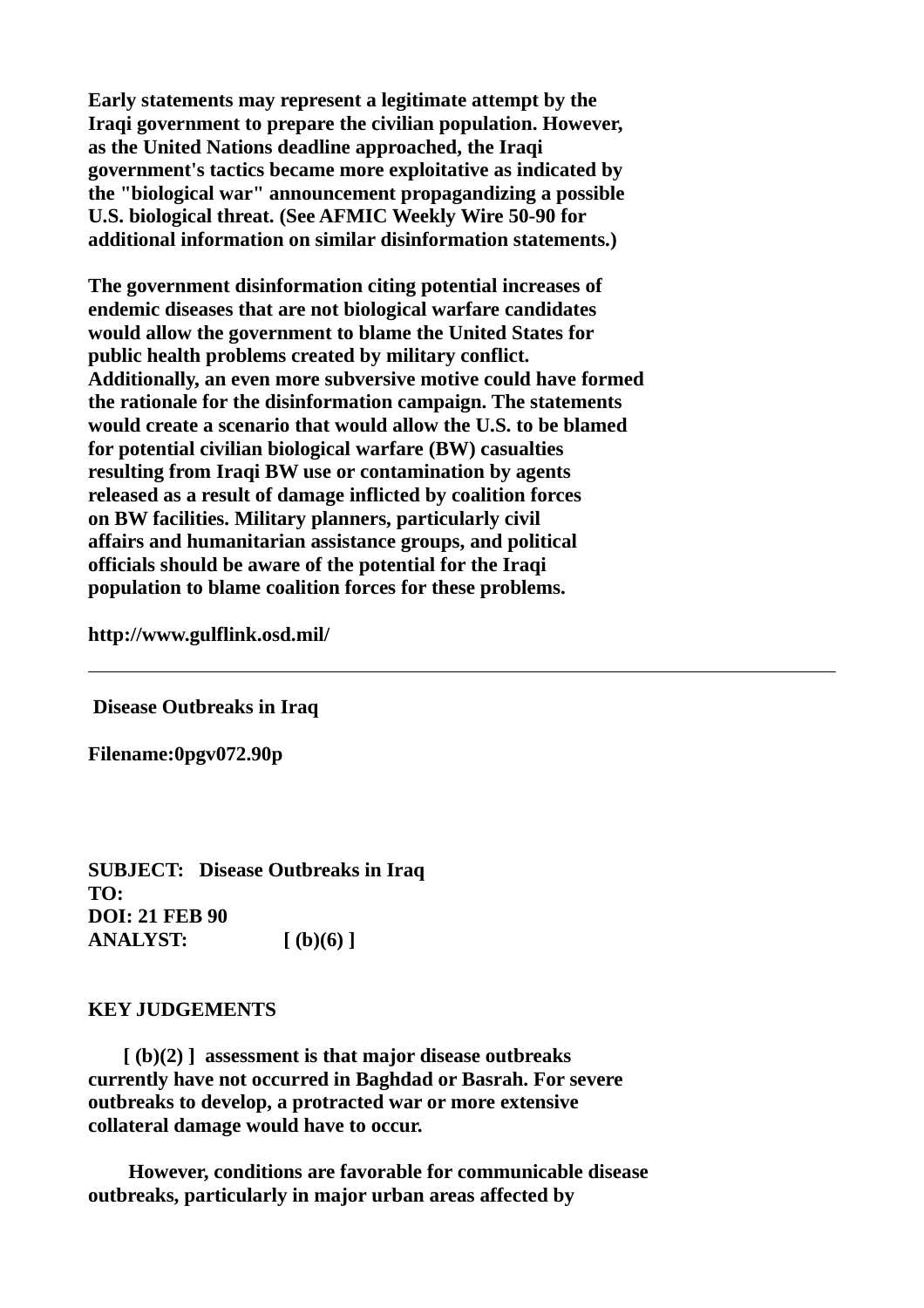**coalition bombing. Data necessary for determining expected numbers and rates of cases are not available, and any estimate would be totally unreliable.**

#### **COMMENTS**

 **Infectious disease prevalence in major Iraqi urban areas targeted by coalition bombing (Baghdad, Basrah) undoubtedly has increased since the beginning of Desert Storm. However, reporting has been limited, conflictive, and non-specific, making the actual levels are unclear; specific diseases, numbers of cases, and groups affected have not been reported. Current public health problems are attributable to the reduction of normal preventive medicine, waste disposal, water purification and distribution, electricity, and the decreased ability to control disease outbreaks.**

 **Prior to Desert Storm, the Iraqi government broadcast several public civil defense preparation statements. The language used in some of the public health statements would allow the government to propagandize increases of endemic diseases on military conflict (and potentially on contamination by agents released as a result of damage inflicted by coalition forces on CBW facilities). Increased incidence of diseases in these cities is assessed to be due to increased occurrence of endemic diseases.**

 **Recent Iraqi controlled news releases to Multi-National Force audiences about the poor sanitary conditions in Baghdad is considered biased. Reportedly, the Iraqi government has denied ICRC staff into Iraq to evaluate current health problems (presumably the ICRC staff could refute the "deplorable" conditions). In contrast, broadcasts to "friendly" Arab countries have painted a "life as normal" situation in Baghdad.**

**SUBJECT: Disease Outbreaks in Iraq cont. DOI: 21 FEB 9O**

 **Generalizations can be made on the most likely diseases to occur in significantly elevated or outbreak proportions over the near-term.**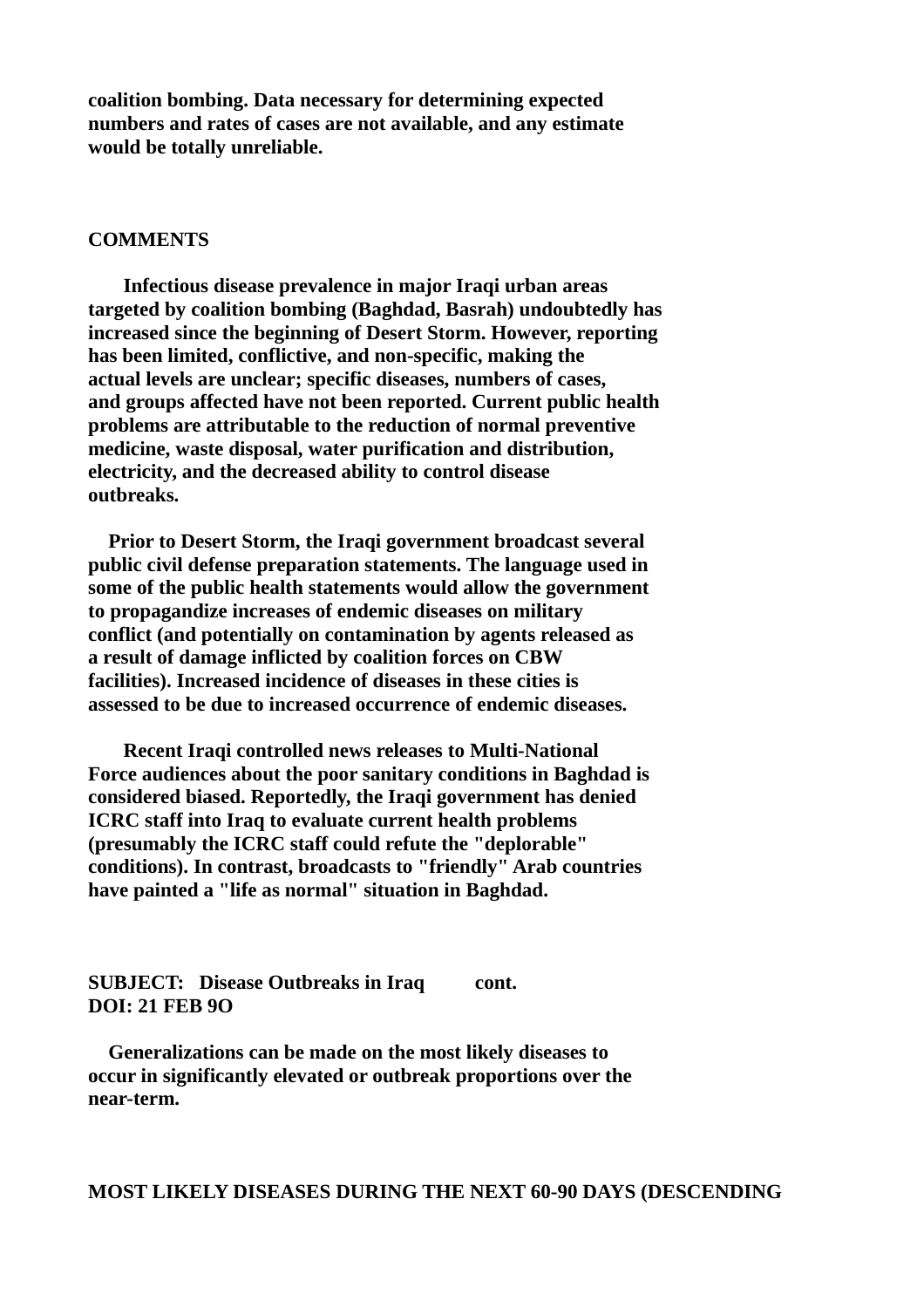## **ORDER)**

- **Diarrheal diseases (particularly children)**
- **Acute respiratory illnesses (colds and influenza)**
- **Typhoid**
- **Hepatitis A (particularly children)**
- **Measles, diphtheria, and pertussis (particularly children)**
- **Meningitis, including meningococcal (particularly**

**children)**

 **- Cholera (possible, but less likely)**

## **MOST LIKELY DISEASES DURING THE FOLLOWING 90-180 DAYS**

- **Diarrheal diseases (particularly children)**
- **Acute respiratory illnesses (colds)**
- **Typhoid**
- **Hepatitis A (particularly children)**
- **Conjunctivitis (Eye infections)**
- **Measles, diphtheria, and pertussis (particularly children)**
- **Cutaneous leishmaniasis**
- **Meningococcal meningitis (particularly children)**
- **Malaria**
- **Cholera (possible, but less likely)**

**Note: Filth fly populations can be expected to increase to high levels in warmer months, but their contribution to disease transmission is limited. The more proper analogy to make is that the circumstances that create favorable conditions for diarrheal diseases are the same that are favorable for massive fly populations. However, flies do not cause that much disease.**

**http://www.gulflink.osd.mil/**

# **IIR 6 898 0446 91 / STATUS OF DISEASE AT REFUGEE**

**Filename:68980446.91z PATHFINDER RECORD NUMBER: 15178 GENDATE: 950504 NNNN TEXT: ENVELOPE CDSN = LGX086 MCN = 91122/22766 TOR = 911221352 PTTCZYUW RUEKJCS5947 1221352---RUEALGX. ZNY RUHGRPG T COMUSNAVCENT**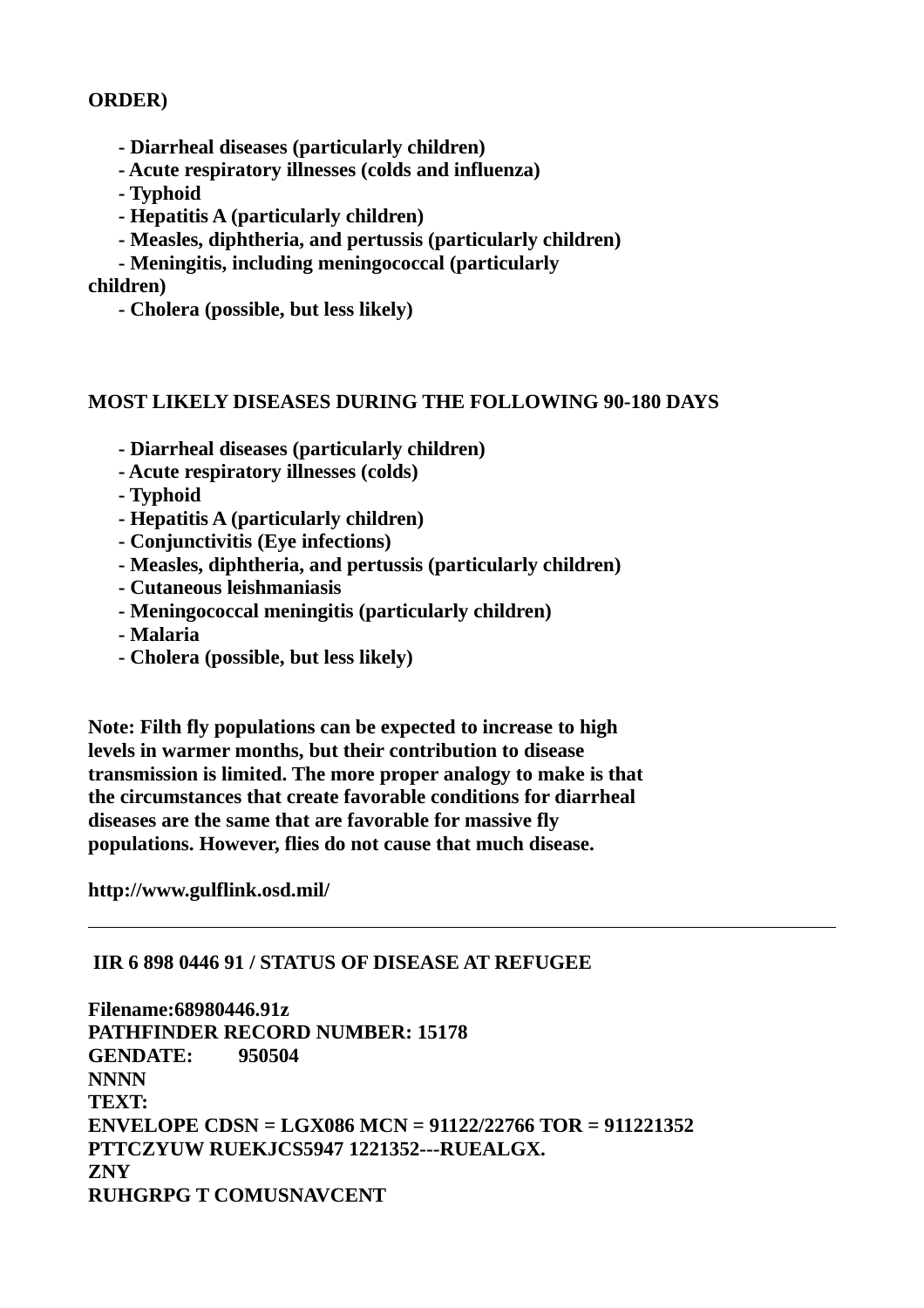**HEADER P 021352Z MAY 91 FM JOINT STAFF WASHINGTON DC TO AIG 8781 INFO RUEALGX/SAFE P 021357Z MAY 91 FM [ (b)(2) ] TO RUEKJCS/DIA WASHDC PRIORITY INFO RUEKJCS/DIA WASHDC//DAT-7// PRIORITY RUFTWSA/CTFPROVIDE COMFORT PRIORITY RUFGAID/USEUCOM AIDES VAIHINGEN GM PRIORITY RUSNNOA/USCINCEUR VAIHINGEN GE//ECJ2-ISC// PRIORITY RUFRMHA/CTF SIX ONE PRIORITY RUFRSGG/CTF SIX TWO PRIORITY RHDLOJA/CTF SIX SEVEN PRIORITY RUEORDF/DIRAFMIC FT DETRICK MD//AFMIC-CR// BT [ (b)(2) ]**

**SERIAL: (U) IIR 6 898 0446 91.**

**/\*\*\*\*\*\*\*\*\*\*\* THIS IS A COMBINED MESSAGE \*\*\*\*\*\*\*\*\*\*\*\*/ BODY PASS: (U) DIA PASS TO AIG 8781.**

**[ (b)(2)** 

**SUBJ: IIR 6 898 0446 91 / STATUS OF DISEASE AT REFUGEE CAMPS - PROVIDE COMFORT (U)**

**[ (b)(2) ]**

**---------------------------------------------------**

**DEPARTMENT OF DEFENSE ---------------------------------------------------**

**DOI: (U) 910501**

**REQS: (U) [ b.2. ]**

**[ (b)(1) sec 1.3(a)(4) ]**

**SUMMARY: CHOLERA AND MEASLES HAVE EMERGED AT REFUGEE CAMPS. FURTHER INFECTIOUS DISEASES WILL SPREAD DUE TO INADEQUATE WATER**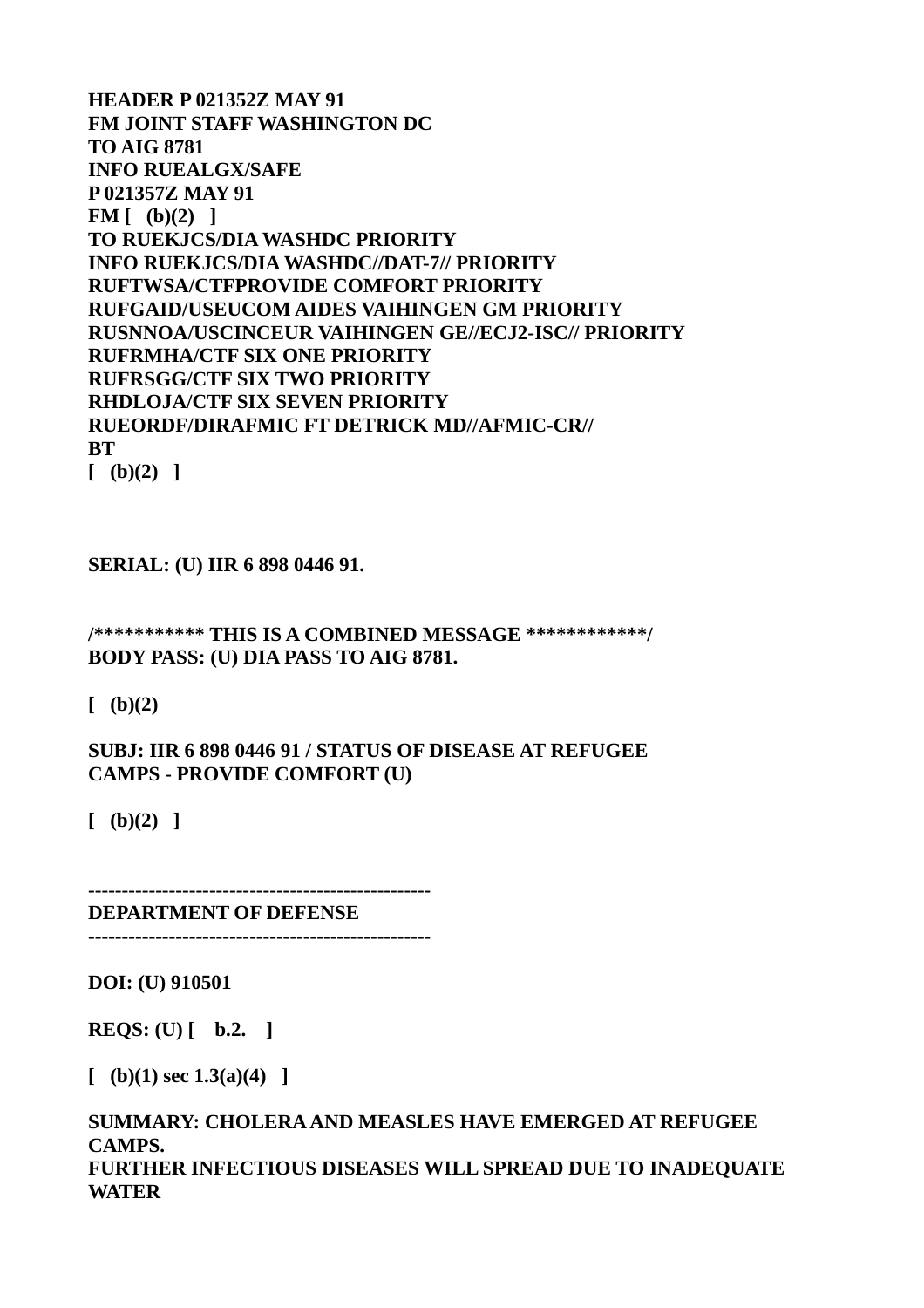**TREATMENT AND POOR SANITATION.**

**TEXT: 1. THE MAIN CAUSES OF INFECTIOUS DISEASES, PARTICULARLY DIARRHEA, DYSENTERY AND UPPER RESPIRATORY PROBLEMS, ARE POOR SANITATION AND UNCLEAN WATER. THESE DISEASES PRIMARILY AFFLICT THE OLD AND YOUNG CHILDREN. ALTHOUGH THE EXACT PERCENTAGE OF INFECTIOUS DISEASES IS UNKNOWN FOR EACH CAMP, [ (b)(1) sec 1.3(a)(4) ] THAT AT LEAST EIGHTY PERCENT OF THE POPULATION OF CUKURCA HAS DIARRHEA.**

**2. THE MOST FREQUENT CASE OF NON-INFECTIOUS DISEASE IN THE CAMPS INVOLVES TRAUMA - USUALLY SOMEONE STEPPING ON A LAND MINE. THESE TRAUMA INJURIES ARE ALSO THE MOST LIKELY CASES TO BE EVACUATED FROM THE CAMP TO A MAJOR MEDICAL FACILITY.**

**3. CHOLERA, HEPATITIS TYPE B, AND MEASLES HAVE BROKEN OUT AT THE CUKURCA CAMP. ([ (b)(1) sec 1.3(a)(4) ]** 

 **REPORTED NINE POSITIVE CHOLERA CASES OUT OF TWENTY-TWO SAMPLES SUBMITTED. AMERICAN SAMPLES FROM CUKURCA ON 910501 INDICATE POSSIBLE CHOLERA. THE NUMBER OF MEASLE CASES IS UNDETERMINED.**

**4. THERE HAVE BEEN NO REPORTED DIAGNOSIS OF TYPHOID AND ONLY ONE SUSPECTED CASE OF MENINGOCOCEAL MENINGITIS. MEDICAL ANALYSIS ON OTHER INFECTIOUS DISEASES IS STILL AWAITING COMPLETION OF DATA COLLECTION.**

**5. ZAHKO HAS SIMILAR MEDICAL PROBLEMS AS THE BORDER CAMPS. DURING A DISCUSSION WITH A MEDICAL TEAM ON 910430, [ (b)(1) sec 1.3(a)(4) ] WAS TOLD THAT MOST OF THE CASES THEY WERE SEEING WERE DIARRHEA AND UPPER RESPIRATORY INFECTIONS.**

 **([ (b)(1) sec 1.3(a)(4) ] 1. THE WEATHER HAS BEEN A POSITIVE FACTOR IN KEEPING THE NUMBER OF CERTAIN KINDS OF INFECTIOUS DISEASES DOWN TO A RELATIVELY MANAGEABLE LEVEL. HOWEVER, THE CONTINUING LACK OF CLEAN WATER FOR THE CAMPS AND THE LACK OF APPROPRIATE SANITATION FACILITIES HAS MANY MEDICAL PERSONNEL WORRIED. THE APPEARANCE OF CHOLERA AND**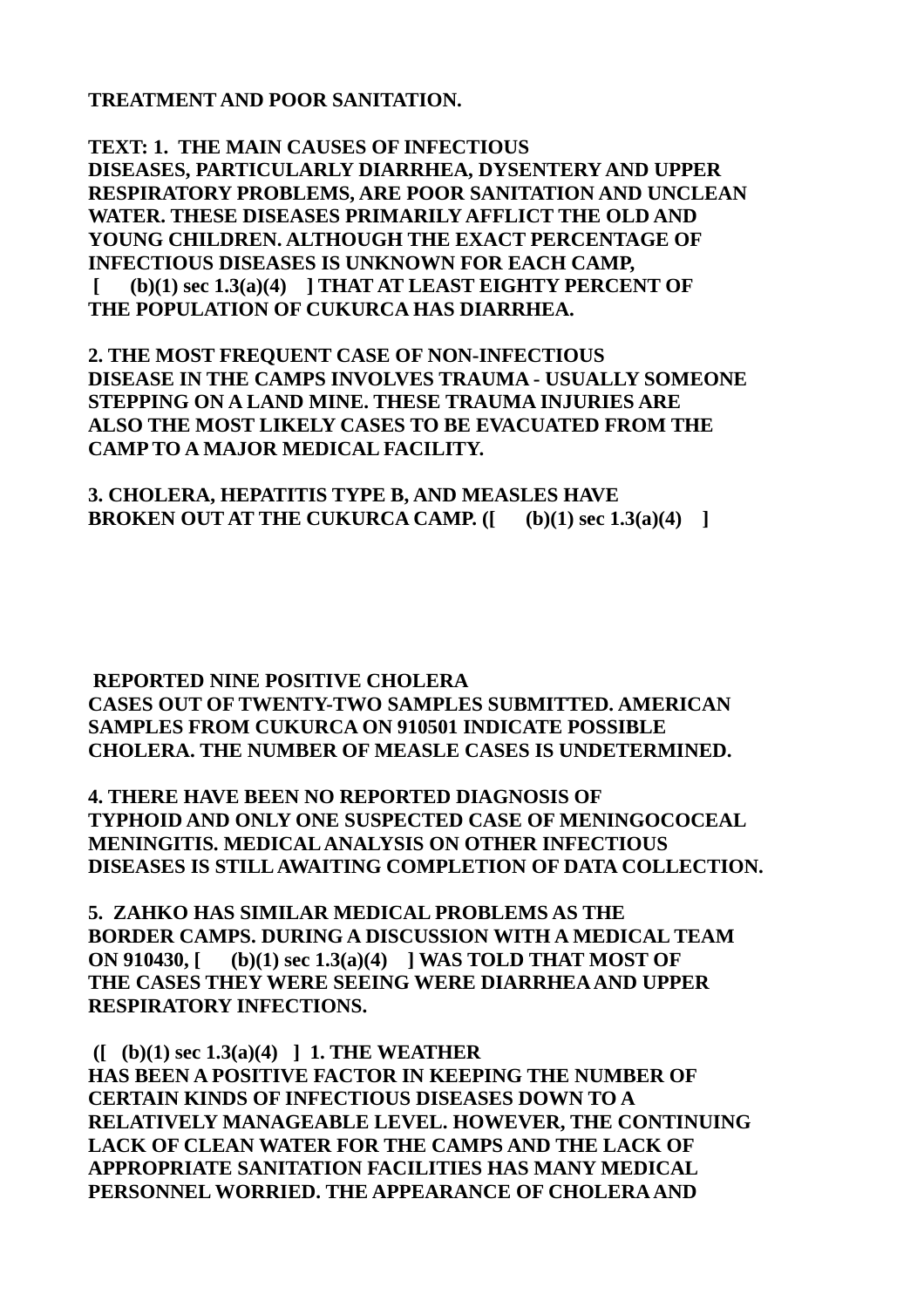**MEASLES WAS EXPECTED, UNFORTUNATELY THE SLOW INTRODUCTION OF MEDICAL SUPPLIES AND ABSENCE OF A COLD CHAIN FOR PROPER STORAGE OF MEDICAL SUPPLIES ONLY ADDED TO A POTENTIALLY SERIOUS MEDICAL PROBLEM AT THE LARGER CAMPS.**

**http://www.gulflink.osd.mil/**

## **(U) IIR 6 050 0007 91/HEALTH CONDITIONS IN IRAQ (U)**

**File: 950719\_60500007\_91r.txt**

**Page: 91r**

**Total Pages: 1**

**(U) IIR 6 050 0007 91/HEALTH CONDITIONS IN IRAQ (U)**

**Filename:60500007.91r PATHFINDER RECORD NUMBER: 12699 GENDATE: 950504 NNNN TEXT: ENVELOPE CDSN = LGX501 MCN = 91154/21957 TOR = 911541708 PTTCZYUW RUEKJCS1415 1541710- --RUEALGX. ZNY HEADER P 031710Z JUN 91 FM JOINT STAFF WASHINGTON DC INFO RUEADWD/OCSA WASHINGTON DC RUCQVAB/USCINCSOC INTEL OPS CEN MACDILL AFB FL RUCJACC/USCINCCENT MACDILL AFB FL//CARA// RHEPAAB/TAC IDHS LANGLEY AFB VA//IDHS// RUFTAKA/USAINTELCTRE HEIDELBERG GE RUFTAKC/UDITDUSAREUR HEIDELBERG GE RUDOGHA/USNMR SHAPE BE//SURVEY// RUEALGX/SAFE P 031700Z JUN 91 FM JICEUR VAIHINGEN GE//DO// TO RUFTWSA/CTF PROVIDE COMFORT INCIRLIK AB TU//J2// RUEKJCS/DIA WASHINGTON DC//DAT-6/DAT-7// RHFQAAA/HQ USAFE RAMSTEIN AB GE//IN/INO// RUFDAAA/HQ USAREUR HEIDELBERG GE//AEBG//**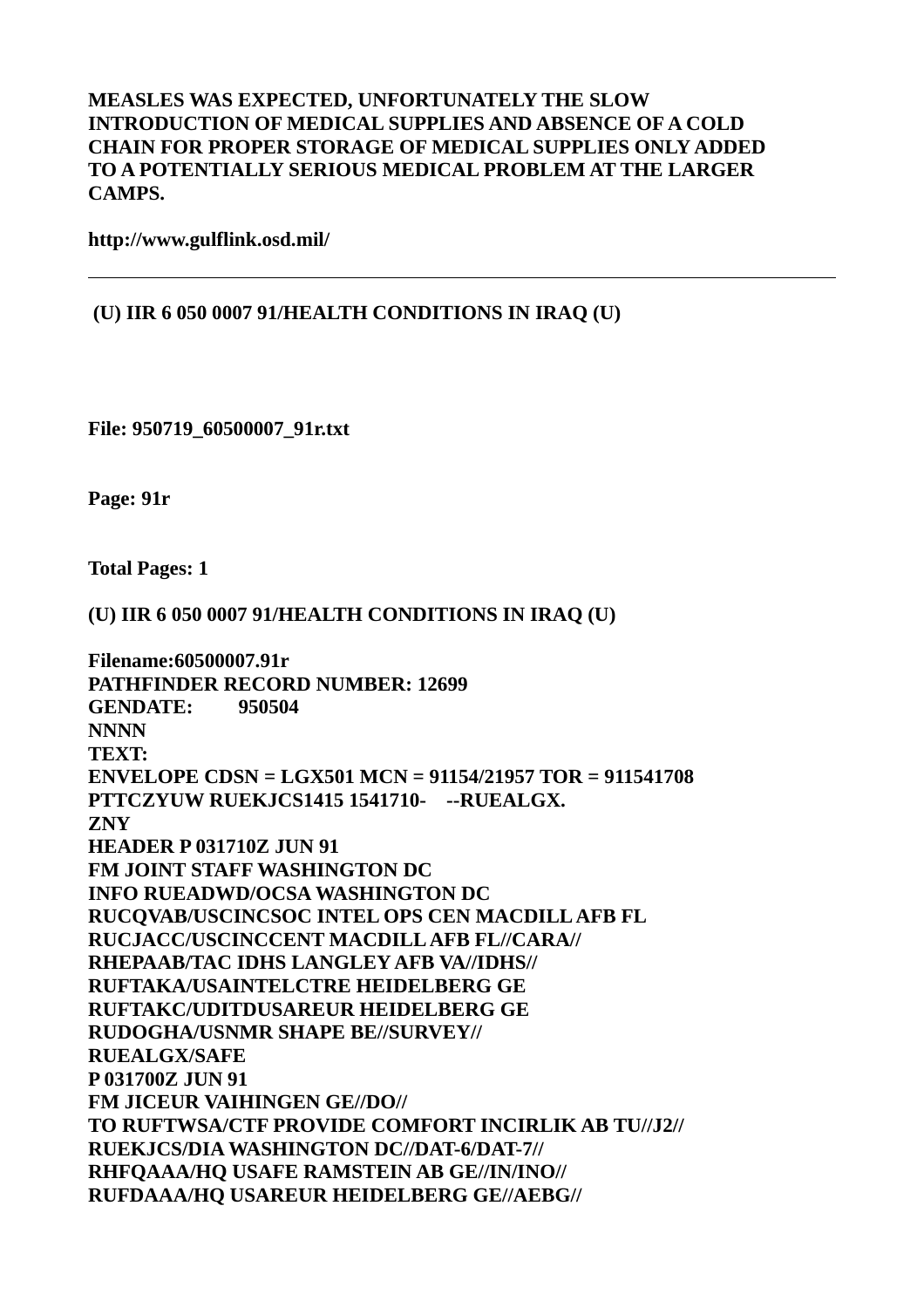**INFO RUFGAID/ USEUCOM AIDES VAIHINGEN GE RUEKJCS/JOINT STAFF WASHINGTON DC RUEKJCS/OCSA WASHINGTON DC RUENAAA/CNO WASHINGTON DC RUEAHQA/CSAF WASHINGTON DC RUEACMC/CMC WASHINGTON DC RUEBJFA/MPC FT GEORGE MEADE MD RUEABOL/HQ AFOSI BOLLING AFB DC [ (b)(2) ] RUEHC/SECSTATE WASHINGTON DC RUWSMXI/MAC INTEL CEN SCOTT AFB IL//IN// RUFDAAA/USA INTEL CENTER HEIDELBERG GE RUFTAKC/UDITDUSAREUR HEIDELBERG GE RUDOGHA/USNMR SHAPE BE//SURVEY// RUEALGX/SAFE RUEADDS/DITDS RUFHMD/USDAO MADRID SP RHFUMHE/BRFINK MHE BOERFINK GE RHDLCNE/CINCUSNAVEUR LONDON UK//N-2// RUCBSAA/FICEURLANT NORFOLK VA RUCBSAA/USCINCLANT NORFOLK VA RUCBSAA/CINCLANTFLT NORFOLK VA RUSNNOA/USCINCEUR VAIHINGEN GE//ECJ2-OC// RHFQAAA/USAFE COIC RAMSTEIN GE//INRMH// RUFLFSA/16AF TORREJON SP//IN// RUFLFSA/AFOSI DIST 68 TORREJON AB SP//CC// RUFDAAA/CINCUSAREUR HEIDELBERG GE//AEAGB-C-RE// RUFTAKA/USAINTELCTRE HEIDELBERG GE//AEAGB-PD-CUR// RUFHNA/USMISSION USNATO RUEOFAA/CMDRJSOC FT BRAGG NC//J-2// ZEN/FSTC INTEL OPS CHARL//AIFICB// RUDOECA/DET 3 FTD LINDSEY AS GE//CC// RUDOECA/USCINCEUR LINDSEY AS GE//ECJ1-SADEM// RUEHNC/USDAO NICOSIA CY RUFHRA/USDAO RABAT MO RUEHTU/USDAO TUNIS TS RUDMNIC/COMNAVINTCOM WASHINGTON DC//NIC-03// RUEORDA/CDR AFMIC FT DETRICK MD BT CONTROLS SECTION 001 OF 002 BODY MSGID/SYS.RRM/JICEUR// RMKS/SERIAL: (U) 6 050 0007 91 COUNTRY: (U) IRAQ (IZ) SUBJECT: (U) IIR 6 050 0007 91/HEALTH CONDITIONS IN IRAQ (U) WARNING: (U) THIS IS AN INFORMATION REPORT, NOT FINALLY EVALUATED INTELLIGENCE.**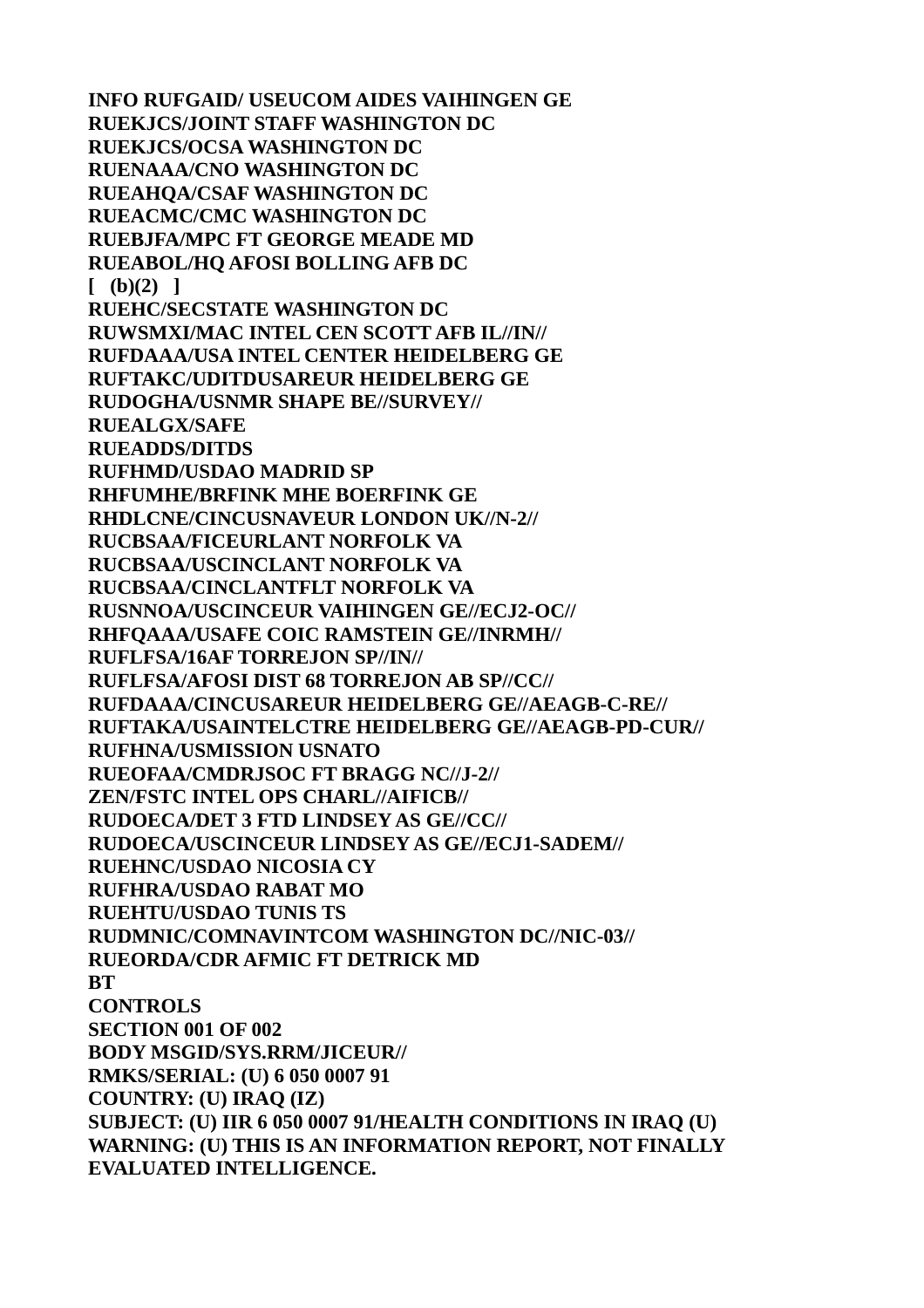**------------------------------------------------------------------**

**DEPARTMENT OF DEFENSE**

**-----------------------------------------------------------------**

**DOI: (U) 910508 REQS: (U) [ (b)(2) ] SOURCE: (U) [ (b)(1) sec 1.3(a)(4) ]**

**SUMMARY: SOURCE WAS [ (b)(1) sec 1.3(a)(4) ] TO ASSESS CONDITIONS THERE. SOURCE [ (b)(1) sec 1.3(a)(4) ]TRAVELED TO [ (b)(1) sec 1.3(a)(4) ] TO ASSESS HEALTH CONDITIONS AND DETERMINE THE MOST CRITICAL MEDICAL NEEDS OF IRAQ. SOURCE OBSERVED THAT IRAQI MEDICAL SYSTEM WAS IN CONSIDERABLE DISARRAY, MEDICAL FACILITIES HAD BEEN EXTENSIVELY LOOTED AND ALMOST ALL MEDICINES WERE IN CRITICALLY SHORT SUPPLY. IN THE OPINION OF THE SOURCE, ENTERIC DISEASES, SPECIFICALLY GASTROENTERITIS, POSE THE MOST SIGNIFICANT THREAT COUNTRY-WIDE, ESPECIALLY AS THE WEATHER GROWS WARMER. TEXT: 1. [ (b)(1) sec 1.3(a)(4) ], SOURCE WAS [ (b)(1) sec 1.3(a)(4) ] TO ASSESS HEALTH CONDITIONS IN IRAQ.**

 **[ (b)(1) sec 1.3(a)(4) ]**

**2. [ (b)(1) sec 1.3(a)(4) ]**

**3.** 

**[ (b)(1) sec 1.3(a)(4) ]. SOURCE ALSO STATED THAT ACCORDING TO** 

**[ (b)(1) sec 1.3(a)(4) ]**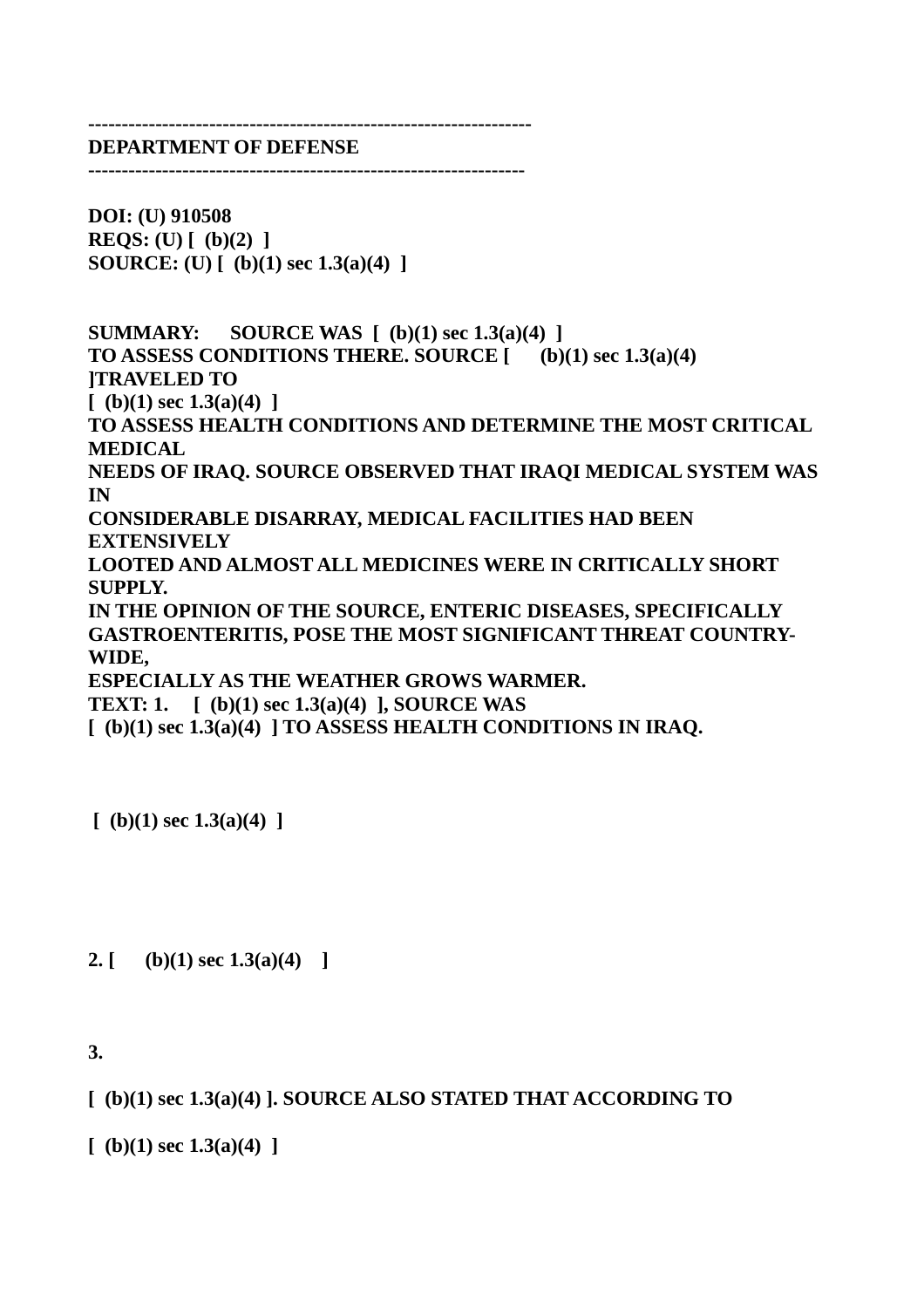**MORTALITY DATA COLLECTED BETWEEN 1990 AND 1991 SHOWED THAT CHOLERA** 

**AND TYPHOID HAVE ALWAYS BEEN ENDEMIC TO IRAQ AND THERE HAD BEEN** 

**REPORTS OF CASES IN BAGHDAD AND BASRAH. FOR THE FIRST TIME, HOWEVER, KVASHIORKOR HAD BEEN OBSERVED IN IRAQ, ALONG WITH EVIDENCE OF PROTEIN DEFICIENCY. [ (b)(1) sec 1.3(a)(4) ] FELT THAT TYPHOID WAS A PROBLEM, BUT GASTROENTERITIS WAS KILLING CHILDREN. THEY STATED THAT IN THE SOUTH, 80 PERCENT OF THE DEATHS WERE CHILDREN (WITH THE EXCEPTION OF AL AMARAH, WHERE 60 PERCENT OF DEATHS WERE**

**CHILDREN). THEY ALSO NOTED THAT IN THE REFUGEE CAMPS IN THE SOUTH, 50 PERCENT OF THE POPULATION WERE CHILDREN AND 30% WERE**

**WOMEN. THEIR PRIMARY CONCERN, HOWEVER, WAS THAT THE COMING WARM**

**WEATHER AND POTENTIAL BACTERIAL GROWTH IN THE WATER WOULD ACCELERATE THE SPREAD OF DISEASE.**

- **4. [ (b)(1) sec 1.3(a)(4) ]**
- **5.[ (b)(1) sec 1.3(a)(4) ]**
- **6. [ (b)(1) sec 1.3(a)(4) ]**
- **7. [ (b)(1) sec 1.3(a)(4) ]**
- **8. [ (b)(1) sec 1.3(a)(4) ]**
- **9. [ (b)(1) sec 1.3(a)(4) ]**
- **10. [ (b)(1) sec 1.3(a)(4) ]**